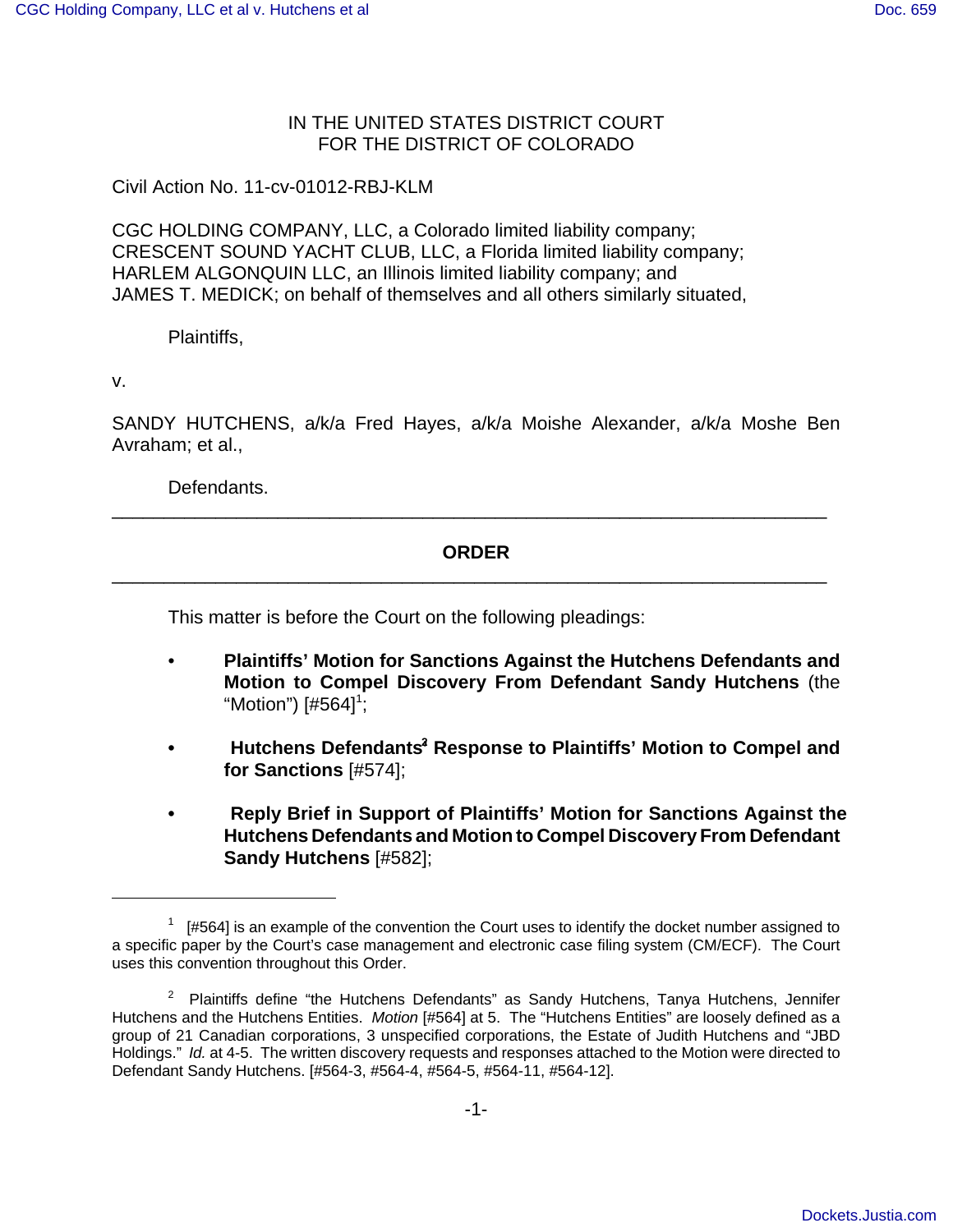- **Hutchens' Sur-Reply to Plaintiffs' Motion for Sanctions and to Compel Discovery** [#594];
- **Plaintiffs' Request for a Ruling as to Their Motion for Sanctions Against the Hutchens Defendants and Motion to Compel Discovery From Defendant Sandy Hutchens** [#606];
- **Hutchens Defendants' Joinder in and Response to Plaintiffs' Motion for a Ruling on their Sanctions Motion and Motion to Compel** [#610];
- **[Plaintiffs'] Status Report Regarding Hutchens Defendants' Failure to Produce Accounting Records and Plaintiffs' Continuing Request for a Ruling as to Their Motion for Sanctions Against the Hutchens Defendants and Motion to Compel Discovery from Defendant Sandy Hutchens** [#619];
- **Hutchens Defendants' Response to Plaintiffs' Status Report and Repeated Joinder for Ruling on Sanctions Motion** [#622];
- **•** [Plaintiffs'] Response to the Cout's Minute Order and Further Status **Report Regarding Hutchens Defendants' Failure to Produce Accounting Records and Plaintiffs' Continuing Request for a Ruling as to Their Motion for Sanctions Against the Hutchens Defendants and Motion to Compel Discovery from Defendant Sandy Hutchens** [#640];
- **[Hutchens Defendants'] Response to Court's Minute Order re Sanctions Motion** [#643];
- **Plaintiffs' Submission of Lapedus Testimony and Response to Hutchens Defendants' Supplement** [#646]; and
- **The Hutchens Defendants' Submission of Lapedus Testimony** [#647]

(collectively, the "Relevant Pleadings.") The Court has reviewed the Relevant Pleadings,

the entire docket, and the applicable law and is sufficiently advised in the premises. A

hearing was held on the Motion on February 8, 2016. For the reasons discussed below,

the Motion [#564] is **GRANTED in part and DENIED in part**.

### **I. Factual Background**

As described by the District Judge, the allegations involved in this case are as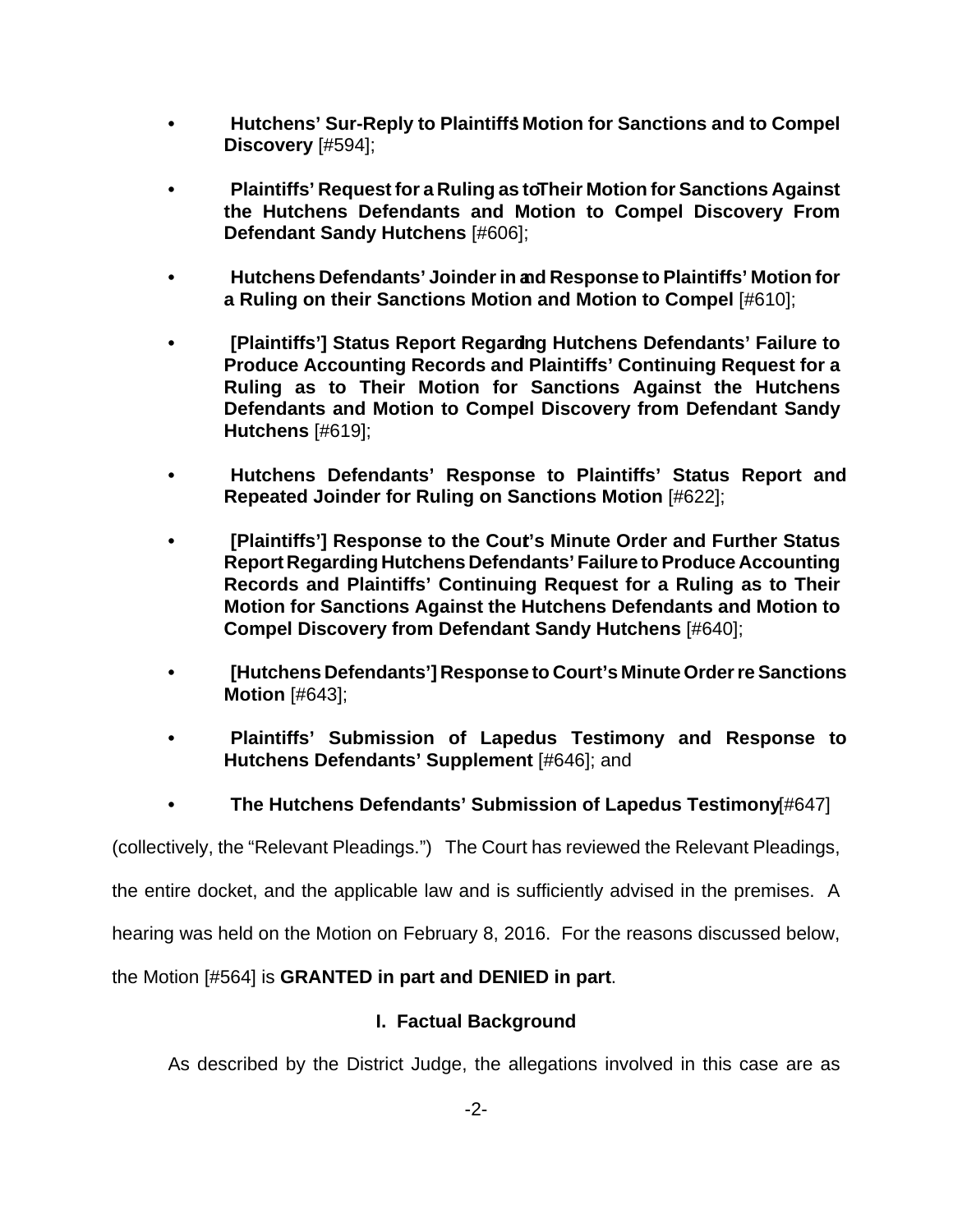#### follows:

Plaintiffs contend that they were swindled by Sandy Hutchens and related individuals and entities, with the assistance of Canadian and American lawyers and a Canadian realtor. The gist of it is that Hutchens and his associates falsely represented that he was able and willing to make numerous, large commercial loans to more than 100 borrowers in the United States; that they were able to bilk prospective borrowers who thought they were dealing with legitimate lenders out of something in the range of eight million dollars of loan application or 'advance fees;' and that in support of the scheme they failed to disclose Hutchens' identity and his criminal history but instead perpetrated the fraud by disguising Hutchens through a number of different aliases and the use of corporations that were mere shells.

With perhaps one or two exceptions, loan commitments were not filled. That, however, is not the focus of the case. Plaintiffs have stipulated for purposes of this case that there were legitimate reasons on which a bona fide lender could have declined the loans. Plaintiffs' focus is on the advance fees that were paid on allegedly false pretenses but never returned. They assert claims based on RICO as well as state common law theories.

See Order on Pending Motions - No. 3 [#406] at 1-2.

#### **II. Procedural Background**

The length of time required to address the discovery dispute at issue in this Order is partially the result of the case's unusual procedural path, and partially the result of other factors over which the Court had little control. The information at issue here was originally the subject of Plaintiffs' Motion to Compel [#255], filed in October of 2012. In their 52-page motion attaching 398 pages of exhibits, Plaintiffs sought a wide variety of information from Defendants Sandy Hutchens, Tanya Hutchens, Jennifer Hutchens and the Hutchens Defendants, ranging from identification of lawyers, accountants, rabbis, synagogues, banks and bank accounts to production of bank statements and accounting records. [#255]. The District Judge granted the Motion after a hearing held in March of 2013, generally ordering the named Defendants to provide all of the requested information except that which they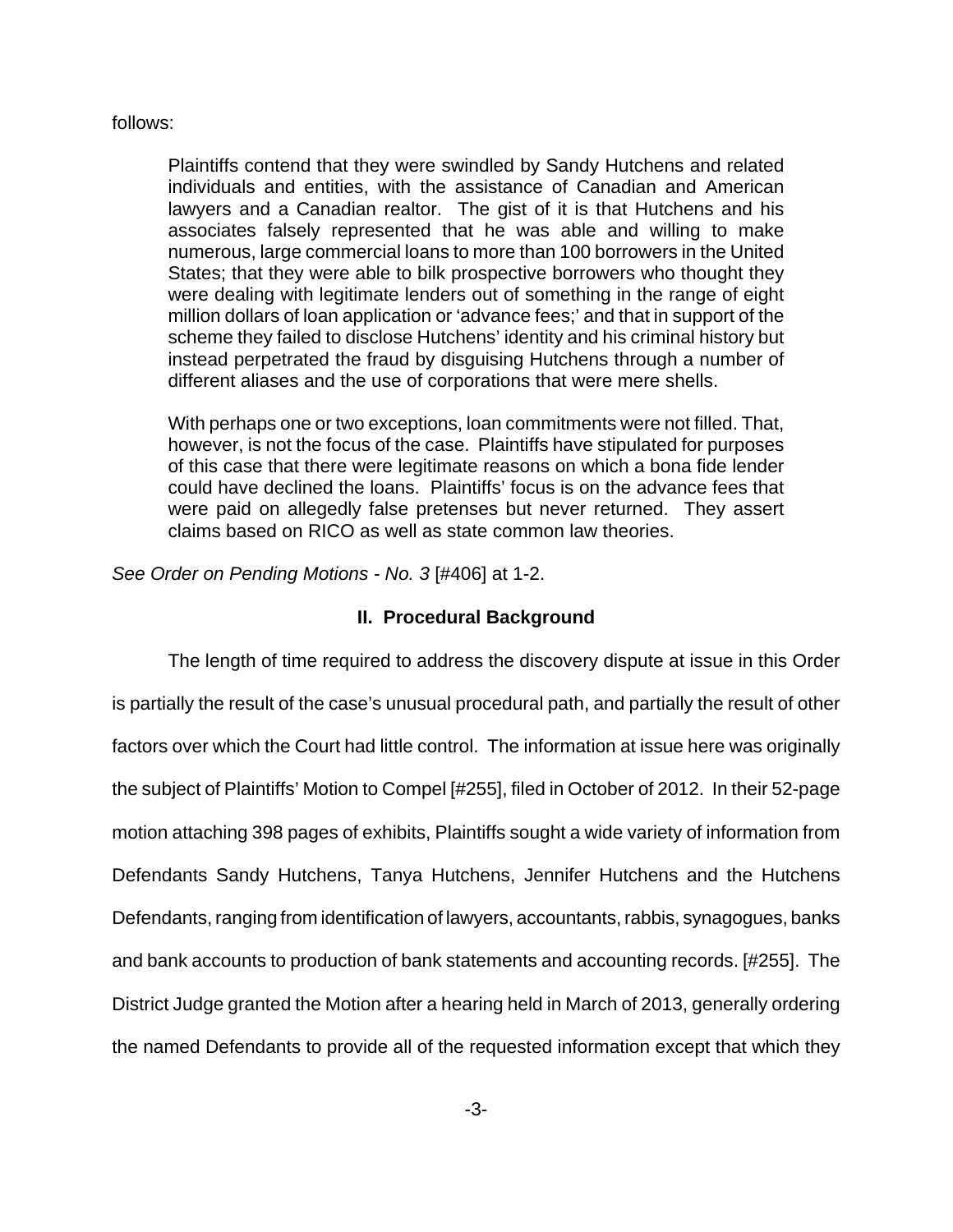asserted was protected by some type of privilege, and specifically ordering them to produce loan files "forthwith." [#406] at 32-33.

In June of 2013, Plaintiffs sought a status conference for the purpose of informing the District Judge about their unsuccessful efforts to obtain the information they were seeking from Defendants [#467], but the status conference was not held because the case was stayed pending appellate review of the Order granting class certification [#494]. Almost two years later, in March of 2015, Plaintiffs "renewed their efforts" to secure the missing information from the Hutchens Defendants, [#646] at 7, but the result of those efforts was ultimately unsatisfactory, so they filed the Motion at issue here on September 28, 2015. [#564].

As is evidenced by the titles of the Relevant Pleadings alone, the parties grew increasingly impatient for a ruling, despite the Hutchens Defendants' on-going supplementation of their written discovery responses. Further complicating – and delaying – the matter is that the District Judge has handled the many burdens of this case almost singlehandedly, thus reducing the need and opportunity for the undersigned Magistrate Judge to follow its tortured history and understand the parties and claims.Also, because the information at the heart of the dispute was first sought by Plaintiffs in July of 2012 and Defendants have "responded" to Plaintiffs' discovery requests multiple times since, a decision about the propriety of the responses has required the Court to review thousands of pages of pleadings and documents to determine whether the situation is as bad as Plaintiffs or as innocuous as Defendants suggest. Indeed, Plaintiffs have unfailingly sought the harshest sanction available for the Hutchens Defendants' alleged discovery abuses, i.e., entry of default judgment. Under these circumstances — a unique and lengthy

-4-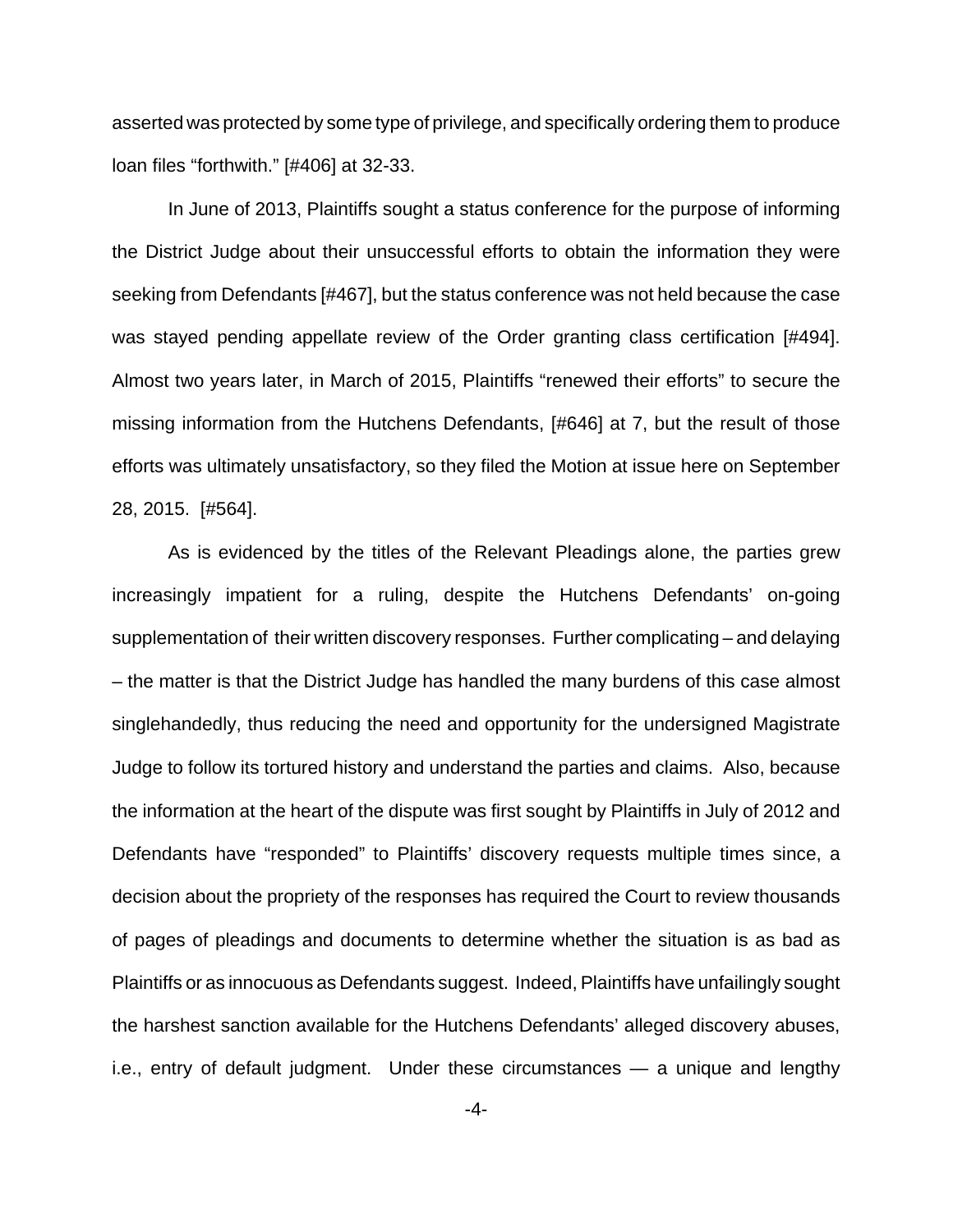procedural history including a roughly three-year hiatus between the initial posing of discovery requests and the request for court intervention at issue here, voluminous, unfocused, repetitive and increasingly ardent pleadings, a thousand-plus page paper trail, limited involvement of the Magistrate Judge, and a request for the "death penalty" sanction – the need for a thorough and time-consuming review should be manifest.

#### **III. Analysis**

#### **A. The Relevant Pleadings**

At its simplest, this dispute boils down to Plaintiffs' contention that they have legitimately sought and need certain documents from the Hutchens Defendants to prove their case, and the Hutchens Defendants' contention that they have provided all responsive documents in their possession, custody and control, albeit over an extended period of time. In the undersigned's experience, this is the most difficult of discovery disputes for two reasons: first, it demands a thorough understanding of numerous facts and events, including what information was sought, what information was provided, the dates when information was provided, what information was not provided, whether the information not provided was properly sought in the first place, and why any properly sought information was not provided. If the answer to the last inquiry is because the responding party contends that he no longer has the information or never had it, another set of questions arises: Why didn't he have it in the first place? If he did have it but doesn't have it now, what happened to it? And can he be believed?

The second reason why this is the most difficult of discovery disputes is because one party is seeking (at least in part) information that the opposing party contends simply

-5-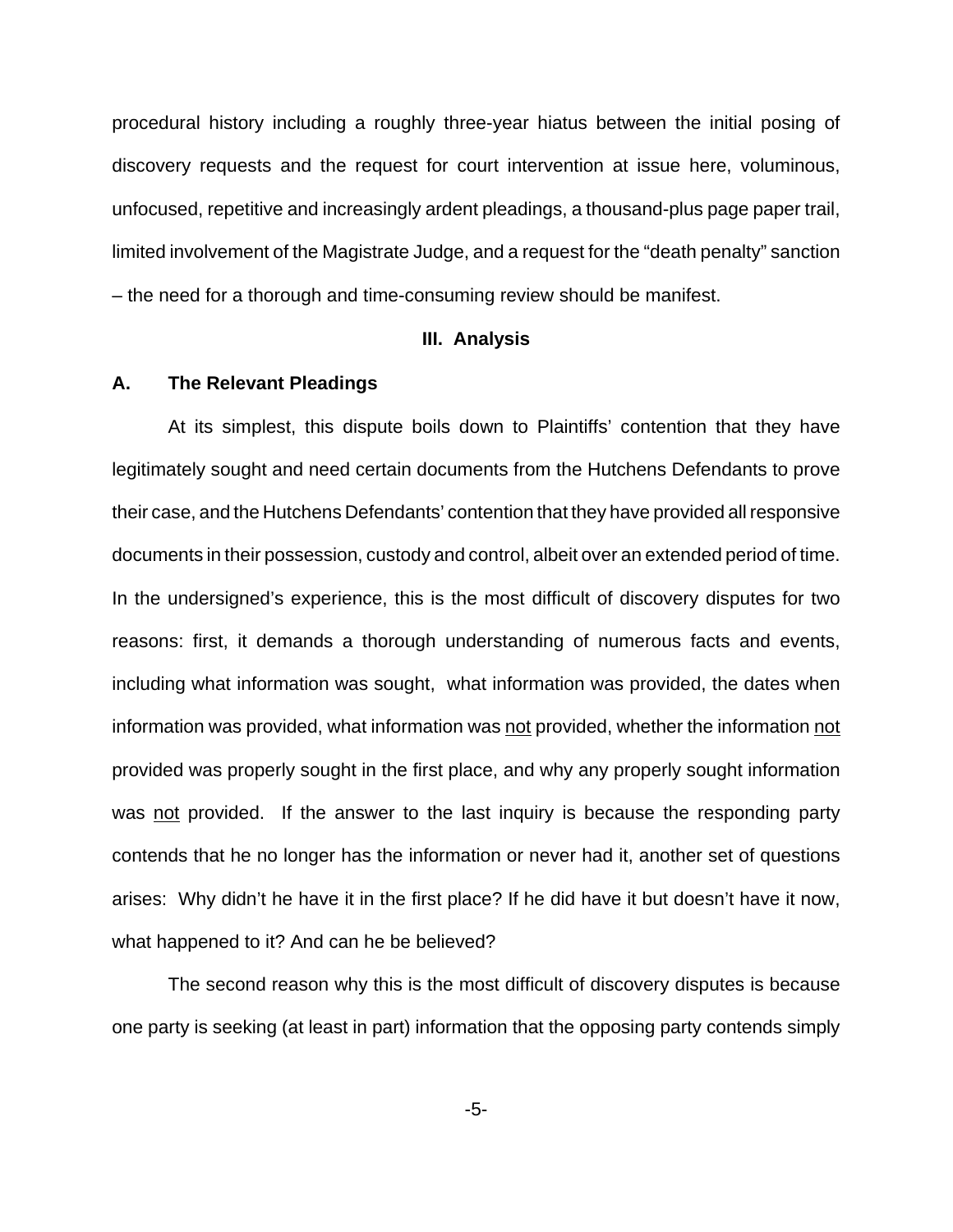doesn't exist. Judges, who lack access to the actual documents produced (here, according to Defendants, "44 bankers boxes" worth), magic wands, time machines, x-ray vision and the higher powers of the Almighty, are not well equipped to decipher whether specific information exists, ever existed, or was actually produced, especially in the context of the parties' conflicting arguments and points of view.

The Relevant Pleadings are a hodgepodge of information and arguments relating to the inquiries outlined above. In addition, the Motion presents a moving target due to the Hutchens Defendants' on-going supplementation of discovery responses as the briefing on the Motion continued unabated. By way of example, Plaintiffs have offered an evernarrowing list of the information they are seeking from Defendant Sandy Hutchens. In the original Motion [#564], they referred to the following information which they contended was either not provided or not fully provided:

- (1) documents to support the Hutchens Defendants' alleged track record of making hundreds of loans amounting to millions of dollars (p.6);
- (2) documents to support "the accuracy of [the Hutchens Defendants'] claimed track record of making loans" (p.6);
- (3) "information to support the representations made [by Defendants] on the internet" (p.7);
- (4) "information as to whether or not the assets listed [on a Financial Statement dated December 5, 2009] actually existed" (p.9);
- (5) "identity of persons to whom were issued loan commitments" (p.9);
- (6) "which loan commitments were closed by funding of a loan" (p.9);
- (7) "sources of funding for any loan closed" (p.9);
- (8) "any source of funding to whom a loan application by a class member has been submitted for consideration or who had expressed an interest in funding the loan" (p.9);
- (9) identity of "any lender who loaned money to any Hutchens Defendant" (p.9);
- (10) "communications with any funding source with respect to any loan commitment issued" (p.9);
- (11) all of the aliases used by Sandy Hutchens (p.11);
- (12) identity of all of the entities owned or controlled by Sandy Hutchens (p.11);
- (13) facts on which the Hutchen Defendants relied to deny Plaintiffs' requests for admission (pp.12-13);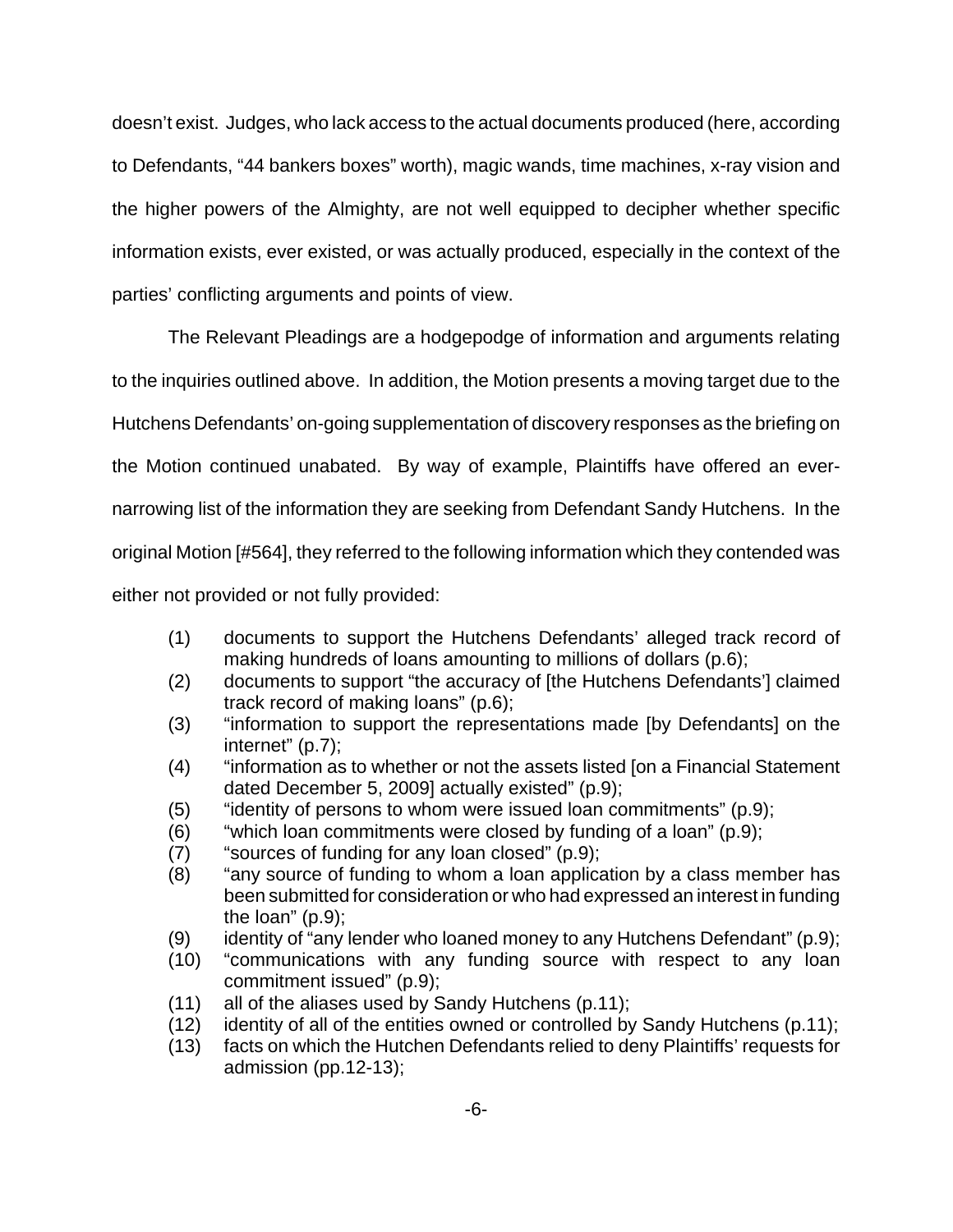- (14) identity of the Hutchens Defendants' accountants (p.14);
- (15) identity of the custodian of the Hutchens' Defendants accounting records  $(p.14)$ ;
- (16) identity of banks or other financial institutions where the Hutchens Defendants' accounts were maintained (p.14);
- (17) amount of advance fees paid by each person to whom a loan commitment was issued, when paid and how paid (p.14);
- (18) identity of every person to whom monies paid as advance fees were transferred (p.14);
- (19) dates and amounts of money transferred and identity of transferees (p.14);
- (20) bank statements, including cancelled checks (p.14);
- (21) accounting records (p.14);
- (22) financial statements (p.14); and
- (23) information regarding 136 reference letters (p.18).

Six weeks later, in the Reply [#582], Plaintiffs referred to the following information

which they contended was either not provided or not fully provided:

- (1) identity of every person in the U.S. who was issued a loan commitment in the Relevant Period $3$  (p.7);
- (2) for each such person, the amount of money paid or advanced as deposit for fees and the identity of the bank account into which the fees were deposited  $(p.7)$ ;
- (3) for each payment of fees, identity of the person to whom fees were paid, date of payment, amount of payment, through whom payment was made, and the means of transmission of the payment (pp.7-8);
- (4) identity of every co-Defendant, lawyer, law firm, realtor, loan broker or other person to whom payments were made, date and amount of payments, and identity of person who paid advance fees for each transfer (p.8);
- (5) value of the assets listed on Defendants' December 5, 2009 Financial Statement and whether the asset existed as of that date (p.15);
- (6) documents that support claims made on the December 5, 2009 Financial Statement (p. 15);
- (7) information regarding claims made on Defendant CFC's website (p.18);
- (8) identities of Defendant CFC's investors (p.22); and
- (9) identification of the private funds referred to in the CFC website (p.22).

A little more than one month later, in the subsequent Request for Ruling [#606],

Plaintiffs referred to the following information which they contended was either not provided

 $3$  Plaintiffs' discovery requests define the Relevant Period as January 1, 2004 through the present. [#564-3] at 1. More about this below.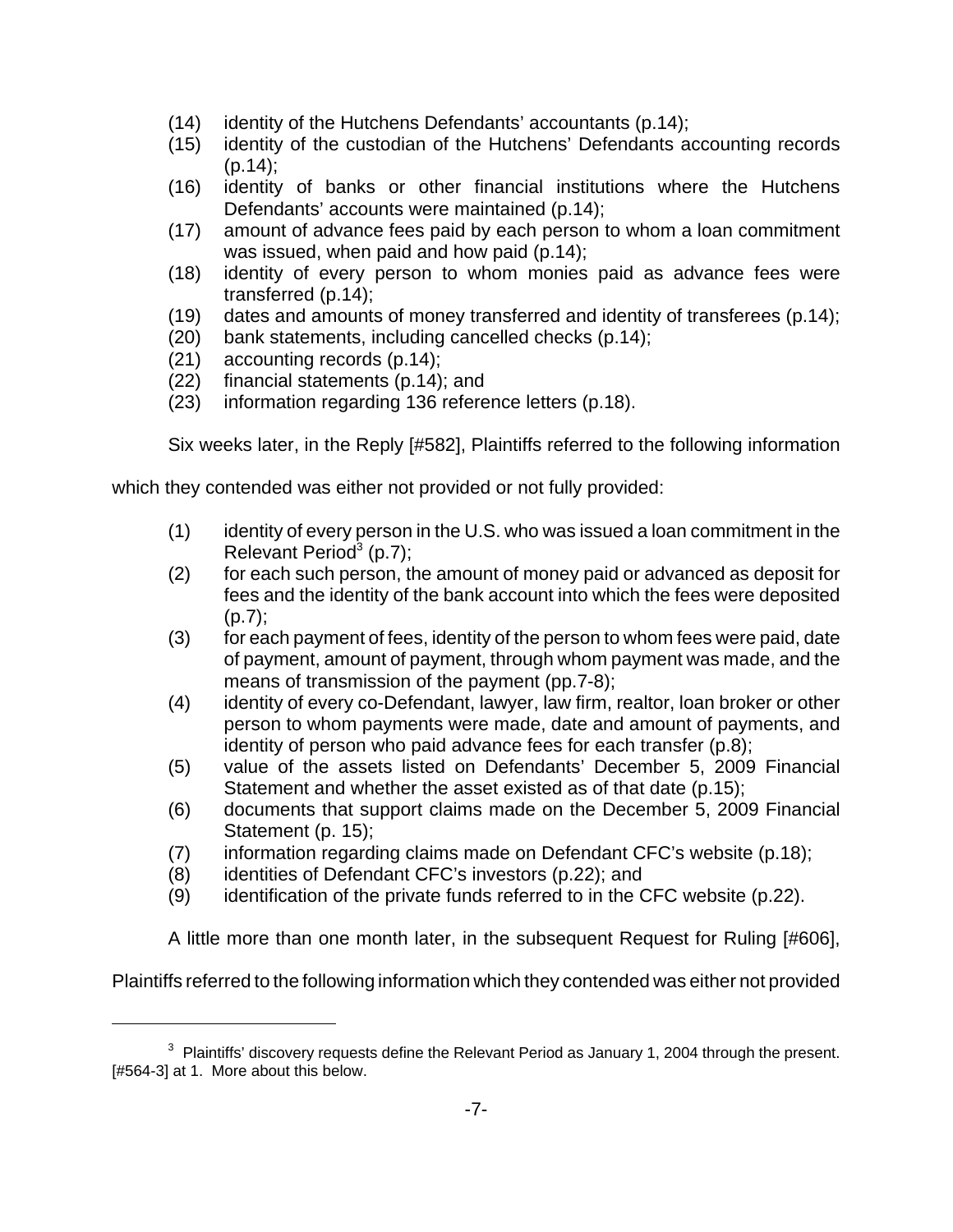or not fully provided:

- (1) identification of all aliases used by Hutchens in connection with loan commitments (p.2);
- (2) identification of all class members to whom Hutchens Defendants issued loan commitments (p.2);
- (3) identification of all banks where money paid by class members was wire transferred or otherwise paid (p.3);
- (4) all bank records for the accounts that received such funds (p.4);
- (5) all accounting records for each of Hutchens Defendants (p.4); and
- (6) all loan files for class members (p.5).

Twenty days later, in the Status Report [#619], Plaintiffs complained that they still

hadn't received the Hutchens Defendants' accounting records. Id. at 3. Twenty-five days

after that, in their Further Status Report [#640], they referred to the following information

which they contended was either not provided or not fully provided:

- (1) Hutchens Defendants' accounting records (p.2);
- (2) bank records, including cancelled checks (p.4);
- (3) financial statements, balance sheets, income and expense statements (pp. 4 and 8);
- (4) full set of Snap accounting records (p.7);
- (5) Snap ledgers (p.8);
- $(6)$  tax returns  $(p.8)$ ;
- (7) records relating to specified Hutchens' entities (p.8); and
- (8) records relating to specified Hutchens' properties (pp.9-10).

Finally, in their last pleading devoted to this subject filed two weeks later, (Response

to Defendants' Supplement [#646]), Plaintiffs complained that they had not received the

Hutchens Defendants' files on loan commitments issued after March 2011. Id. at 5 n.4.

Suffice it to say that despite their frequency, Plaintiffs' pleadings leave much to be

desired in terms of identifying the information which remains in contention, explaining how

and why certain information is no longer in contention, and addressing how the request for

sanctions is thereby impacted. In short, a simple comparison of the information sought by

Plaintiffs in their original Motion to the information sought in their most recent filing leads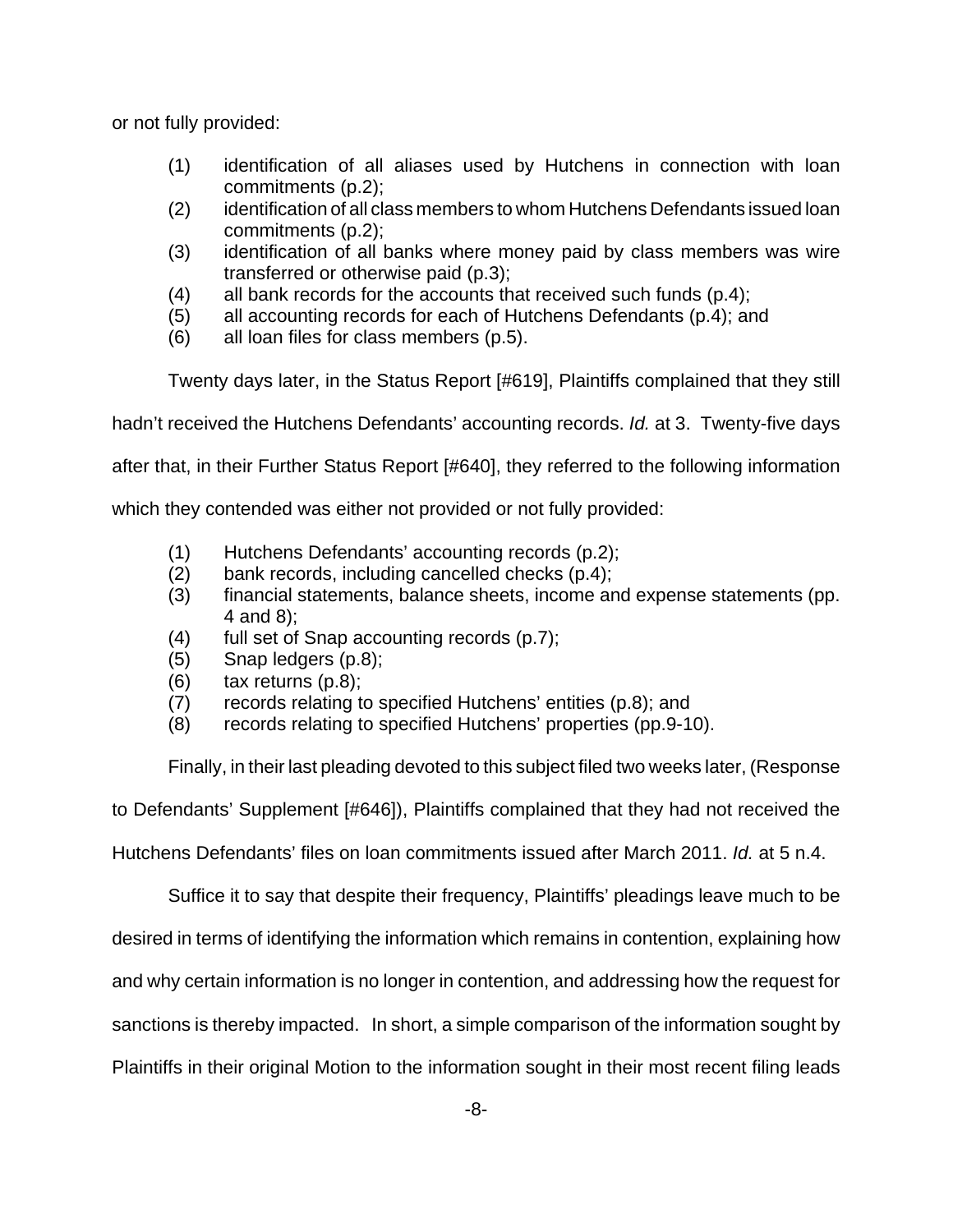to the inescapable conclusion that one of the following has occurred: (a) Defendants have produced most of the information originally requested; or (b) Plaintiffs have decided not to pursue most of the information originally requested. Regardless, Plaintiffs continue to fervently seek the most severe of discovery sanctions, entry of default judgment in their favor. Their fervor is confusing, because regardless of whether (a) or (b) above has occurred, pursuit of a death penalty sanction in either circumstance is simply not reasonable. This conclusion is discussed in more detail in Section III.D. below.

 For their part, the Hutchens Defendants have not impressed the Court with honesty and promptness in their responses to Plaintiffs' discovery requests. Their initial response to Plaintiffs' contentions sought sympathy and understanding. First, they self-identified as a "one-man small business and his wife's separate and independent single-purpose real estate entities" who were struggling to respond to "25 separate sets of detailed interrogatories . . . after their ex-accountant, Marty Lapedus, absconded with the responsive accounting records to avoid being sued by plaintiffs himself." Response [#574] at 1. They asserted that the lack of accounting records was equally frustrating to them, "because they do not possess the records with which their ex-accountant absconded that would allow them to disprove plaintiffs' theory that tainted and intermingled proceeds purchased readily identifiable local properties." Id. at 3 (emphasis added).<sup>4</sup> They added that "with the exception of one file that they have identified as inadvertently not produced,

 $4\,$  The Court notes that the Hutchens Defendants' assertion that they must "disprove Plaintiffs' theory" is rather breezy, as there is no legal basis for the contention that they have the burden of proving anything other than their affirmative defenses in this matter. Their Answer [#185] identifies a variety of boilerplate affirmative defenses and generally denies that they engaged in a scheme under the Racketeer Influenced and Corrupt Organizations Act ("RICO"). However, the burden of proof on the RICO claim rests squarely on Plaintiffs. CGC Holding Co., LLC v. Broad and Cassel, 773 F.3d 1076, 1093 (10<sup>th</sup> Cir. 2014).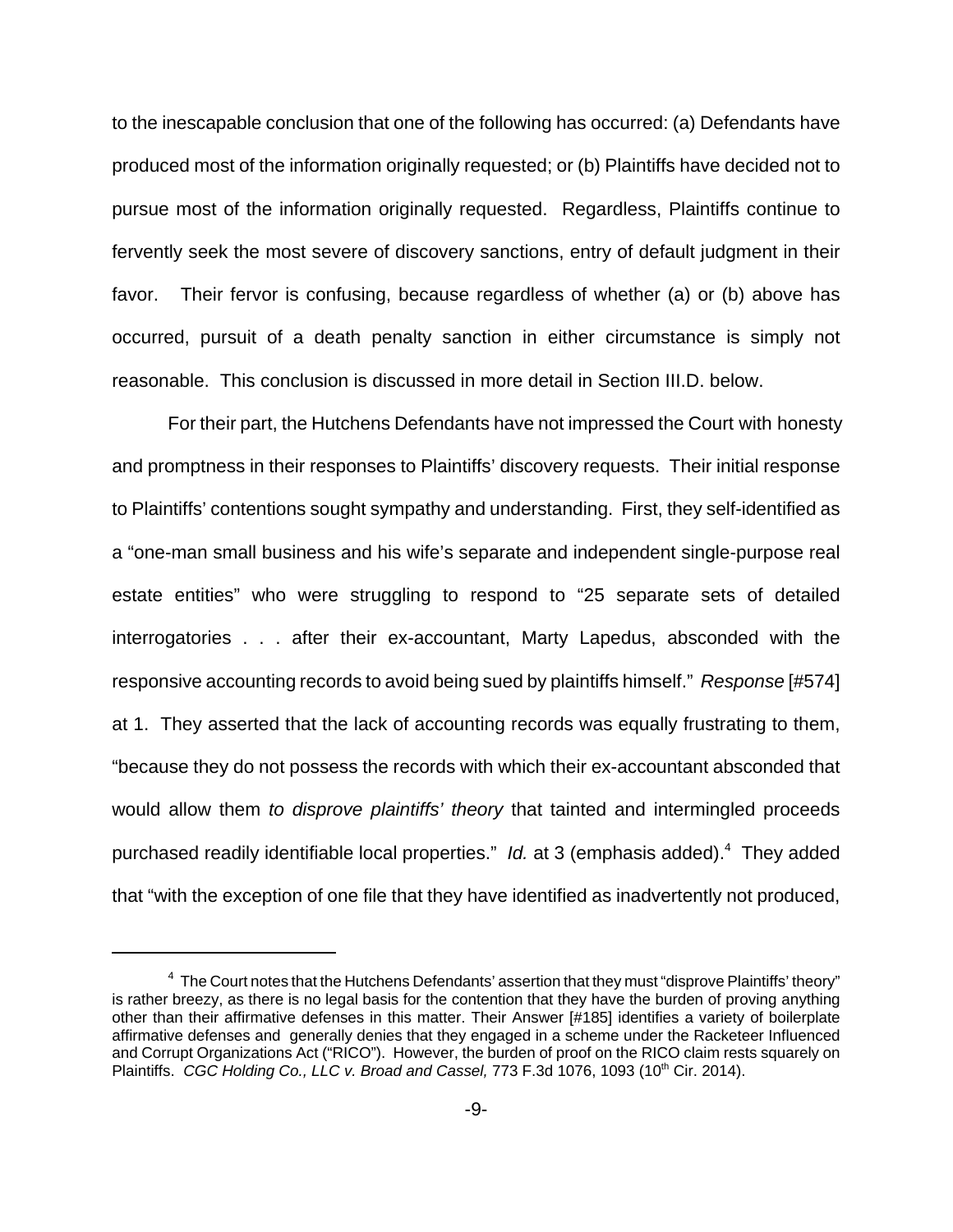they have produced all of the loan files that they have and know to exist." Id. at 2. They further promised to provide "a comprehensive supplement to their discovery responses" in late October of 2015. Id. at 7.

A couple of weeks later, Plaintiffs asserted that the Hutchens Defendants' "comprehensive supplement" was "woefully incomplete." Reply [#582] at 5. They pointed out that the supplement contained a noticeable lack of information about Mr. Lapedus' alleged theft of accounting records while also disclosing, for the first time, that more recent accounting records were in the possession of a new accountant, Maury Posner ("Posner"), albeit without producing a single page of those records. Id. Plaintiffs further contended that the supplement ignored certain discovery requests and provided incomplete information as to others. Id. at 10-13, 18-23. They concluded that "instead of admitting what appears to be obvious . . . , the Hutchens Defendants and their counsel continue the charade that the Hutchens Defendants were legitimate lenders, with legitimate business partners, wasting time and money for the Plaintiffs as well as this Court." Id. at 24. This statement may hint at the reason for Plaintiffs' indefatigable pursuit of a default judgment sanction. Plaintiffs are convinced that the Hutchens Defendants are charlatans who defrauded them and who ought to pay the price, and they want Defendants to stop fighting the inevitable to save everyone time, energy and money. If Defendants won't stop fighting, Plaintiffs want the Court to force them to do so.

But the Hutchens Defendants are clearly not ready to give up. In their next pleading, they asserted that "Hutchens complied with his discovery obligations and provided documents that he has." Sur-Reply [#594] at 2. They argued that he not only produced "complete loan files that were equally available to Plaintiffs, he extracted requested

-10-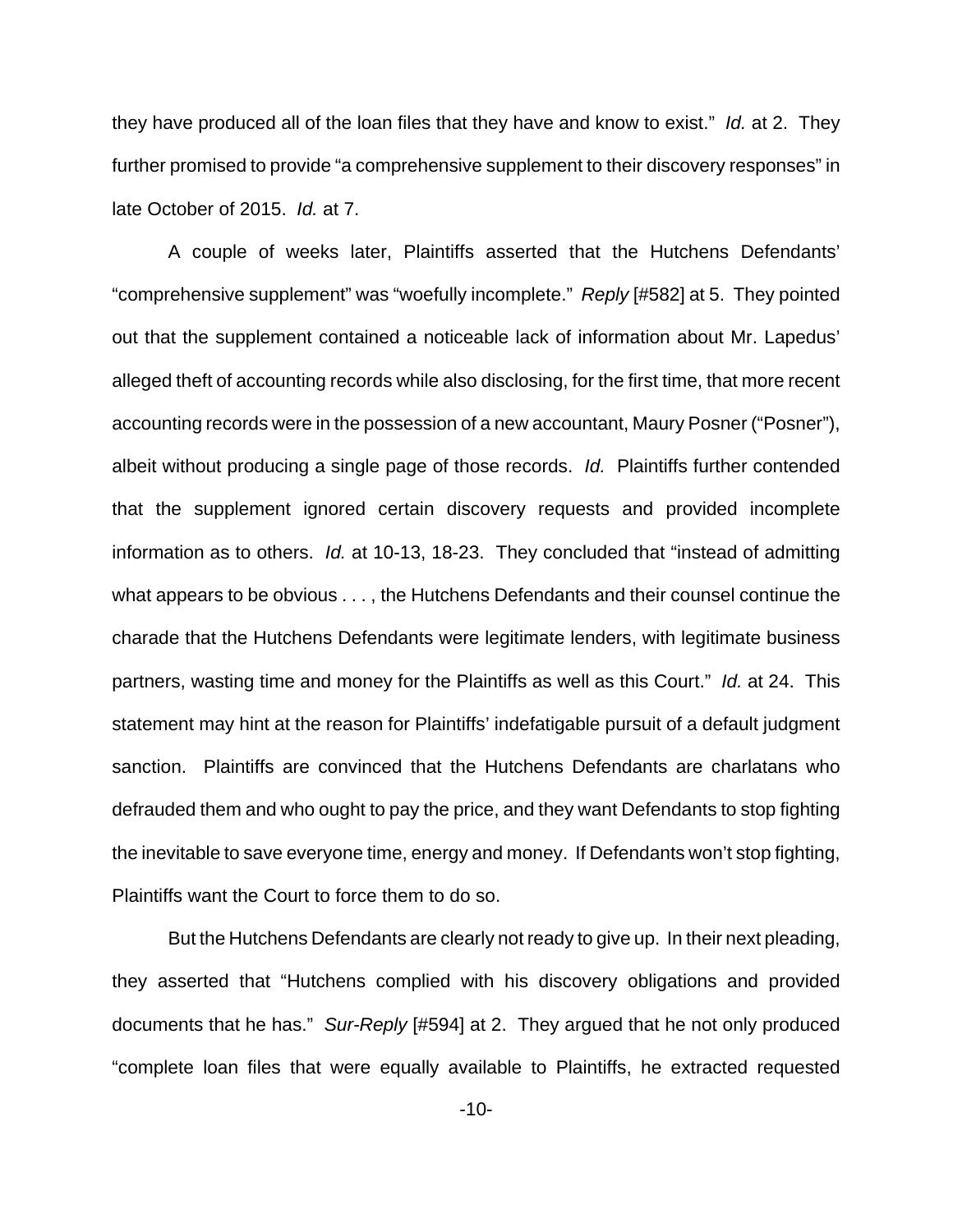information from these files." Id. They asserted that they filled in some of the gaps in discovery responses mentioned by Plaintiffs by conferring with counsel and by further amending their supplemental responses. Id. at 5-6. They argued that copies of their banking records for closed accounts are "equally available to Plaintiffs by subpoena" and would cost hundreds of thousands of dollars for Defendants to obtain from the bank. *Id.* at 7. They disputed Plaintiffs' contention that the new accountant, Mr. Posner, was only recently disclosed, indicating that he had filed an affidavit in the case more than three years earlier. Id. at 8. They further asserted that Mr. Hutchens had filed an affidavit with the court three years earlier alleging that "Mr. Lapedus took my accounting files and those of the entities owned and operated by me and provided them to third parties without my consent or permission." Id. at 9. They contended that Plaintiffs' misinterpretation of statements made on a website amounted to "a dispute over the merits [of the case], not discovery compliance." Id. at 12. They agreed to produce accounting records in the possession of Mr. Posner. Id. at 14. Finally, they bemoaned Plaintiffs' counsel's perceived lack of industry:

Plaintiffs, who have had the identical loan records as Hutchens for over two and a half years, have apparently made no effort to extract and compile the relevant information on their own . . . . Although Hutchens thoroughly combed the bank files in detail . . . , he acknowledges that he has not yet finished double-checking the accuracy of the extracted information that (again) has been equally available to plaintiffs for years. Plaintiffs basically complain that they do not believe that Hutchens has done their job accurately enough. Although the Hutchens Defendants went the extra mile, they are not required to prove any part of plaintiffs' entire case for them.

### Id. at 10-11.

Plaintiffs remained unrelenting. In their Request for Ruling [#606], they insisted that the Hutchens' Defendants still hadn't provided a list of all of Mr. Hutchens' aliases, a list of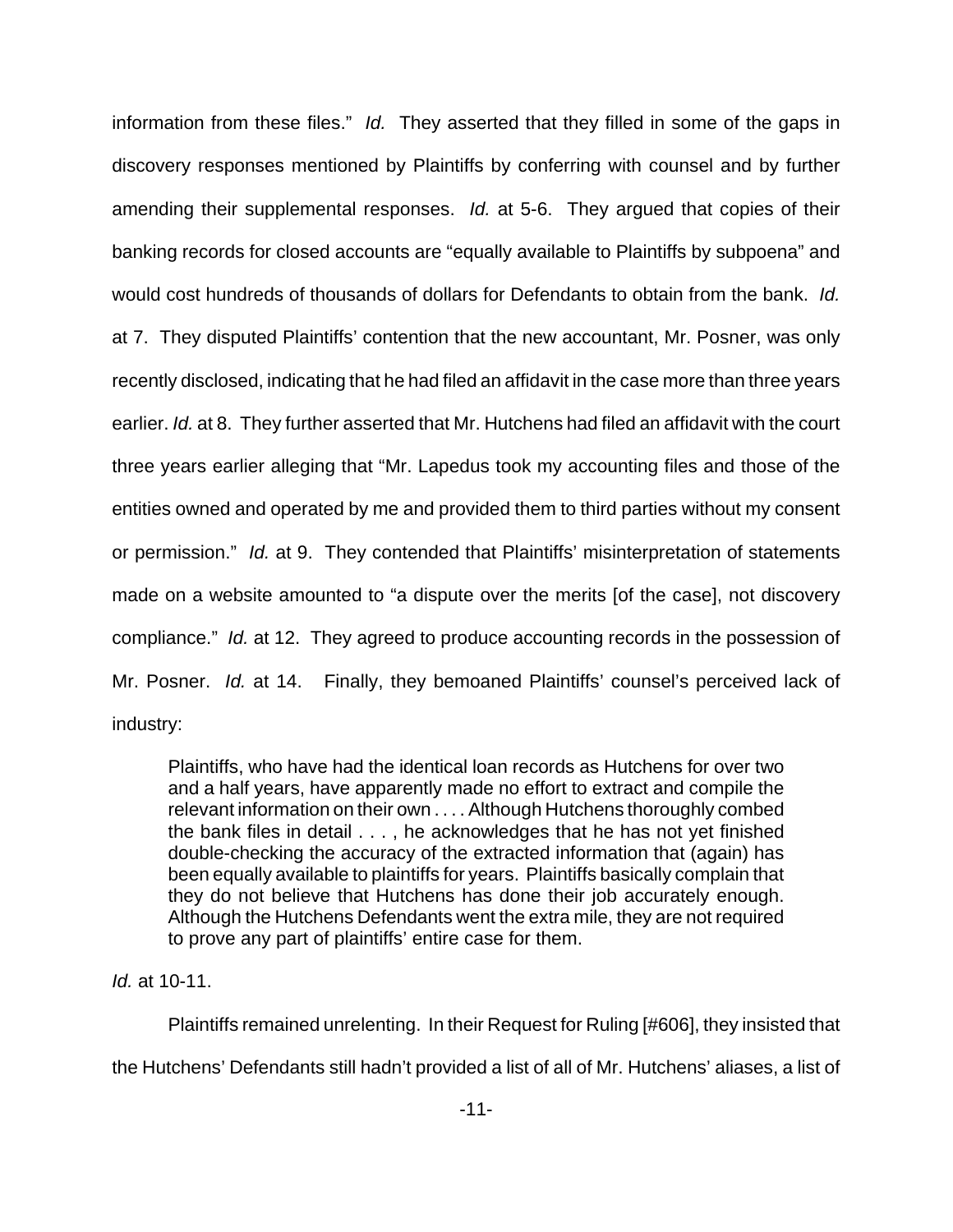all class members to whom Defendants issued loan commitments, identification of all banks where monies paid by class members were transferred, bank records, accounting records, and all loan files. The Hutchens Defendants retorted that the loan files, all except one of which were already produced, contained all aliases used by Mr. Hutchens with class members, the Hutchens entities did not operate after July of 2012 and lacked bank accounts after that time, they had produced all bank records in their possession, custody or control, they never possessed any computerized set of accounting records and, regardless, had produced all accounting records except those maintained by Mr. Posner, which would be produced after "pre-production processing and review by Hutchens' counsel." They asked: "Why seek sanctions (including the most severe sanction of a default judgment) based on innuendo, assumption, pretext and falsehoods? Why take no action to obtain vital bank records? . . . . When the merits look shaky, short-circuiting them makes sense." Joinder [#610] at 1-4.

On January 4, 2016, Plaintiffs "regretfully" informed the Court that "notwithstanding the passage of **46 days** since the Status Conference held on November 19, 2015, not one piece of paper representing the accounting records held by Toronto accountant Posner has been turned over to Plaintiffs." Status Report [#619] at 3 (emphasis in original). They continued to assert that they have been "severely prejudiced" by the Hutchens Defendants' delays. Id. According to the Hutchens Defendants, they produced the Posner accounting records three days later. Response to Status Report [#622] at 1.

When the undersigned set the on-going discovery war for a final in-court battle on

-12-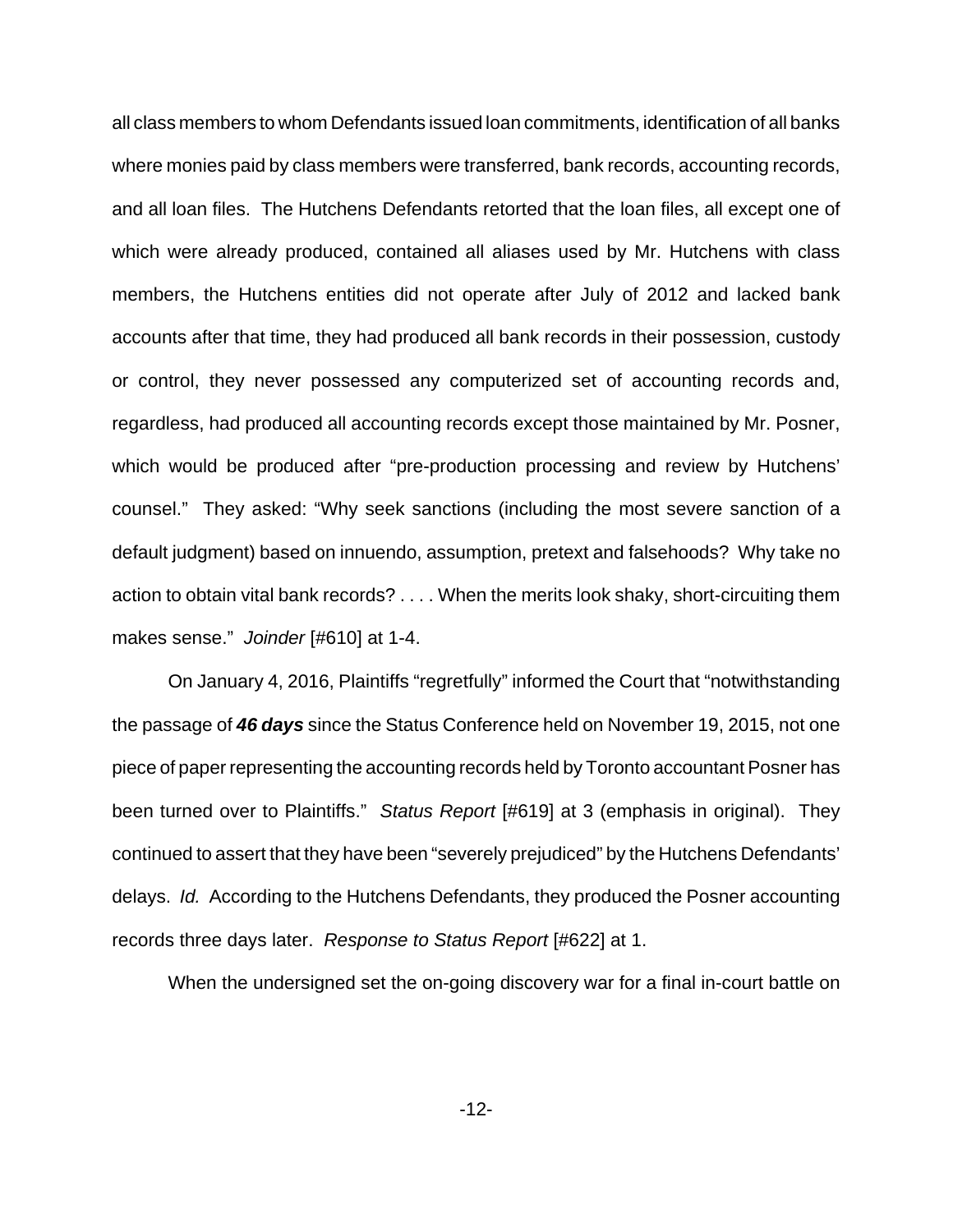February 8, 2016, Plaintiffs took the opportunity to file yet another uninvited "status report,"<sup>5</sup> laying out the chronology of the accounting records dispute, pointing out that the records weren't produced until "**fifty days**" after the District Judge held a hearing in which the Hutchens Defendants' counsel stated that he would produce the records "**as quickly as I can arrange it**," and repeating the history of their efforts to obtain the Hutchens Defendants' financial records "from July 2012 through November 19, 2016."<sup>6</sup> **Status** Report [#640] at 3-7 (emphasis in original). Plaintiffs attempted to cut to the chase by illuminating how the Hutchens Defendants' misconduct had prejudiced them: by leaving them bereft of the evidence necessary to establish their constructive trust "claim," bereft of computerized accounting records that they "know" must exist based on production of snippets of those records, and bereft of records to show where \$2,000,000 in "advance fees" went. Id. at 10-12.

If it isn't already obvious, this war includes a micro-battle over who takes the last shot. Not to be deprived, the Hutchens Defendants filed an uninvited Response to Plaintiff's Status Report [#643] in which they made these points: (1) a Canadian court approved Letters Rogatory in the fall of 2015. "These letters authorized plaintiffs to subpoena all bank records for any Hutchens Defendant from the only bank at which they had accounts: TD Bank." Plaintiffs did not do so. (2) Mr. Posner provided defense counsel with documents on December 17, 2015. "The Hutchens Defendants produced

 $5$  The purpose of the "status report" may have been to educate the undersigned because the District Judge had been primarily involved in adjudicating the parties' prior discovery skirmishes. Nevertheless, if so, Plaintiffs apparently concluded that I wouldn't read their voluminous prior pleadings. Needless to say, that conclusion was unwarranted and incorrect.

 $^6$  The Court assumes the concluding year is a typographical error, although it certainly feels as if it has been at least that long.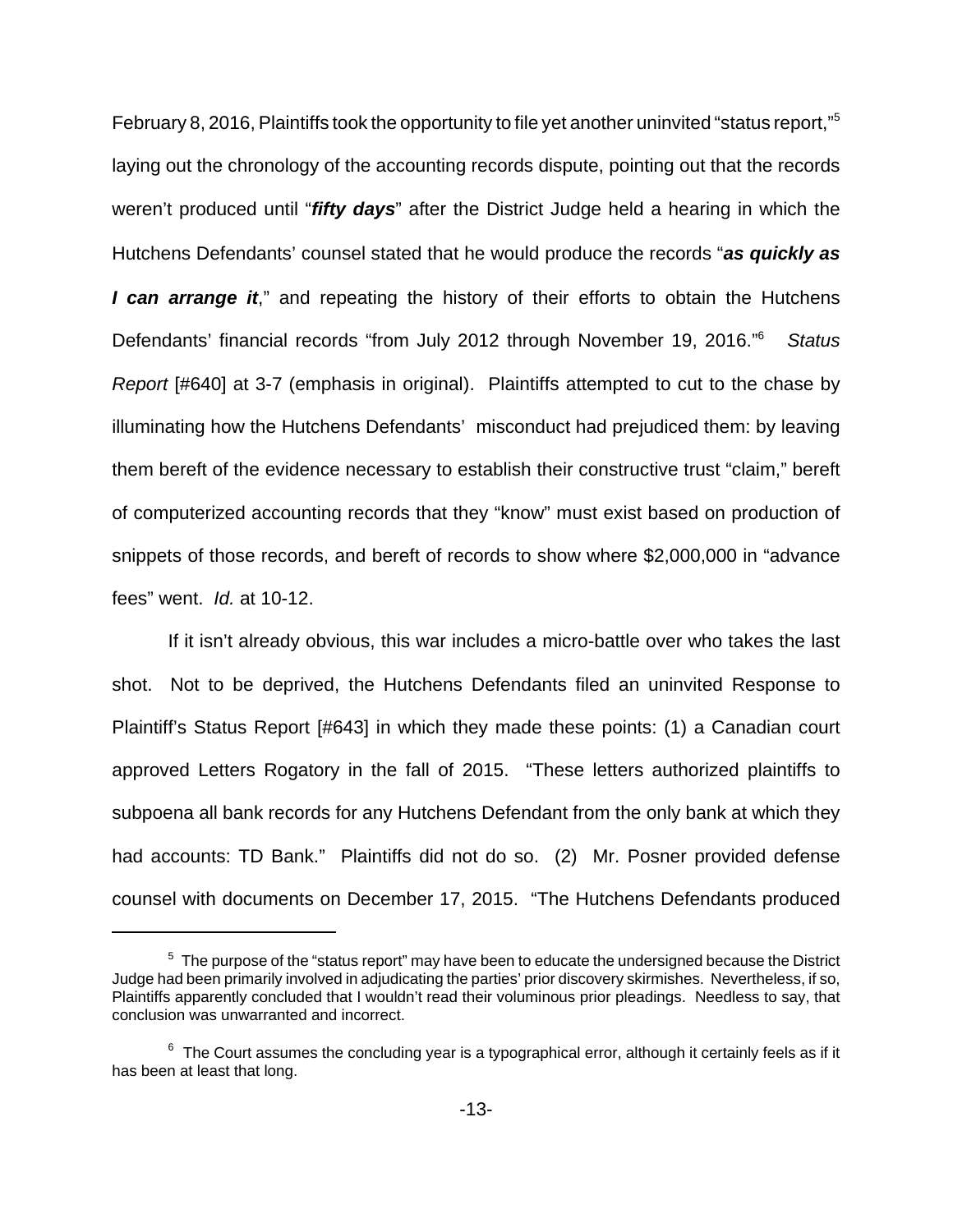them to plaintiffs three weeks later, despite a Canadian deposition in this case on Friday, December 18<sup>th</sup>, associated international travel, and the intervening Christmas/Holiday period." Besides that, Posner's deposition wasn't scheduled for another month and trial is set for June. Id. at 1-3. The Hutchens Defendants' supplemented their Response two days later (the day before the hearing), providing a chart showing that certain of the properties at issue had been sold and purporting to show that the dispute over their allegedly incomplete discovery responses boils down to "whether plaintiffs are entitled to documents outside of the class period." [#644] at 1-2; [#644-1]. Finally, with permission of the Court after the hearing, the parties submitted excerpts from the deposition of Martin Lapedus to shed light on the Hutchens Defendants' contention that he stole their accounting records. [#646; #647].

The Court is mindful that the Motion seeks dual relief: sanctions and "an Order compelling Defendant Sandy Hutchens to provide complete responses(s) (sic) to Plaintiffs' Second Set of Written Discovery served in September 2012." Motion [#564] at 5. In light of that, I have carefully reviewed the Relevant Pleadings and considered the parties' arguments in an effort to determine which of the discovery requests, if any, the Hutchens Defendants have failed to adequately respond to. My conclusions in that regard are contained in section III.B. below. Following those conclusions, I have applied the law to determine whether sanctions are appropriate. The sanctions discussion is found in sections III.C. and D.

#### **B. Adequacy of the Hutchens Defendants' Discovery Responses**

#### **(1) The Loan Files**

Despite the number, length and verbosity of the pleadings filed by Plaintiffs relating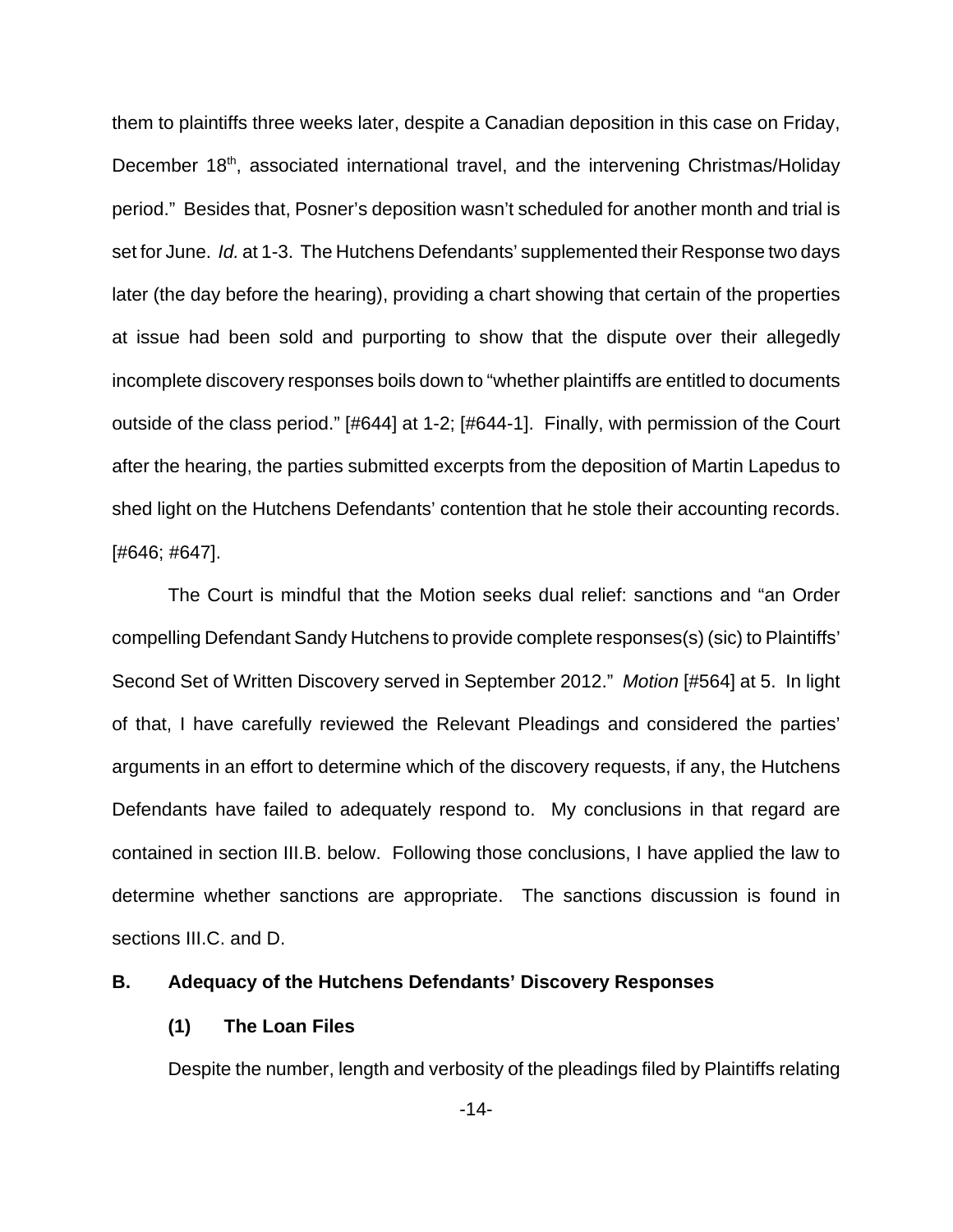to the Motion, they contain surprisingly little reference to the contents of the 44 bankers' boxes of loan files produced by the Hutchens Defendants. Plaintiffs admit that "loan files were produced for over 100 persons and entities that are within the Class definition." Motion [#564] at 12. However, the overwhelming focus of Plaintiffs' arguments is on documents and information not produced by the Hutchens Defendants. In so arguing, Plaintiffs fail to illuminate the contents of the loan files that were produced by the Hutchens Defendants, fail to explain why they believe certain supposedly unproduced documents and information exists, and fail to acknowledge or entirely refute the Hutchens Defendants' repeated assertion that they have produced everything they have which is responsive to Plaintiffs' requests.

In short, Plaintiffs seem to have overlooked the strong possibility that the Defendants (who they essentially accuse of fraud) simply don't have all of the documents and information one might expect to find in discovery relating to non-fraudulent loan transactions. Documents and information which may not exist in light of the fraud alleged here, but which Plaintiffs nevertheless persisted in seeking, include:

- documents/information reflecting that any loan application had been submitted to any funding source for consideration to fund any part of any loan commitment," id. at 13;
- documents/information "regarding any loan commitment that had been closed," id.;
- documents/information relating to the purportedly bogus "Letters of Reference," id. at 21, 27-28;
- documents/information "tending to show that [Defendants] had the track record of making loans proclaimed on Internet websites and in letters of reference," id. at 29;
- documents/information relating to "each U.S. resident who received a loan commitment," Reply [#582] at 10;
- documents/information relating to "the fees paid by borrowers who received loan commitments," id. at 11-12;
- documents/information relating to Defendants' transfers of advance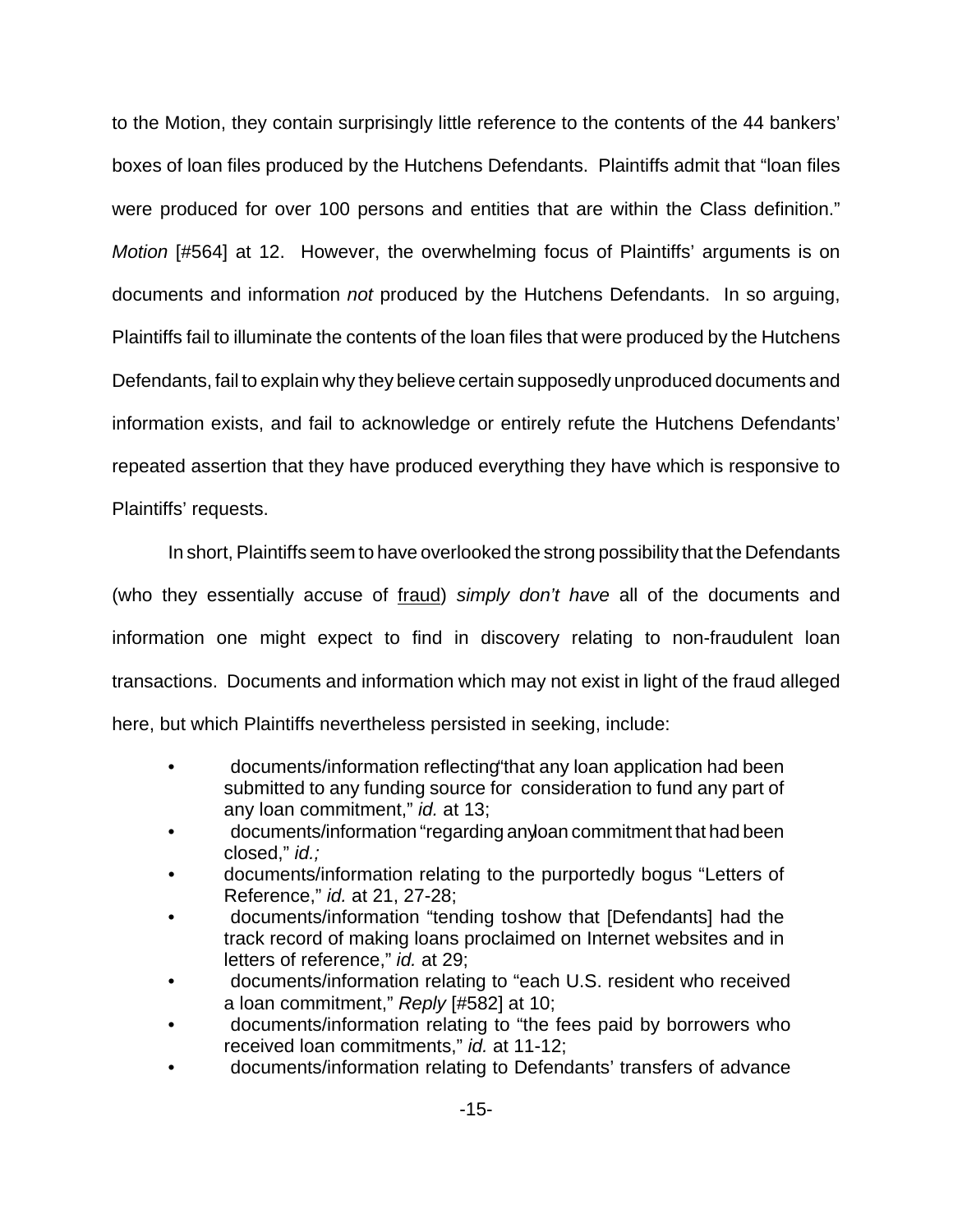fees to third parties, id. at 12-13;

- documents/information relating to the allegedly fraudulent December 5, 2009 financial statement, $7$  id. at 15-18;
- documents/information relating to the lending history of Canadian Funding Corporation, id. at 18-24;
- bank records, Request for Ruling [#606] at 3; and
- loan files for loan commitments issued after March 2011. (This lawsuit accusing all Defendants of civil RICO violations was filed in April 2011. The likelihood that Defendants would retain documentary evidence relating to subsequent fraud is low.) Id. at 5.

Although Plaintiffs' frustration with Defendants' failure to timely respond to discovery requests and failure to produce information is undoubtedly genuine, they seem to have forgotten that the lack of certain evidence may be equally useful in presenting their claims. For example, lack of documents reflecting that loan applications were submitted to funding sources helps to establish the advance fee scam alleged here. See, e.g., United States v. Austin, 462 F.2d 724, 731 (10<sup>th</sup> Cir. 1972). Nevertheless, when all is said and done, the Relevant Pleadings reveal that the fight continues with respect to a certain set of documents, which are addressed below.

## **(2) The Remaining Disputed Documents**

First, the Motion makes clear that Plaintiffs seek the remaining documents from Defendant Sandy Hutchens. [#564] at 1. Plaintiffs' January 29, 2016 Status Report included a chart purporting to show which records remain outstanding after considering Mr. Posner's accounting records. [#640] at 8-12. On February 7, 2016, the Hutchens

<sup>&</sup>lt;sup>7</sup> Plaintiffs' description of the information they received in discovery regarding this financial statement illustrates their repeated blind demand to fill a cup which is already overflowing. Plaintiffs acknowledge that in Defendant Sandy Hutchens' Second Supplemental Responses to Plaintiffs' First Set of Written Discovery, he admitted that the value of assets listed on the financial statement totaling in excess of \$89 million dollars "was technically zero." Moreover, Plaintiffs also assert that they have information that the bank identified on the financial statement where the assets were allegedly deposited "does not exist." Reply [#582] at 16-17. Accordingly, the undersigned wonders whether further evidence of fraud with respect to the financial statement is necessary.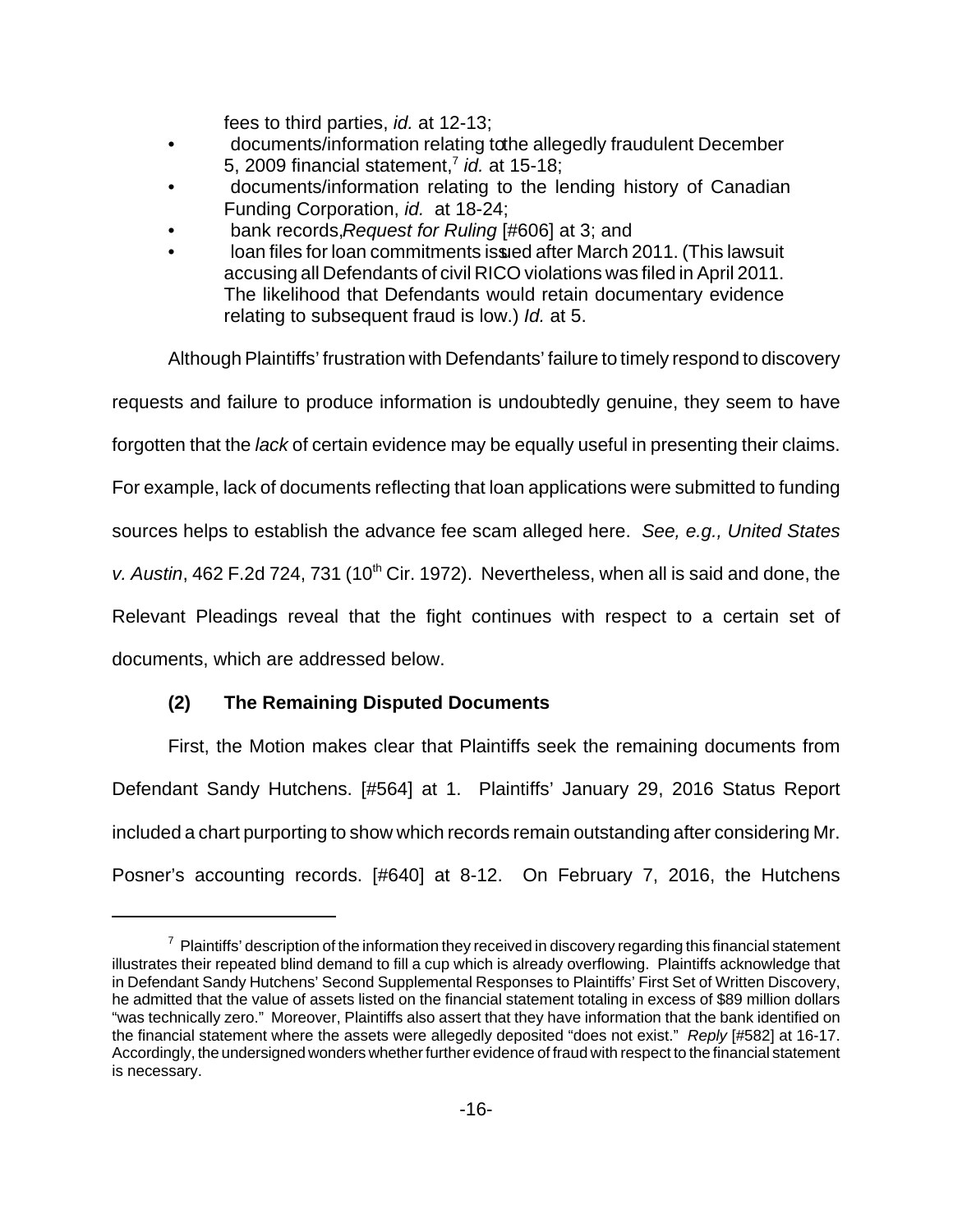Defendants filed their own chart which purported to demonstrate "how thorough [their] production of Posner documents was and [] that plaintiffs' charges of incompleteness and other discovery skullduggery continue to rely on speculation that records exist and incomplete representations of the record." [#644] at 1; [#644-1].

As a preliminary matter, the Hutchens Defendants generally argue that Mr. Hutchens should only be required to produce documents dated through the end of the class period, April 7, 2013. Id.; see also [#406] at 22. The Court disagrees. Because the Class Period covers loan commitments made through April 7, 2013, it is apparent that records likely to show how the advance fees paid to secure those commitments were used, whether loans were actually made, the amount and terms of any such loans, and how, when, by whom and to whom loan funds were transmitted are likely to have been generated after April 7, 2013. However, extension of Mr. Hutchens' discovery obligations to the present date is not rational, and Plaintiffs have offered no explanation to support it. Extending the date for discovery of documents to one year after the Class Period takes into account a reasonable period of time to include post-loan commitment information to which Plaintiffs are entitled. The Court therefore rejects Plaintiffs' unsupported request for documents dated between January 1, 2004 and the present date. Based on the chronology of events at issue in the case, Mr. Hutchens should be obligated to produce relevant records dated from January 1, 2004 through April 7, 2014.<sup>8</sup>

With that date range in mind, the Court addresses the categories of information

 $8<sup>8</sup>$  Of course, this holding does not presume that Mr. Hutchens possesses the documents sought by Plaintiffs for the entire date range of more than ten years. "A document or thing is not in the possession, custody or control of a party if it does not exist." 8B Charles Alan Wright, et al., Federal Practice and Procedure § 2210 (2010).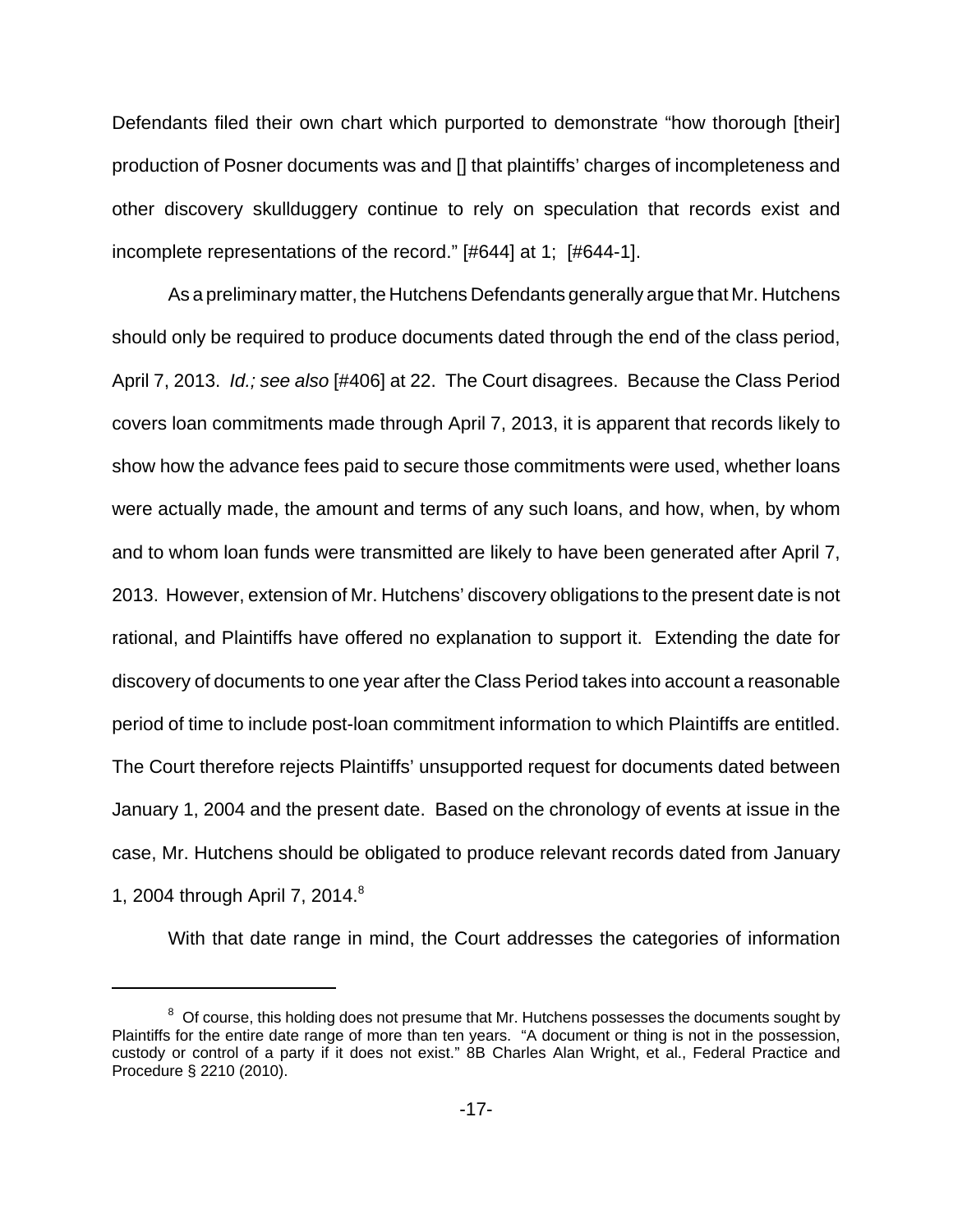which are the ultimate subject of the Relevant Pleadings in turn.

### **(a) Bank records**

Plaintiffs seek "bank statements, including cancelled checks, for each bank account that was open during the Relevant Period, that was held in [Sandy Hutchens'] name or in the name of each and every one of the Hutchens' Entities during the Relevant Period." [#564-3] at 15. The parties agree that these documents have not been produced. The Hutchens Defendants assert that Plaintiffs have known since 2012 that these records were available by subpoena from the bank, and that Mr. Hutchens should be excused from producing them because doing so would be unduly burdensome. [#640] at 8; [#644-1] at

1.

The record shows that the Hutchens Defendants' counsel sent Plaintiffs' counsel an email on June 11, 2013 stating as follows:

Lapedus possessed the bank records and many other documents that you have requested. I am informed that we cannot provide these without requesting them from the bank, and paying extensive fees. As such, these records seem equally available to plaintiffs to subpoena.

[#564-7] at 6. The parties do not dispute that Mr. Lapedus provided certain documents pertaining to the Hutchens Defendants to the Royal Canadian Mounted Police ("RCMP"), who eventually turned the documents over to Plaintiffs. See., e.g., [#564-9] at 4, 27-28. The parties do dispute whether Mr. Lapedus "stole" documents from the Hutchens Defendants, and by implication whether he turned over all documents in his possession to the RCMP.<sup>9</sup> The Hutchens Defendants assert, as set forth above, that Mr. Lapedus at one point possessed some unspecified bank records.They further assert that Plaintiffs could

 $9$  The stolen documents dispute is addressed in section III.B.(2)(a) below.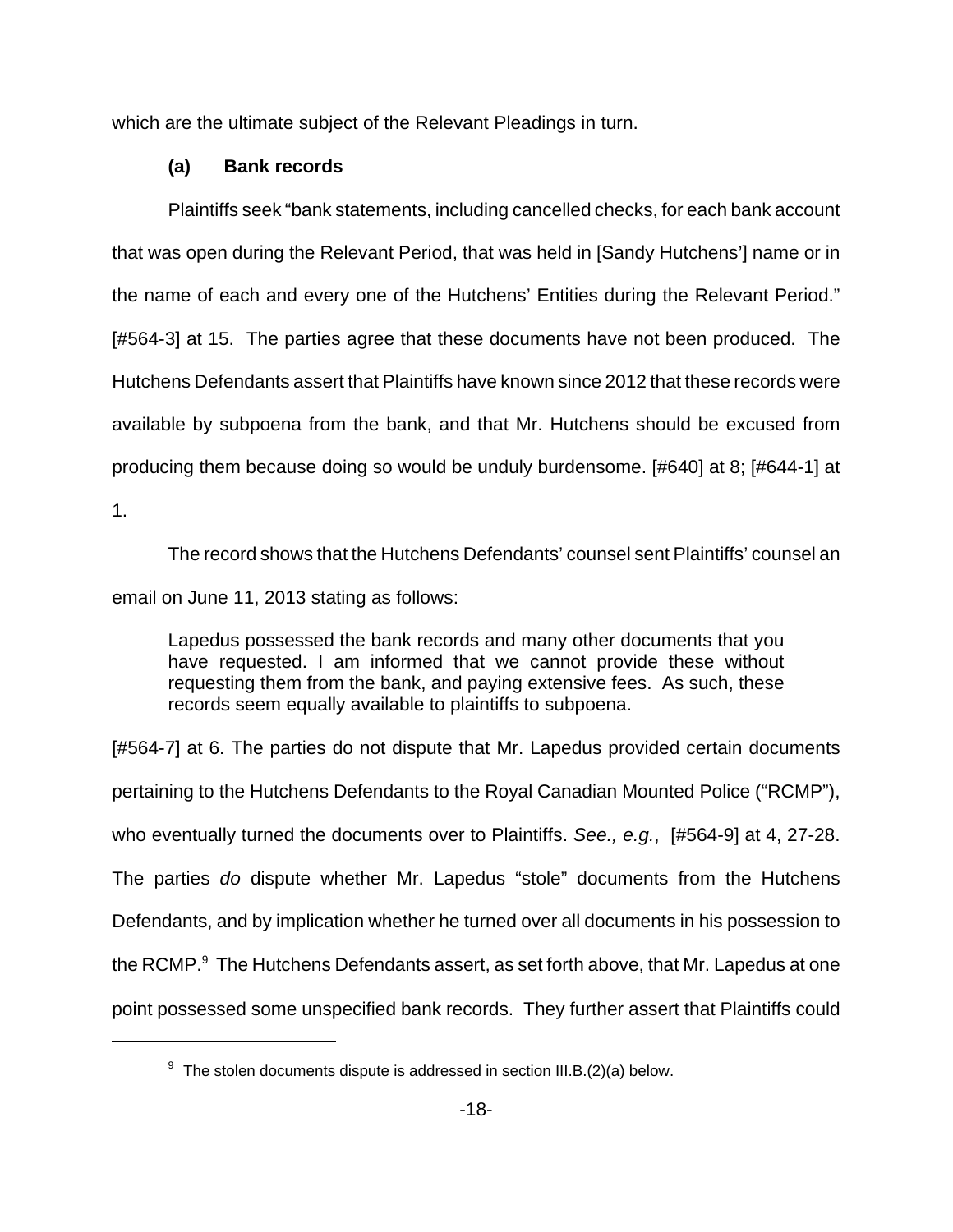have obtained the bank records by serving a subpoena on TD Bank, the only bank with which they did business on the loans at issue in the case. [#594-7] at 2. They further allege "upon information and belief" that it will cost approximately \$35,100 to obtain one year's worth of bank records for each of the "thirty-nine non-Lender entities, which Hutchens neither owns nor controls." Id. These assertions were made in supplemental discovery responses dated November 12, 2015. Id. at 7.

Plaintiffs have made no attempt to address the argument that the TD Bank records are equally available to them and that it would be unduly burdensome to require Mr. Hutchens to produce them. They simply assert that it "cannot be true" that the TD Bank accounts were closed in 2012 and that the Hutchens Defendants had no subsequent bank accounts, "because over \$500,000 in advance fees was wired, subsequent to July 2012, on loan commitments issued by Great Eastern Investment Fund." [#640] at 11. This assertion does little to illuminate the dispute over the bank records, however, as it fails to show that *Mr. Hutchens* had any bank accounts after July of 2012. It also raises more questions than it answers, like: (1) What does "Great Eastern Investment Fund" have to do with Mr. Hutchens and this case? (2) Who "wired" the \$500,000 in advance fees? (3) To whom were the advance fees "wired"? (4) How were any bank accounts involved? (5) Whose bank accounts were involved? (6) What is the basis for the assertion that any of Mr. Hutchens' bank accounts were involved?

Regardless, the fact remains that despite the Plaintiffs' dogged pursuit of the Hutchens Defendants' bank records, there is no factual basis on which the Court may find that Mr. Hutchens currently has such records in his possession or custody. Plaintiffs' bald assertion that "it cannot be true" that the Hutchens Defendants had no other bank accounts

-19-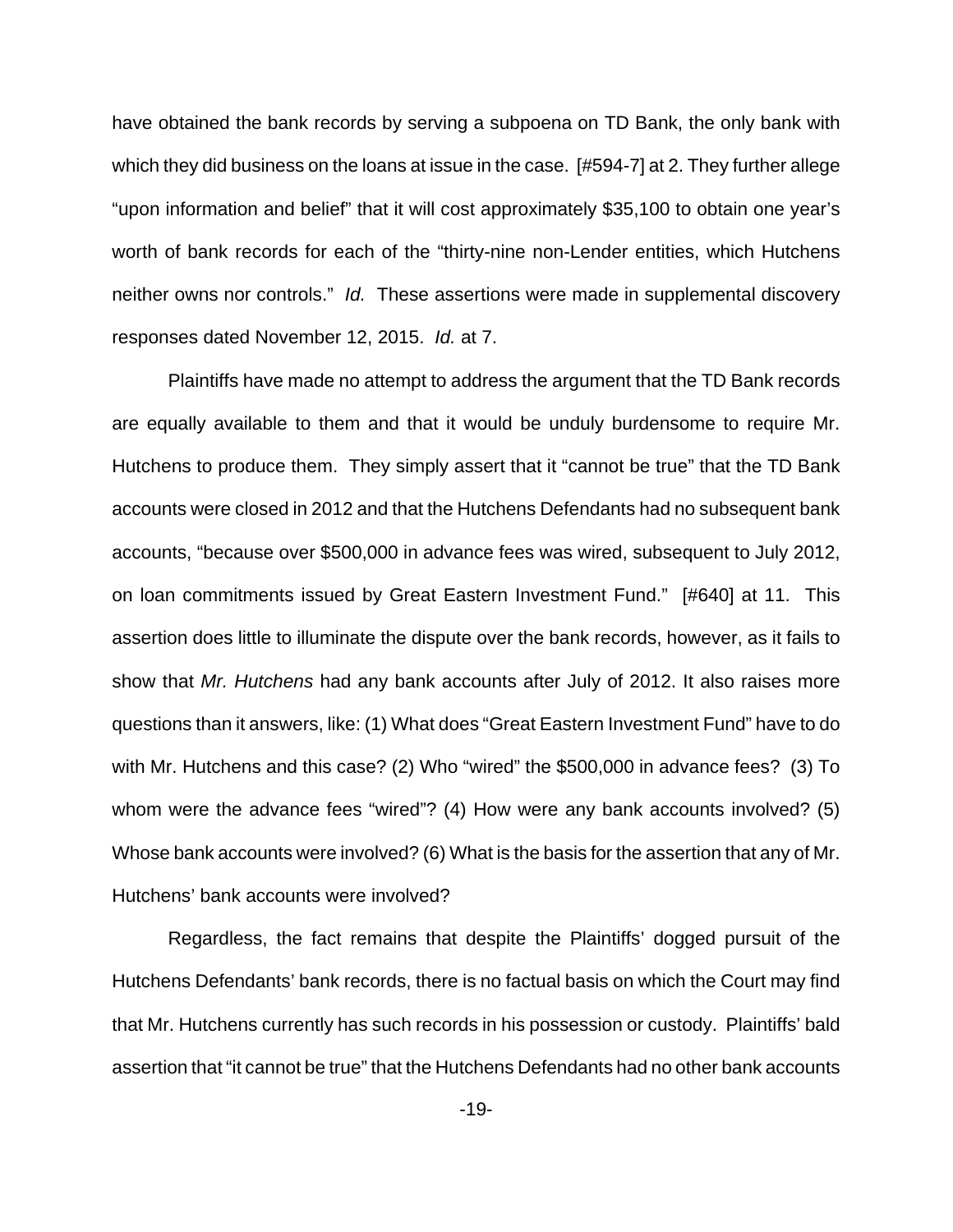is insufficient to warrant an order compelling production of bank records, much less sanctions. Further, to the extent that Mr. Hutchens may "control" the TD Bank account records, his control is not exclusive, as there is no basis for the Court to presume that service of a subpoena on TD Bank would be ineffective. There is no suggestion that the Hutchens Defendants control TD Bank. Moreover, "a party [upon whom a discovery demand is served] . . . need not seek documents from third parties if compulsory process against the third parties is available to the party seeking the documents." Nosal v. Granite Park LLC, 269 F.R.D. 284, 290 (S.D.N.Y. 2010). Finally, Plaintiffs have failed to offer a single argument against the Hutchens Defendants' assertion that it could cost them hundreds of thousands of dollars to obtain copies of the records from TD Bank for all of the Hutchens Entities. In the absence of any such argument, the Court declines to compel Mr. Hutchens to produce these records. General Steel Domestic Sales, LLC v. Chumley, No. 10-cv-01398-PAB-KLM, 2011 WL 2415715, at \*2 (D. Colo. Jun. 15, 2011); Harris Mkt. Research, Inc. v. Marshall Mktg. & Commc'ns, Inc., No. 86-2491-S, 1988 WL 215392, at \*2 (D. Kan. Feb. 17, 1988). Accordingly, the Motion to Compel Mr. Hutchens to produce bank records is **denied.**

### **(b) Snap Ledgers**

Plaintiffs assert that the Hutchens Defendants have failed to produce documents identified as "Snap ledgers." They state:

"The computerized accounting records included in the Lapedus Documents appear to be from Snap, a computerized accounting system, that was apparently maintained by the Hutchens Defendants. While there was by no means a complete set of Snap records among the Lapedus Documents, there were enough pages to support the conclusion that each of the Hutchens Defendants had a general ledger as well as sub-ledgers that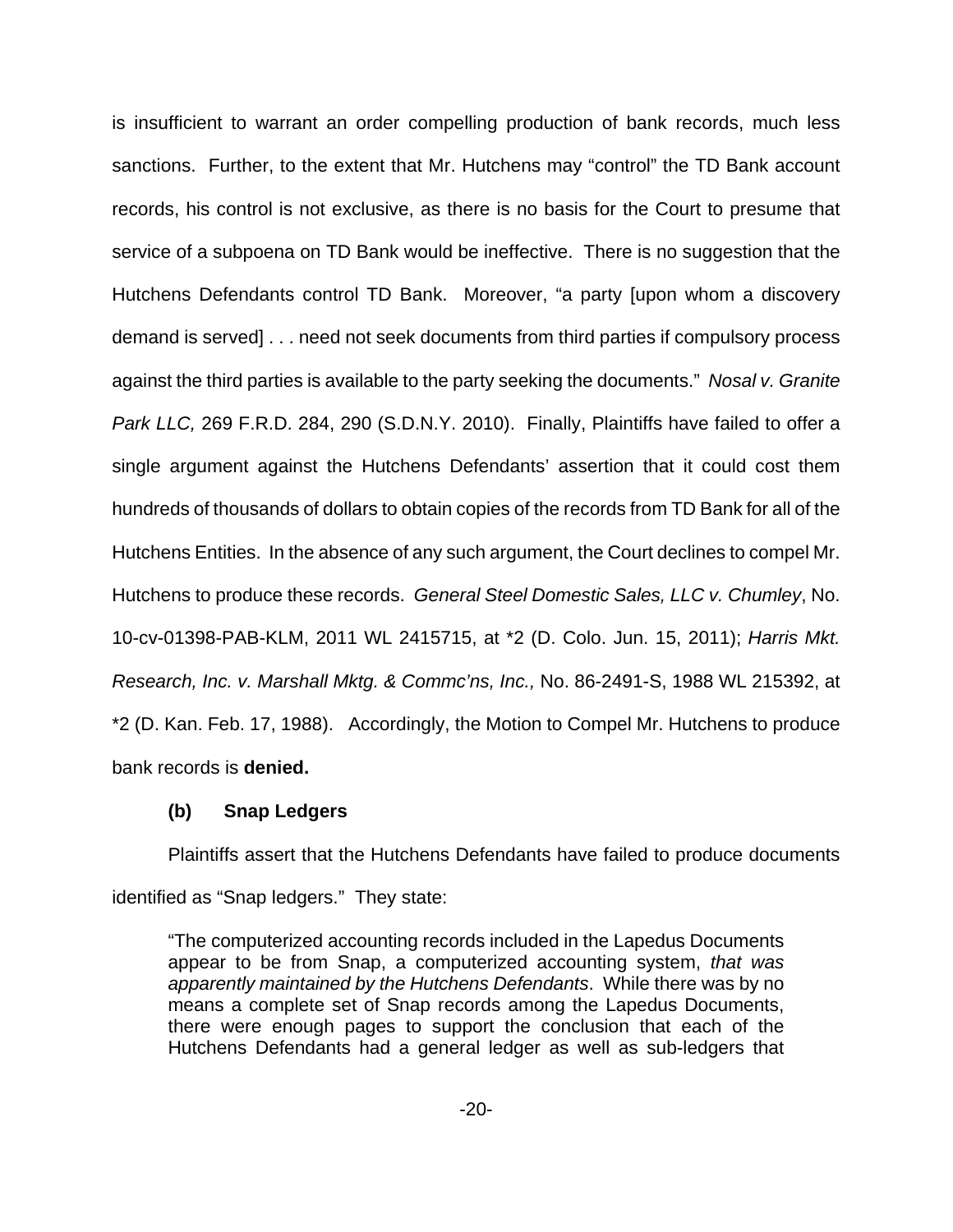reflected assets and liabilities, income and expenses, and the movement of money in and out dubbed "Shareholder Advances. . . ." [T]he Snap ledgers show millions of dollars flowing through the Hutchens Entities and they show who (or what) the Hutchens Defendants recorded as having received the money."

Further Status Report [#640] at 6 (emphasis added). Plaintiffs attach examples of pages from the Snap ledgers to their Further Status Report [#640-1]. Several of these pages include the words "SNAP" or "SNAP Reporting System." [#640-1] at 6, 8, 9, 10, 11. The Hutchens Defendants agree that "these appear to be records of Marty Lapedus" and aver that they "did not use 'Snap' and have no idea what a 'Snap Ledger' is." Supplement to Response [#644-1] at 1. The Court has been directed to no evidence supporting Plaintiffs' conclusory statement that the Snap computerized accounting system was "maintained by

the Hutchens Defendants" as opposed to by their former accountant, Mr. Lapedus.

# **(I) The "Lapedus Excuse"**

The Hutchens Defendants' argument is essentially that if the "Snap ledgers" exist,

they were created by their former accountant, Mr. Lapedus, and are not in the possession

of Mr. Hutchens. They have repeatedly asserted as follows:

The accounting records for the period of January 1, 2004 to December 31, 2009 were in the possession of Marty Lapedus, who admittedly either destroyed them or provided them to third parties. Accordingly, the only accounting records available for this time period are the financial statements which counsel for Plaintiffs, John Head, provided to counsel for Hutchens, on June 12, 2013.

Second Supplemental Response to Plaintiffs' First Set of Written Discovery to Sandy

Hutchens [#594-5] at 15. Plaintiffs have dubbed this response "the Lapedus excuse."

Reply [#582] at 5. Plaintiffs contend that the Lapedus excuse is suspiciously belated,

because the Hutchens Defendants first asserted it in a pleading filed on October 21, 2015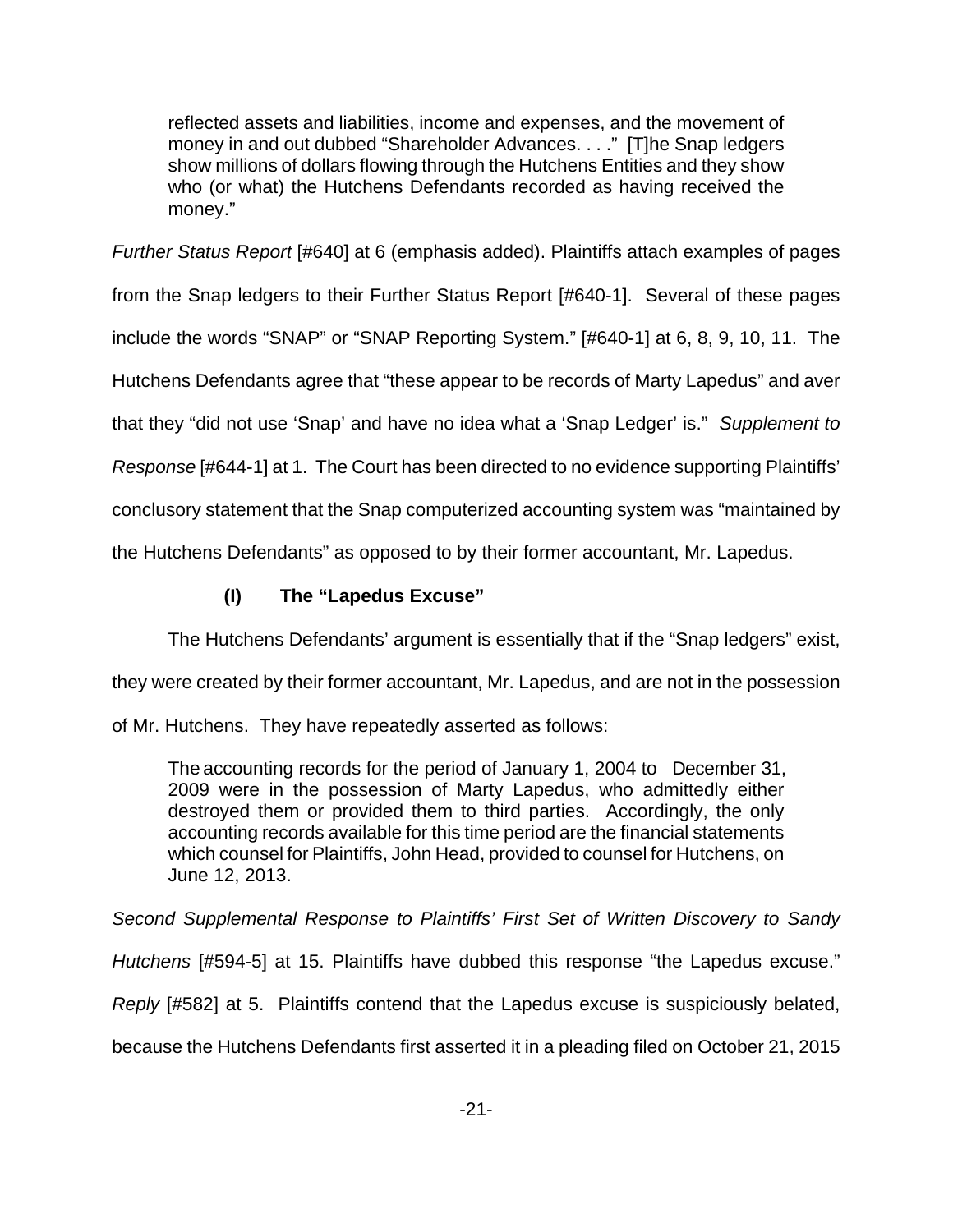despite the fact that Lapedus' employment as the Hutchens Defendants' accountant ended "following the 2009 year end." Affidavit of Martin Lapedus [#5-5] ¶ 12. Plaintiffs further bemoan the lack of any information relating to what, if anything, the Hutchens Defendants did about Lapedus' alleged theft of their records. Reply [#582] at 5. In response, the Hutchens Defendants contend that Mr. Hutchens filed an affidavit in October of 2012 stating that "Mr. Lapedus took my accounting files and those of the entities owned and operated by me and provided them to third parties without my consent or permission." Surreply [#594] at 9. Unfortunately, the affidavit they cite contains no such statement. Declaration of Sandy Hutchens Pursuant to 28 USC § 1746 [#284-1]. Although not required to do so, the Court has scoured the electronic case docket for the affidavit and the language relied on by the Hutchens Defendants but has found neither. The case electronic record includes three additional affidavits of Mr. Hutchens, none of which includes the quoted language. Affidavit of Sandy Hutchens [#594-2] at 1-2; Affidavit of Sandy Hutchens [#602-6] at 1-2; Declaration of Sandy Hutchens Pursuant to 28 USC §1746 [#399-1] at 1. The affidavits of "Moishe Alexander," one of Mr. Hutchens' aliases, also contain no such statement. Affidavit of Moishe Alexander [#628-1] at 1-9; Declaration of Moishe Alexander [#621-1] at 1.

For his part, Mr. Lapedus admits no inappropriate behavior. He testified in a sworn affidavit that he "stopped working for Hutchens and his related companies . . . because it was becoming increasingly clear to me that Hutchens was back to his old criminal ways." [#5-5] ¶ 12. As to his involvement with the Hutchens Defendants' financial records, Mr. Lapedus' affidavit (dated April 21, 2011) makes clear that at some point he had access to voluminous records pertaining to the Hutchens Defendants. The affidavit refers to the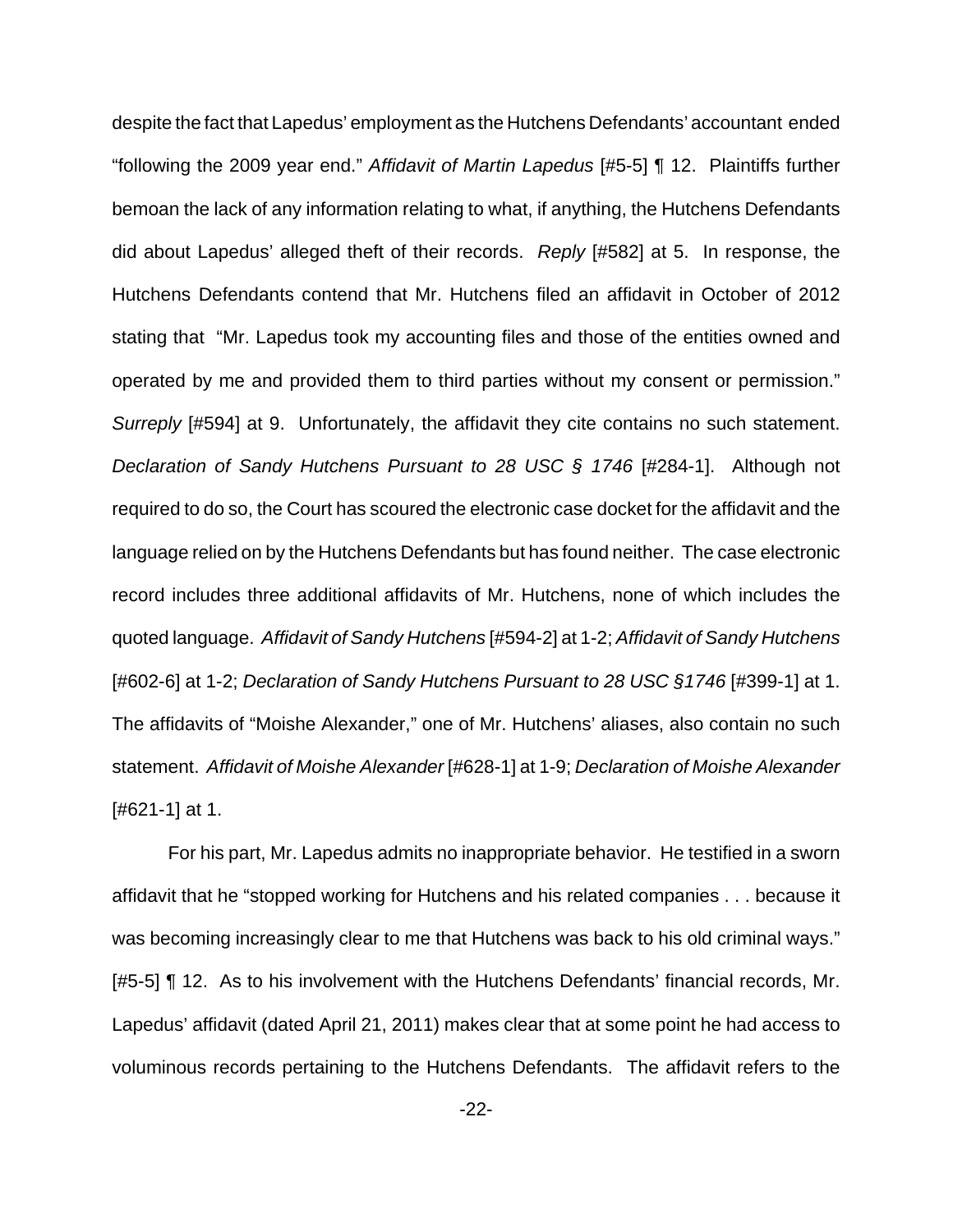following: Mr. Lapedus' "review of the accounting records of CFC (Defendant Canadian Funding Corporation);" Hutchens' failure to provide "any supporting documentation that the apparent value of various family holdings totals more than \$89,000,000;" Mr. Lapedus' "review of the accounting documents of Hutchens;" Mr. Lapedus' filing of "the tax returns in 2005 and 2006;" Mr. Lapedus' "review of the accounting documents of Hutchens and his related companies;" Mr. Lapedus' "review of the accounting records and financial statements of Hutchens and his companies;" the fact that Mr. Lapedus took "numerous documents" to a meeting with TD Bank representatives; the fact that Mr. Lapedus "sent letters to third parties indicating that Mr. Hutchens and his companies had substantial funds available for mortgage financing;" the fact that Mr. Lapedus reviewed "the financial records of Hutchens (sic) companies;" the fact that Hutchens provided him "a document entitled a Co-Lender Agreement as between Advance Investors Interface Inc. and CFC" and his knowledge of a "Letter of Commitment" attached to that document. Id. ¶¶ 19(a), 25, 28, 29, 32, 33, 39, 42, 44, 45.

As to the allegedly purloined records, Mr. Lapedus' deposition testimony also admits very little. The Court explicitly invited the parties to submit excerpts of Mr. Lapedus' deposition testimony relating to his alleged theft of the Hutchens Defendants' accounting records. The Court has thoroughly reviewed these excerpts. The salient portions state as follows: (1) Hutchens provided Lapedus with "bank statements and deposit books and any supporting document that [Lapedus] required," [#646-1] at p. 33, ll. 2-4; (2) In response to a letter from Defendants' counsel requesting return of all records, Mr. Lapedus told counsel "that the only thing [he] had was [his] working papers, which belong to [him], which [he] needed to keep, and that Hutchens had all his original documentation, and [Lapedus]

-23-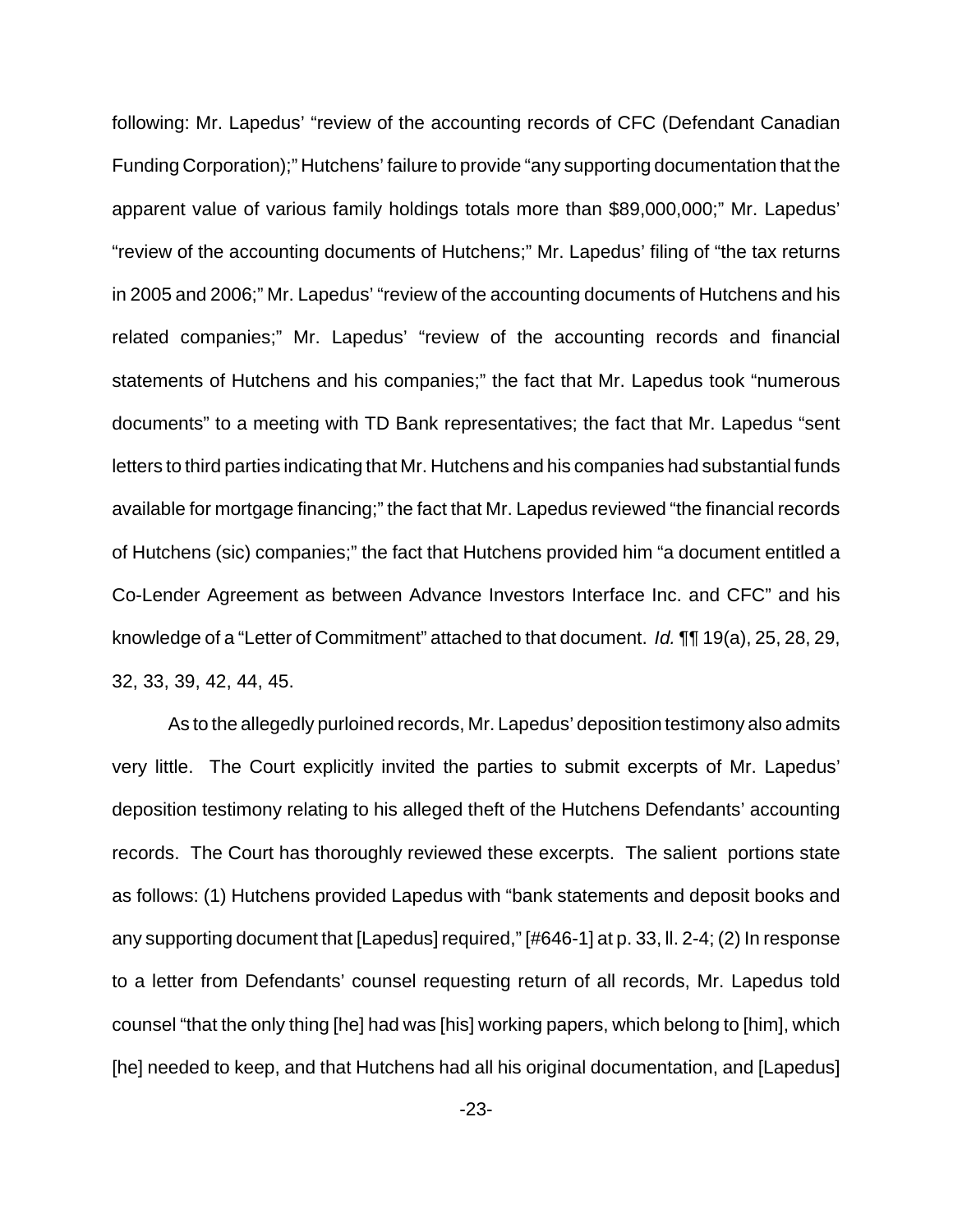had – [he] didn't have any bank statements, deposit books or any other documents of [Hutchens]," id. at p.37, ll. 2-6; (3) Mr. Lapedus "normally" returned clients' documents when he was finished with them because he had no place to store them, and he never retained any of the Hutchens Defendants' bank statements or documents but instead returned "everything that originated in their office." Mr. Lapedus retained his working papers, the tax returns that he filed and the financial statements on his computer, but none of the Hutchens' original documents, id. at pp. 206-207, ll. 12-15; (4) Mr. Lapedus had no reason to keep papers relating to the various mortgages he worked on and believes he destroyed most of those papers. [#647-1] at p. 22, ll. 13-20.

The evidence provided by the parties does not support a reasonable inference, much less a conclusion, that Mr. Lapedus stole or destroyed the Hutchens Defendants' accounting records. Defendants provide a single deposition statement by Mr. Lapedus which implies that he once had a significant volume of records: "I guess I could have photocopied my entire 15 feet of file and put it in." Id. at p. 126, ll. 5-6. But the deposition excerpt submitted does not include the original question to which this response was given, and does not include any further information from which the Court can discern what "my entire 15 feet of file" means, whether it relates to the Hutchens Defendants, or where Mr. Lapedus could have "put" it. This single mystery reference, standing alone, is simply insufficient to support the Hutchens' Defendants' contention that Mr. Lapedus admitted to theft or destruction of the Hutchens' Defendants' accounting records. At most, he admitted to destroying unneeded mortgage documents. In the absence of any evidence of theft, the Court rejects the Lapedus excuse for purposes of the Motion.

At some point Plaintiffs obtained certain financial information about the Hutchens

-24-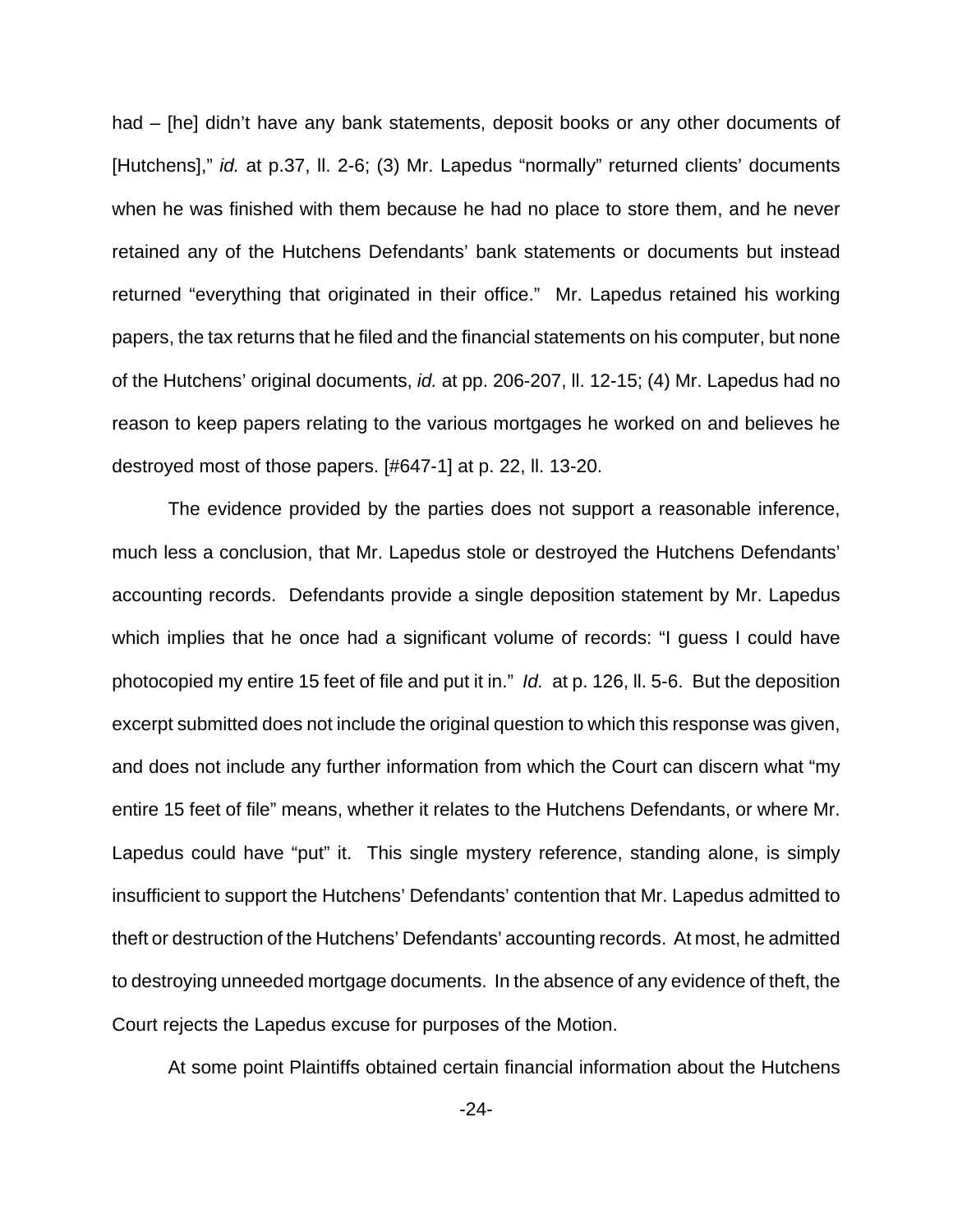Defendants from the Royal Canadian Mounted Police, "who provided a copy of the documents they obtained from Lapedus, [b]ut even this information is sketchy." Motion [#564] at 15. The record supports Plaintiffs' assertion that they have not received a complete set of the Hutchens Defendants' accounting records, including the Snap ledgers. Notably, the Hutchens Defendants do *not* assert that these documents are protected by the accountant-client privilege or are unavailable for any other reason than Mr. Lapedus' alleged wrongful conduct. Moreover, despite Mr. Hutchens' avowed lack of knowledge of the current whereabouts of the Snap ledgers, it is clear that he is in possession of them for purposes of Fed. R. Civ. P. 34(a)(1) if they were, in fact, in the possession of his former accountant, Mr. Lapedus. See, e.g., Nyanjom v. Hawker Beechcraft, Inc., No. 12-1461- JAR-KGG, 2014 WL 2135997 at \*2 (D. Kan. May 22, 2014); Wardrip v. Hart, 949 F. Supp. 801, 805 (D. Kan. 1996). Finally, the Hutchens' Defendants' contention that Mr. Lapedus stole the accounting records is not clearly connected to the issue of whether Mr. Lapedus possesses or possessed the Snap ledgers, as the Hutchens Defendants' professed unfamiliarity with the Snap ledgers is inconsistent with the conclusion that those documents were purportedly stolen. Assuming that the Court was inclined to give credence to the Lapedus excuse, Mr. Lapedus could hardly have "stolen" records from Defendants that he himself created on his own computer and that the Hutchens Defendants did and do not know existed.

 However, whether the Snap ledgers exist or not is beyond the Court's ability to determine at this juncture. It is clear that Mr. Lapedus possessed some of the Hutchens Defendants' accounting records at some point, and it is equally clear that there is no reasonable basis for the Court to find that he "stole" those records. To the contrary, the

-25-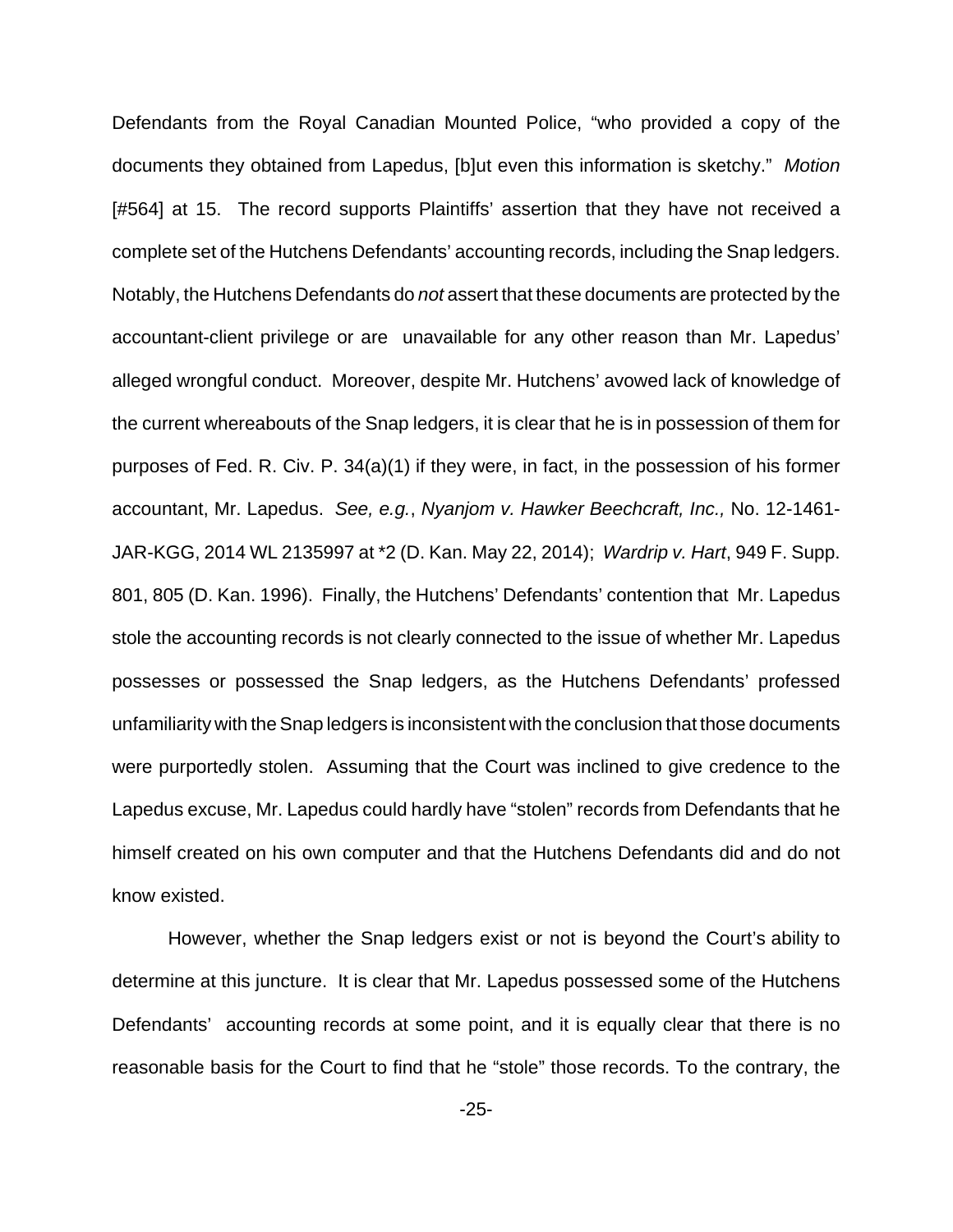evidence supports the conclusion that Mr. Lapedus returned original documents to Mr. Hutchens. Neither party has offered any satisfactory explanation for the lack of Snap ledgers. The parties appear to tacitly agree that these records were created by Mr. Lapedus, but neither offers any evidence as to whether the records were generated and/or retained on Mr. Lapedus' computer system, whether copies were ever provided to Mr. Hutchens, or whether they can be recreated or resurrected. It is also clear that the Hutchens Defendants maintain that they do not have the Snap ledgers and have "no idea what a Snap ledger is." [#644-1] at 1.

Regardless, because Mr. Hutchens "possesses" records in the possession of his former accountant for purposes of discovery, the Court will grant the Motion to Compel production of the Snap ledgers. The burden is on the Hutchens Defendants to show that they have made reasonable efforts to obtain these records, but they have not done so. Nyanjom, 2014 WL 2135997, at \*2. Nothing in Mr. Lapedus' testimony appears to pertain to the Snap ledgers either by name or to the extent they were computerized records created and maintained by him. Insofar as the Court can determine from the deposition excerpts provided by counsel, Mr. Lapedus testified about return of "original" documents to Mr. Hutchens, not computer records he created. Thus, on this record the Court can only presume that the Snap ledgers remain in Mr. Lapedus' possession and therefore may be obtained by Mr. Hutchens. Accordingly, the Motion to Compel production of the Snap Ledgers is **granted**.

### **(c) Financial Statements**

The remaining category of documents sought by Plaintiffs is "financial statements,

-26-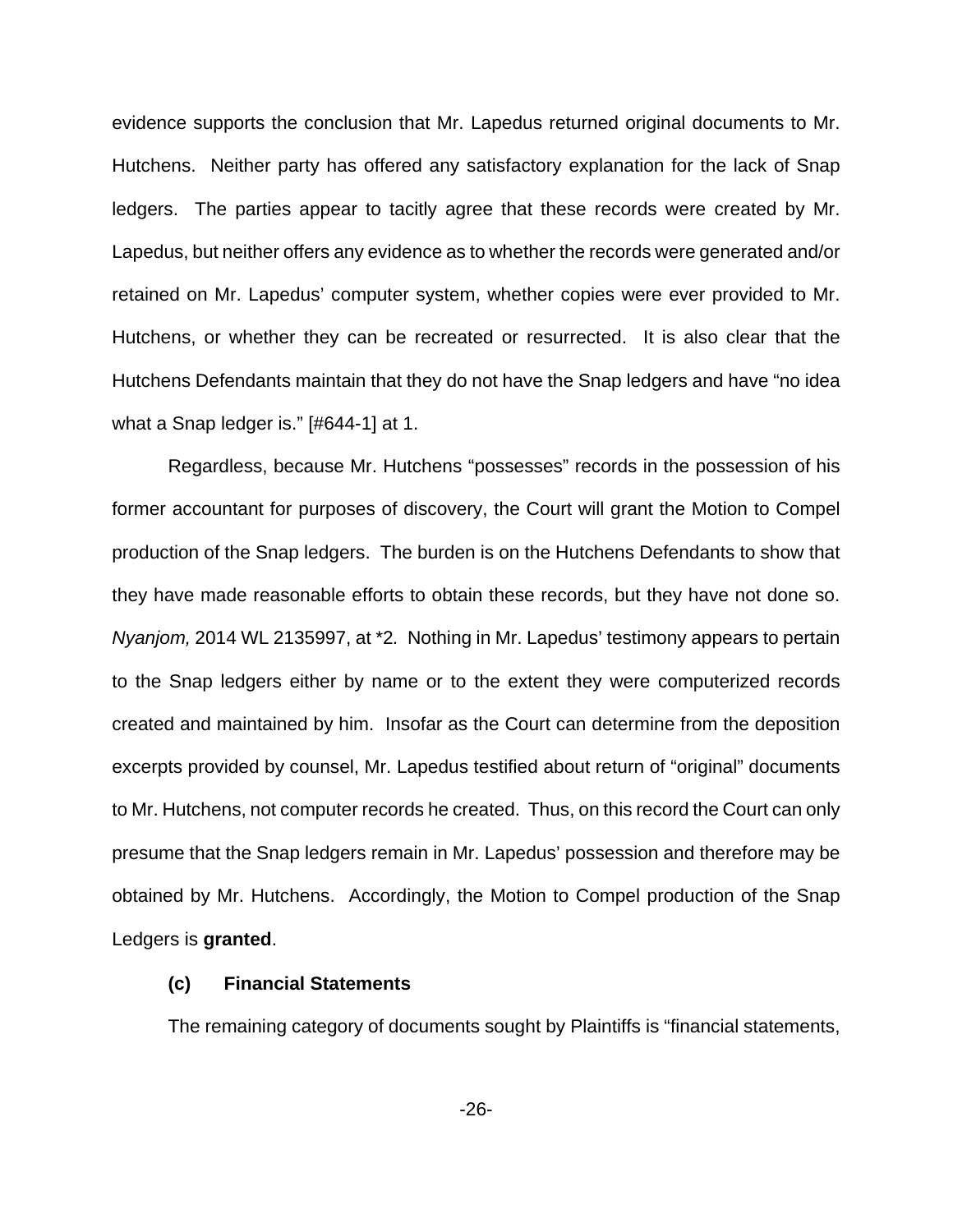including balance sheets and income and expense statements, prepared by or for [Sandy Hutchens, Tanya Hutchens and Jennifer Hutchens] and any of the Hutchens Entities during the Relevant Period." Status Report [#640] at 4. In response, the Hutchens Defendants essentially assert that they have produced all responsive documents in their possession, custody or control. They argue that Plaintiffs are not entitled to documents outside of the Class Period. As indicated above, the Court finds this argument to be partially correct and partially incorrect, and holds that the Plaintiffs are entitled to documents dated between January 1, 2004 and April 7, 2014. See supra p. 17. The Hutchens Defendants further assert that Plaintiffs are not entitled to documents to support a potential post-judgment remedy (i.e., imposition of a constructive trust), and that discovery requests geared to obtaining those documents are "an impermissible RICO fishing expedition." Supplemental Response [#644] at 2. However, the Hutchens Defendants make no further attempt to identify the document requests that they believe are designed to "support a potential postjudgment remedy" or to provide legal authority disallowing that practice, and the Court is not inclined to make the argument for them. See Cordova v. Aragon, 569 F.3d 1183, 1191  $(10<sup>th</sup>$  Cir. 2009) ("It is not our role to sift through the record to find evidence not cited by the parties to support arguments they have not made."); Adler v. Wal-Mart Stores, Inc., 144 F.3d 664, 672 (10<sup>th</sup> Cir. 1998) ("[D]istrict courts . . . have a limited and neutral role in the adversarial process, and [ought to be] wary of becoming advocates who comb the record ... and make a party's case for it."); cf. United States v. Dunkel, 927 F.2d 955, 956 ( $7<sup>th</sup>$  Cir. 1991) ("Judges are not like pigs, hunting for truffles buried in briefs."). Thus, for purposes of thoroughness, the Court addresses each category of financial statements sought by Plaintiffs separately below.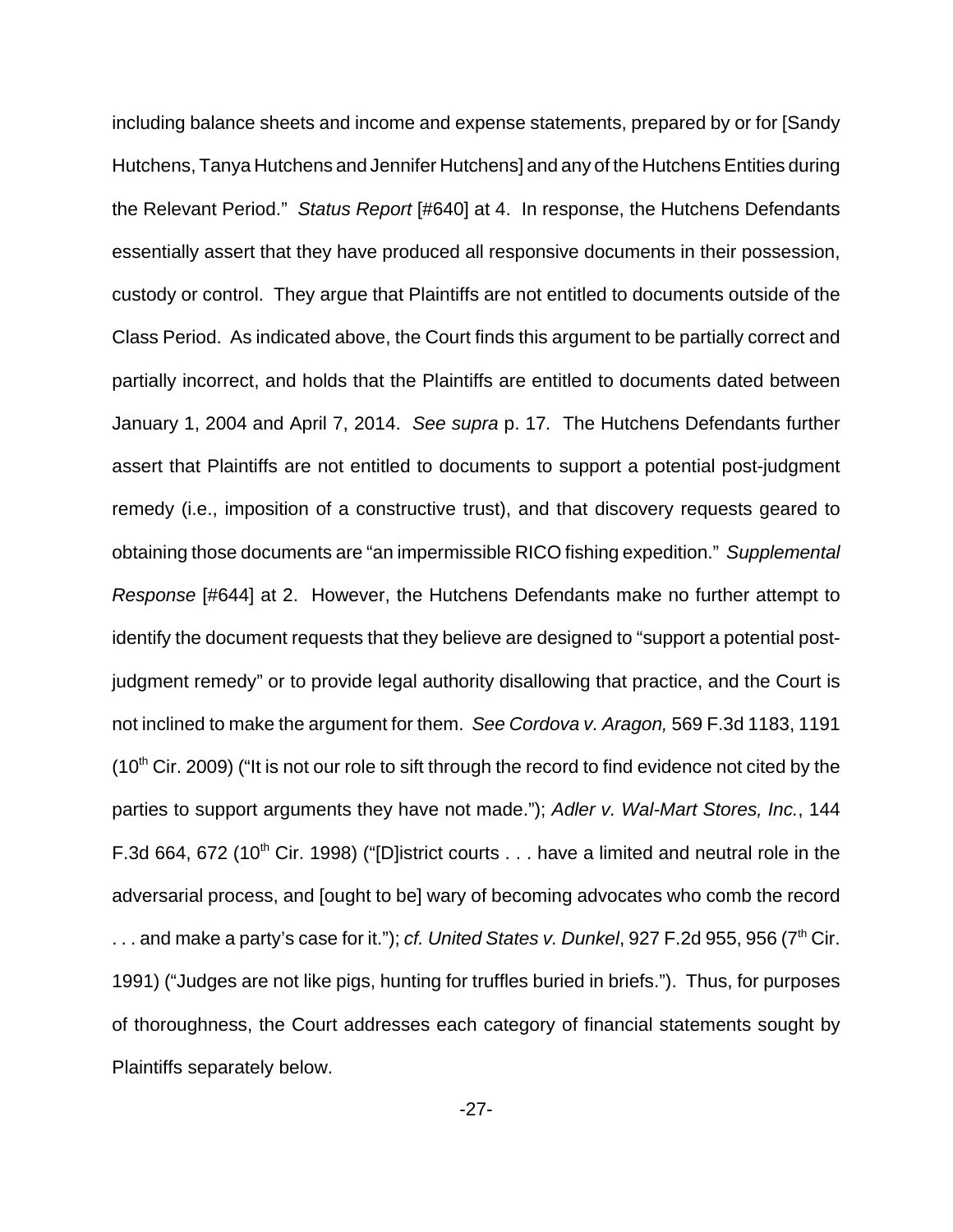#### **(i) Sandy Hutchens, Tanya Hutchens, Jennifer Hutchens**

Plaintiffs assert that they are entitled to production of the Hutchens family members' financial statements "from 2008 through the present." [#640] at 8. Sandy and Tanya Hutchens respond that they "have produced all such documents that they possess through the end of the class period." [#644-1] at 1. Jennifer Hutchens responds that she "does not maintain or possess any responsive documents." Id. Plaintiffs imply that they are also entitled to certain tax returns from these parties, but Sandy and Tanya Hutchens assert that "Plaintiffs did not request that either of them produce tax returns." Id.

The Hutchens Defendants have not fully responded to this request, as they have only provided documents "through the end of the class period." Accordingly, the Court **grants** the Motion to the extent that it seeks Sandy and Tanya Hutchens' financial statements dated through April 7, 2014.The Court finds no basis for concluding that Defendant Jennifer Hutchens has not fully responded, and therefore **denies** the Motion as to her financial statements. The Court concludes that Plaintiffs did not seek production of tax returns in the discovery requests to which they refer in their Further Status Report [#640], and therefore **denies** the motion to the extent that Plaintiffs seek to compel production of tax returns.

#### **(ii) 308 Elgin Street Inc. ("Elgin Street")**

Plaintiffs seek Elgin Street's financial statements from 2008 through the present. [#640] at 8. Defendants assert that Elgin Street "operated only in 2008-2009. Lapedus stole/destroyed all responsive records. [Elgin Street] no longer operates and has not had a bank account since 2012." [#644-1] at 1. This response stops short of maintaining that

-28-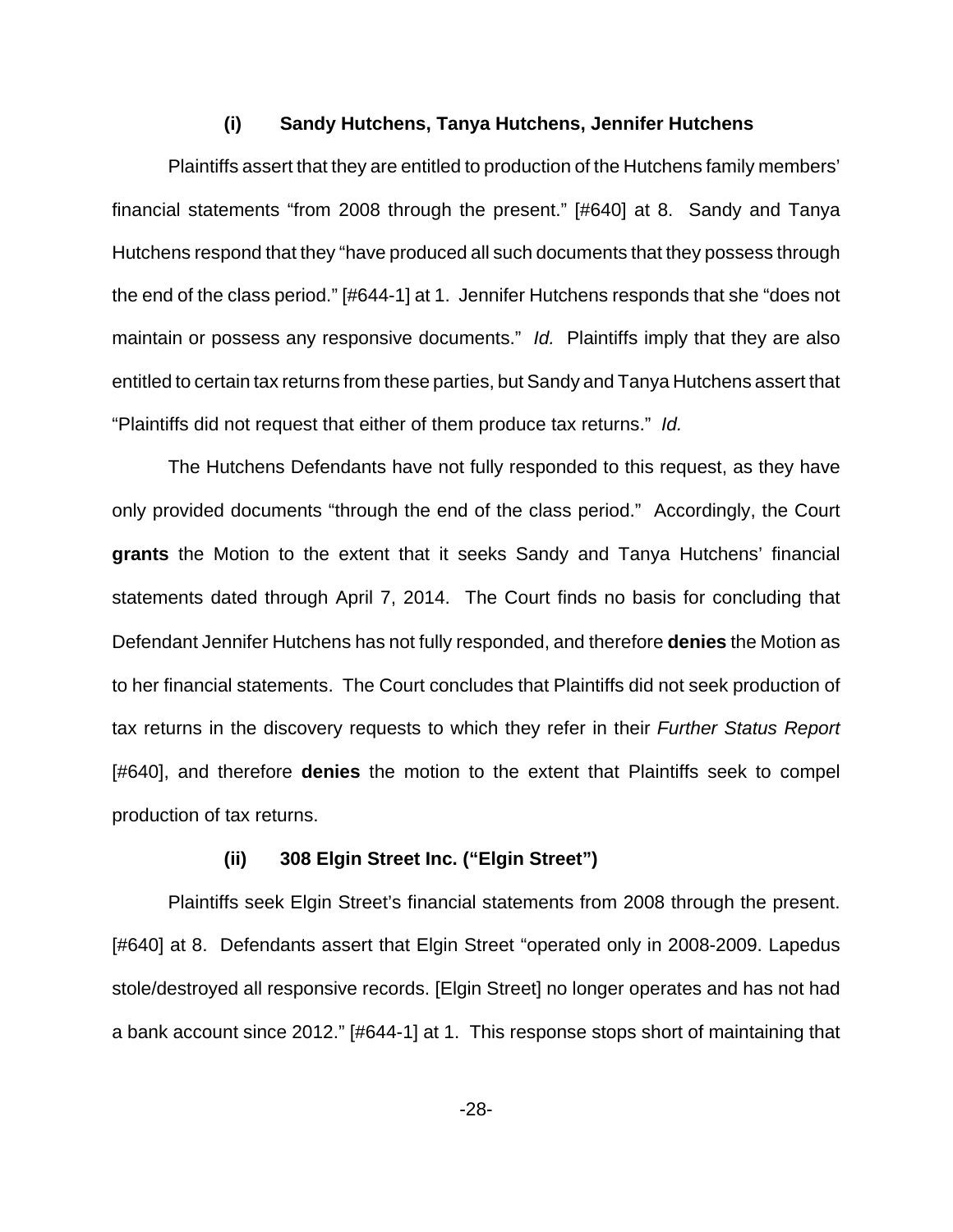there are no responsive documents, instead declaring that Lapedus stole them. Because the Court rejects the Lapedus excuse for purposes of the Motion, the request is **granted** as to Elgin Street financial statements from 2008 through April 7, 2014.

### **(iii) Canadian Funding Corporation ("CFC") and Canadian Funding Limited (aka 1681071 Ontario Inc.) ("CFL")**

Plaintiffs seek CFC financial statements from 2008 through the present and CFL financial statements from 2011 through the present. [#640] at 8. Defendants assert that CFC "operated 2009-10. Lapedus stole/destroyed responsive records for 2009. Any/all responsive documents produced as part of the loan files. CFC no longer operates and has not had a bank account since 2012." [#644-1] at 2. Defendants assert that CFL "received all wires for CFC," and incorporate their response as to CFC. Id. This response not only contends that "all" responsive documents have been produced, but also that Mr. Lapedus stole the CFC financial statements for 2009.

Plaintiffs are silent about whether these documents are contained in the "44 bankers boxes" of loan files produced by the Hutchens Defendants. Fed. R. Civ. P. 34(b)(2)(E)(1) requires a responding party to produce documents "as they are kept in the usual course of business" or organized and labeled "to correspond to the categories in the request." The Hutchens Defendants appear to assert that the loan files were produced as they were kept in the ordinary course of business, and Plaintiffs do not argue otherwise. Nor do the Plaintiffs contend that the CFC and CFL financial statements are not in the loan files; indeed, as discussed earlier, there is very little mention of what they found in the 44 bankers boxes of loan files produced by the Hutchens Defendants.

Plaintiffs have the burden of showing that the documents they seek are in the

-29-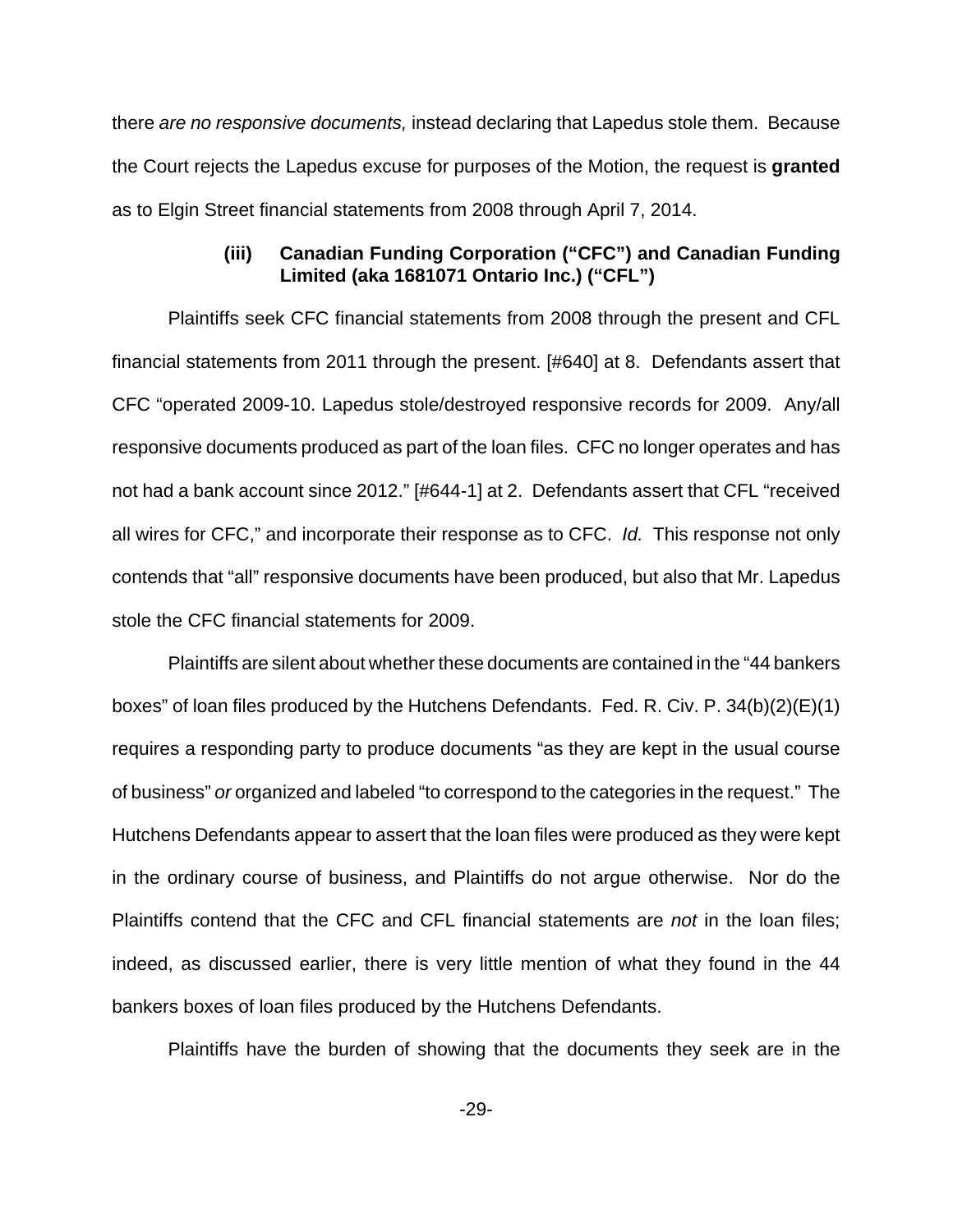possession, custody or control of the responding party and that they have not been provided. Andrews v. United States, No. 09-cv-00249-PAB-KMT, 2009 WL 4693855, at \*1 (D. Colo. Dec. 4, 2009). They have not met their burden here.Accordingly, the Motion is **denied** as to CFC Financial Statements for 2008, 2010, 2011, 2012, 2013 and 2014 and CFL financial statements for 2011 to 2014. Because the Court rejects the Lapedus excuse for purposes of the Motion, the request is **granted** as to CFC Financial Statements from 2009.

### **(iv) First Central Mortgage Funding Inc. ("FCMF") and First Central Holdings Inc. ("FCH")**

Plaintiffs seek FCMF and FCH financial statements from 2008 through the present. [#640] at 8. Defendants assert that FCMF "operated 2009-10. Lapedus stole/destroyed all responsive records for 2009. Any/all responsive records produced as part of loan files." [#644-1] at 2. Defendants assert that FCH "received all wires for FCMF," and add the Lapedus excuse and that responsive documents were produced in the loan files. Id.

This response asserts that all responsive records have been produced, other than those stolen by Mr. Lapedus. Plaintiffs are silent about whether these documents are contained in the "44 bankers boxes" of loan files produced by the Hutchens Defendants. Fed. R. Civ. P. 34(b)(2)(E)(1) requires a responding party to produce documents "as they are kept in the usual course of business" or organized and labeled "to correspond to the categories in the request." The Hutchens Defendants appear to assert that the loan files were produced as they were kept in the ordinary course of business, and Plaintiffs do not argue otherwise. Nor do the Plaintiffs contend that the FCMF and FCH financial statements are not in the loan files; indeed, as discussed earlier, there is very little mention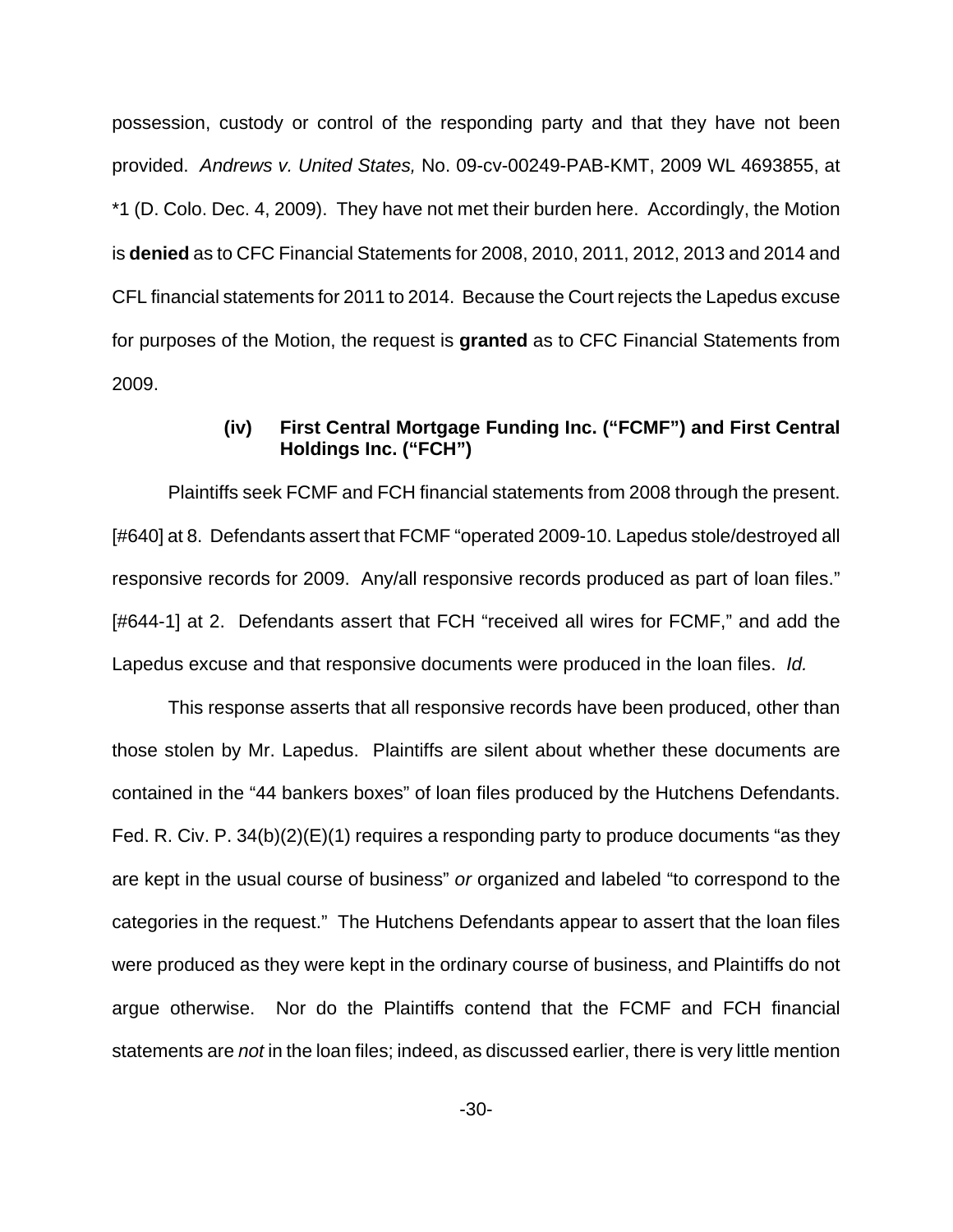of what they found in the 44 bankers boxes of loan files produced by the Hutchens Defendants.

Plaintiffs have the burden of showing that the documents they seek are in the possession, custody or control of the responding party and that they have not been provided. Andrews, 2009 WL 4693855, at \*1. They have not met their burden here. Accordingly, the Motion is **denied** as to FCMF and FCH financial statements for 2008, 2010, 2011, 2012, 2013 and 2014. Because the Court rejects the Lapedus excuse for purposes of the Motion, the request is **granted** as to FCMF and FCH financial statements from 2009.

#### **(v) Northern Capital Investments Ltd. ("Northern Capital")**

Plaintiffs seek Northern Capital's financial statements from 2008 through the present. [#640] at 8. Defendants respond that Northern Capital "operated briefly in 2011. Any/all responsive documents produced as part of the loan files." [#644-1] at 2.

This response asserts that all responsive records have been produced. Plaintiffs are silent about whether these documents are contained in the "44 bankers boxes" of loan files produced by the Hutchens Defendants. Fed. R. Civ. P. 34(b)(2)(E)(1) requires a responding party to produce documents "as they are kept in the usual course of business" or organized and labeled "to correspond to the categories in the request." The Hutchens Defendants appear to assert that the loan files were produced as they were kept in the ordinary course of business, and Plaintiffs do not argue otherwise. Nor do the Plaintiffs contend that the Northern Capital financial statements are not in the loan files; indeed, as discussed earlier, there is very little mention of what they found in the 44 bankers boxes

-31-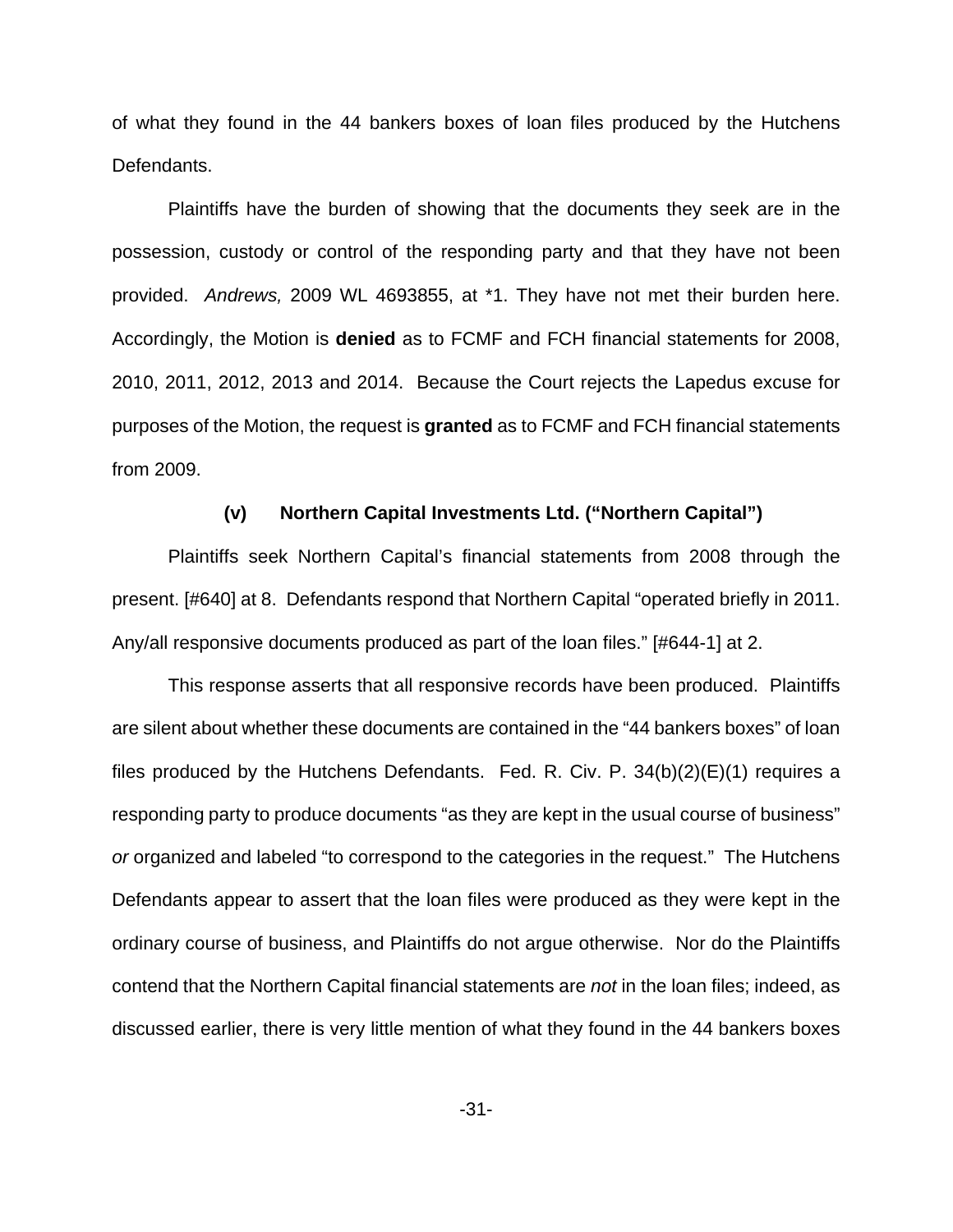of loan files.

Plaintiffs have the burden of showing that the documents they seek are in the possession, custody or control of the responding party and have not been provided. Andrews, 2009 WL 4693855, at \*1. They have not met their burden here.Accordingly, the Motion is **denied** as to Northern Capital's financial statements.

### **(vi) JBD Hutchens Family Holdings Inc. (aka 2129981 Ontario Inc.) and JBD Holdings ("JBD")**

Plaintiffs seek JBD financial statements from 2008 through the present. [#640] at 8, 10. Defendants assert that they are not required to produce documents beyond the class period. [#644-1] at 2; Transcript of Hearing on Motion for Sanctions [#650] at p. 33, ll.14-15. The Court has concluded that Plaintiffs are entitled to documents through April 7, 2014. Accordingly, the Motion is **granted** as to JBD financial statements through that date.

#### **(vii) 101 Services Road ("101 Services")**

Plaintiffs seek 101 Services financial statements from 2012 through the present. [#640] at 8. Defendants assert that 101 Services was "sold in 2008. No further activity other than deferral of capital gains." [#644-1] at 2. This response does not address whether responsive documents exist and, if so, whether they have been produced. The Court has concluded that Plaintiffs are entitled to documents through April 7, 2014. Accordingly, the Motion is **granted** as to 101 Services financial statements through that date.

### **(viii) 110-114 Pine Street ("Pine Street")**

Plaintiffs seek Pine Street financial statements from 2013 through the present. [#640] at 9. Defendants assert that they are not required to produce documents beyond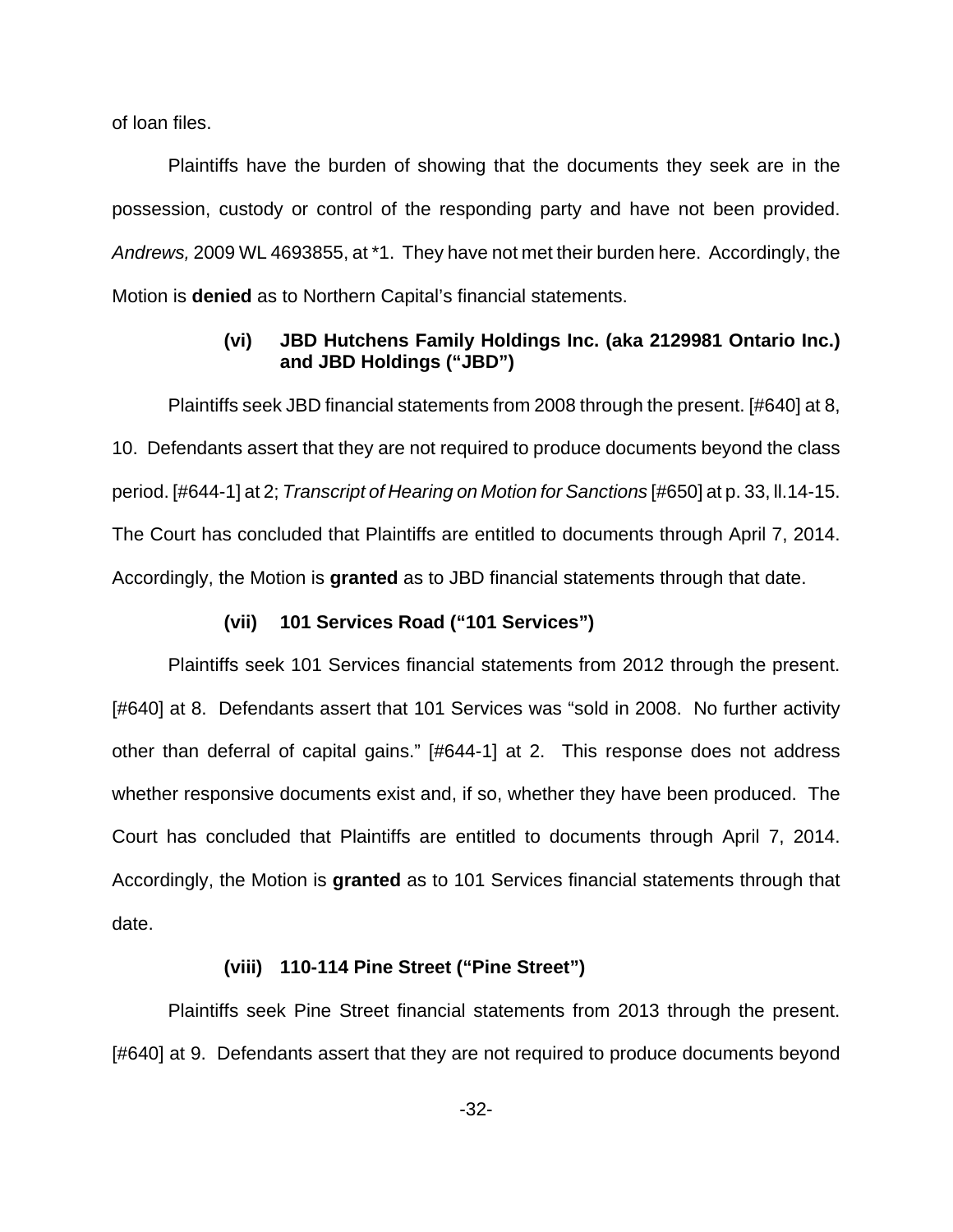the class period. [#644-1] at 2; Transcript of Hearing on Motion for Sanctions [#650] at p. 33, ll.14-15. This response does not address whether responsive documents exist and, if so, whether they have been produced. The Court has concluded that Plaintiffs are entitled to documents through April 7, 2014. Accordingly, the Motion is **granted** as to Pine Street financial statements through that date.

#### **(ix) 29 Lauren Street ("Lauren Street")**

Plaintiffs seek Lauren Street financial statements from 2014 through the present. [#640] at 9. Defendants assert that they are not required to produce documents beyond the class period. [#644-1] at 2; Transcript of Hearing on Motion for Sanctions [#650] at p. 33, ll.14-15. This response does not address whether responsive documents exist and, if so, whether they have been produced. The Court has concluded that Plaintiffs are entitled to documents through April 7, 2014. Accordingly, the Motion is **granted** as to Lauren Street financial statements through that date.

### **(x) 146 Whitaker Street Inc. ("Whitaker Street")**

Plaintiffs seek Whitaker Street financial statements from 2012 through the present. [#640] at 8. Defendants assert that Whitaker Street was "sold in 2008. No further activity other than deferral of capital gains." [#644-1] at 3. This response does not address whether responsive documents exist and, if so, whether they have been produced. The Court has concluded that Plaintiffs are entitled to documents through April 7, 2014. Accordingly, the Motion is **granted** as to Whitaker Street financial statements through that date.

### **(xi) 15-16 Keziah Court ("Keziah Court")**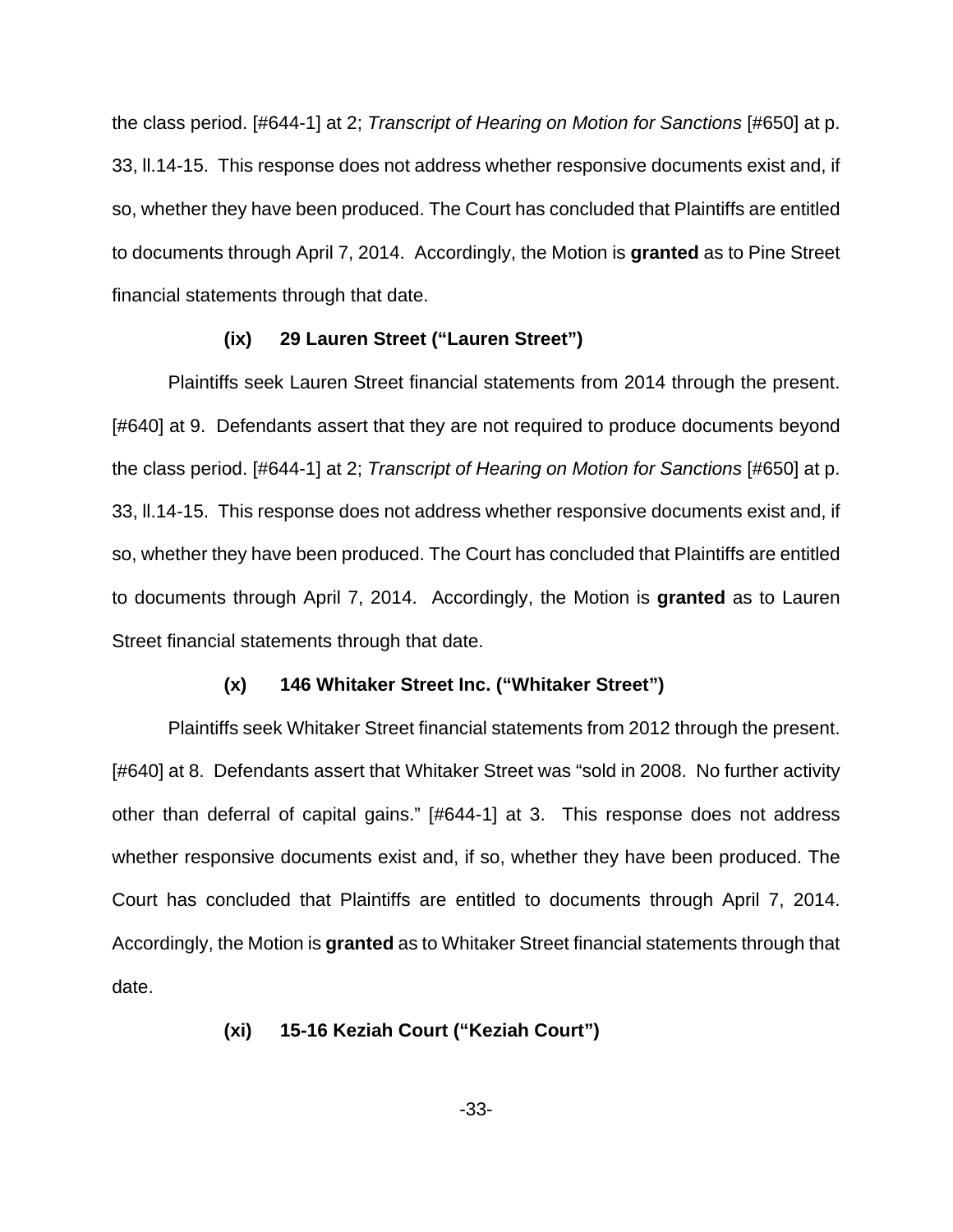Plaintiffs seek Keziah Court financial statements from 2013 through the present. [#640] at 9. Defendants assert that they are not required to produce documents beyond the class period. [#644-1] at 2; Transcript of Hearing on Motion for Sanctions [#650] at p. 33, ll.14-15. This response does not address whether responsive documents exist and, if so, whether they have been produced. The Court has concluded that Plaintiffs are entitled to documents through April 7, 2014. Accordingly, the Motion is **granted** as to Keziah Court financial statements through that date.

#### **(xii) 99 Douglas Street ("Douglas Street")**

Plaintiffs seek Douglas Street financial statements from 2008 through the present. [#640] at 9. Defendants assert that Whitaker Street was "sold in 2008. No further activity." [#644-1] at 3. This response does not address whether responsive documents exist and, if so, whether they have been produced. The Court has concluded that Plaintiffs are entitled to documents through April 7, 2014. Accordingly, the Motion is **granted** as to Douglas Street financial statements through that date.

#### **(xiii) 17 Serpentine Street ("Serpentine Street")**

Plaintiffs seek Serpentine Street financial statements from 2012 through the present. [#640] at 9. Defendants assert that they are not required to produce documents beyond the class period. [#644-1] at 2; Transcript of Hearing on Motion for Sanctions [#650] at p. 33, ll.14-15. This response does not address whether responsive documents exist and, if so, whether they have been produced. The Court has concluded that Plaintiffs are entitled to documents through April 7, 2014. Accordingly, the Motion is **granted** as to Serpentine Street financial statements through that date.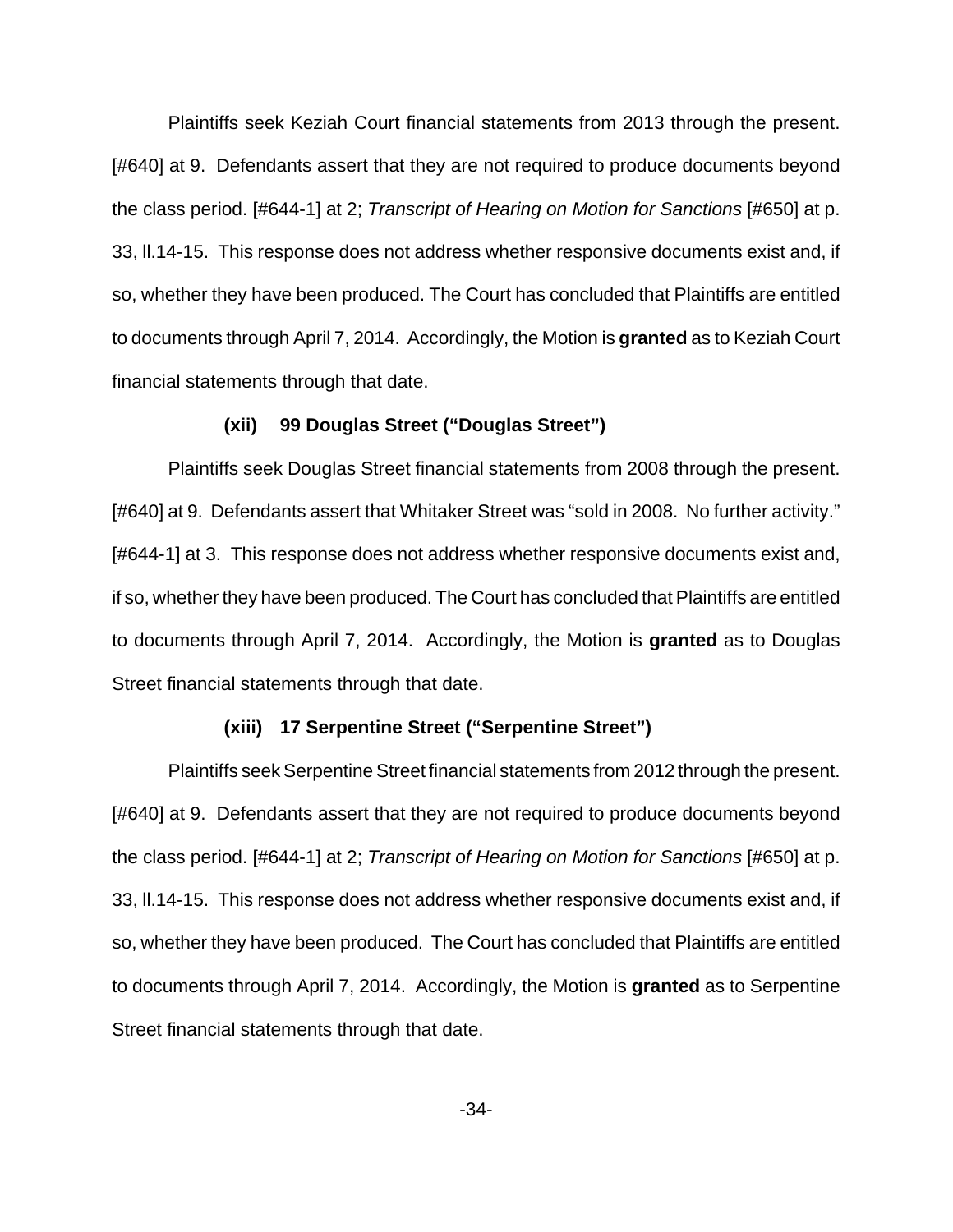### **(xiv) 367-369 Howey Drive and 247 Shaughnesy Street Inc. and 720 Cambrian Heights Inc. ("Howey/Cambrian")**

Plaintiffs seek Howey/Cambrian financial statements from 2008 to the present. [#640] at 9-10. Defendants assert that "in pre-class proceedings in Canada, the Hutchens Defendants reached, by consent, an agreement with plaintiffs' then Canadian attorney, Bennet Jones, that [these properties are] excluded from any injunctive relief or further legal action, including production of any documents or data. This agreement reflected the fact that the Hutchens Defendants cannot release financial details regarding [these properties] without the consent of their 40% partners, who do not consent to releasing any financial records or data." [#644-1] at 3-4. Defendants offer no evidence of this agreement other than counsel's unsworn statement, which is insufficient. See, e.g., Turton v. Kempthorne, No. 06-cv-00451-WYD-CBS, 2007 WL 2788618, at \*4 (D. Colo. Sept. 21, 2007) (holding that summary judgment was improper because party offered more evidence of disputed fact besides an unsworn statement of her attorney); Zimmerman v. Comm'r of Internal Revenue, 29 F. App'x 19, 2002 WL 31745063, at \*1 (10<sup>th</sup> Cir. 2002) (holding unsworn letter from taxpayer's attorney was insufficient as a matter of law to establish timely filing of notice of appeal). The Court has concluded that Plaintiffs are entitled to documents through April 7, 2014. Accordingly, the Motion is **granted** as to Howey/Cambrian financial statements through that date.

### **(xv) 193 Mountain Street ("Mountain Street")**

Plaintiffs seek Mountain Street financial statements from 2013 through the present. [#640] at 9. Defendants assert that they are not required to produce documents beyond the class period. [#644-1] at 2; Transcript of Hearing on Motion for Sanctions [#650] at p.

-35-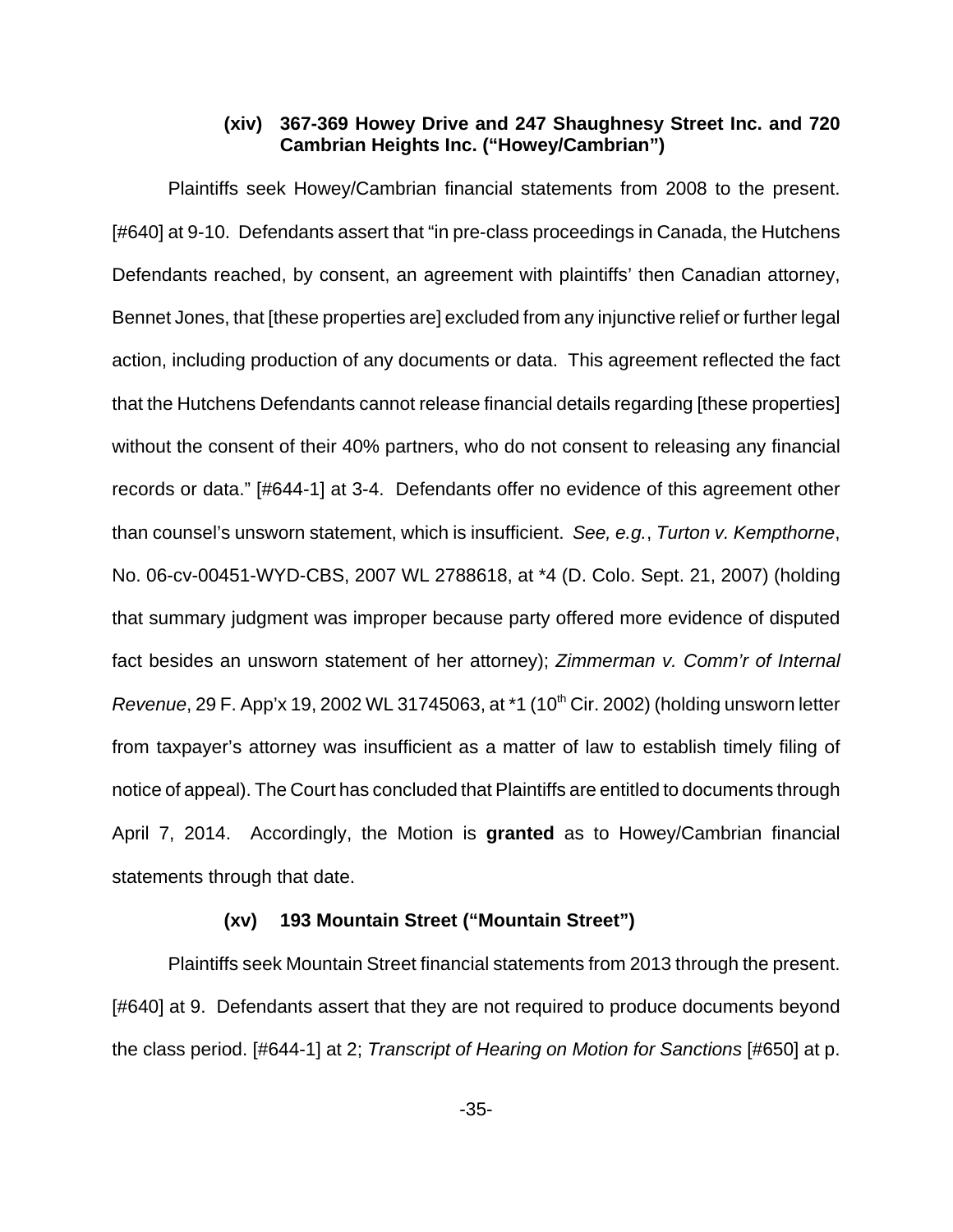33, ll.14-15. This response does not address whether responsive documents exist and, if so, whether they have been produced. The Court has concluded that Plaintiffs are entitled to documents through April 7, 2014. Accordingly, the Motion is **granted** as to Mountain Street financial statements through that date.

#### **(xvi) 364 Morris Street ("Morris Street")**

Plaintiffs seek Morris Street financial statements from 2013 to the present. [#640] at 9-10. Defendants assert that Morris Street was "sold at a loss, June/July 2015." They also incorporate their response re Howey/Cambrian, to the effect that "in pre-class proceedings in Canada, the Hutchens Defendants reached, by consent, an agreement with plaintiffs' then Canadian attorney, Bennet Jones, that [these properties are] excluded from any injunctive relief or further legal action, including production of any documents or data. This agreement reflected the fact that the Hutchens Defendants cannot release financial details regarding [these properties] without the consent of their 40% partners, who do not consent to releasing any financial records or data." [#644-1] at 3-4. Defendants offer no evidence of this agreement other than counsel's unsworn statement, which is insufficient. See, e.g., Turton, 2007 WL 2788618, at \*4) (holding that summary judgment was improper because party offered more evidence of disputed fact besides an unsworn statement of her attorney); Zimmerman, 2002 WL 31745063, at  $*1$  (10<sup>th</sup> Cir. 2002) (holding unsworn letter from taxpayer's attorney was insufficient as a matter of law to establish timely filing of notice of appeal). The Court has concluded that Plaintiffs are entitled to documents through April 7, 2014. Accordingly, the Motion is **granted** as to Morris Street financial statements through that date.

-36-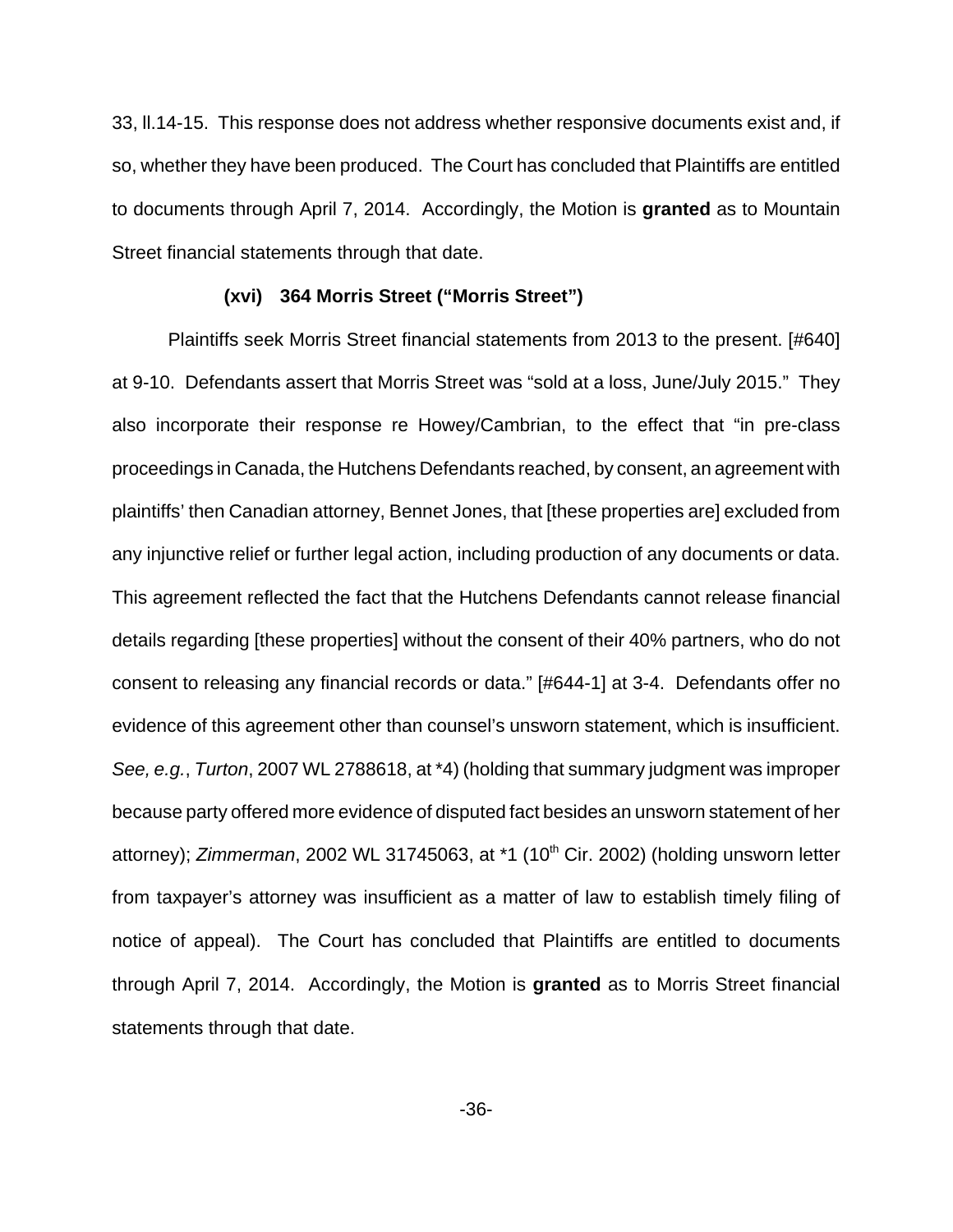#### **(xvii) 332 Regent Street Inc. ("Regent Street")**

Plaintiffs seek Regent Street financial statements from 2012 through the present. [#640] at 9. Defendants assert that they are not required to produce documents beyond the class period. [#644-1] at 4; Transcript of Hearing on Motion for Sanctions [#650] at p. 33, ll.14-15. This response does not address whether responsive documents exist and, if so, whether they have been produced. The Court has concluded that Plaintiffs are entitled to documents through April 7, 2014. Accordingly, the Motion is **granted** as to Regent Street financial statements through that date.

#### **(xviii) 625 Ash Street Inc. ("Ash Street")**

Plaintiffs seek Ash Street financial statements from 2013 through the present. [#640] at 9. Defendants assert that they are not required to produce documents beyond the class period. [#644-1] at 4; Transcript of Hearing on Motion for Sanctions [#650] at p. 33, ll.14-15. This response does not address whether responsive documents exist and, if so, whether they have been produced. The Court has concluded that Plaintiffs are entitled to documents through April 7, 2014. Accordingly, the Motion is **granted** as to Ash Street financial statements through that date.

### **(xix) 789 Lawson Street Inc. ("Lawson Street")**

Plaintiffs seek Lawson Street financial statements from 2012 through the present. [#640] at 9. Defendants assert that the property "sold in 2014." [#644-1] at 4. This response does not address whether responsive documents exist and, if so, whether they have been produced. The Court has concluded that Plaintiffs are entitled to documents through April 7, 2014. Accordingly, the Motion is **granted** as to Lawson Street financial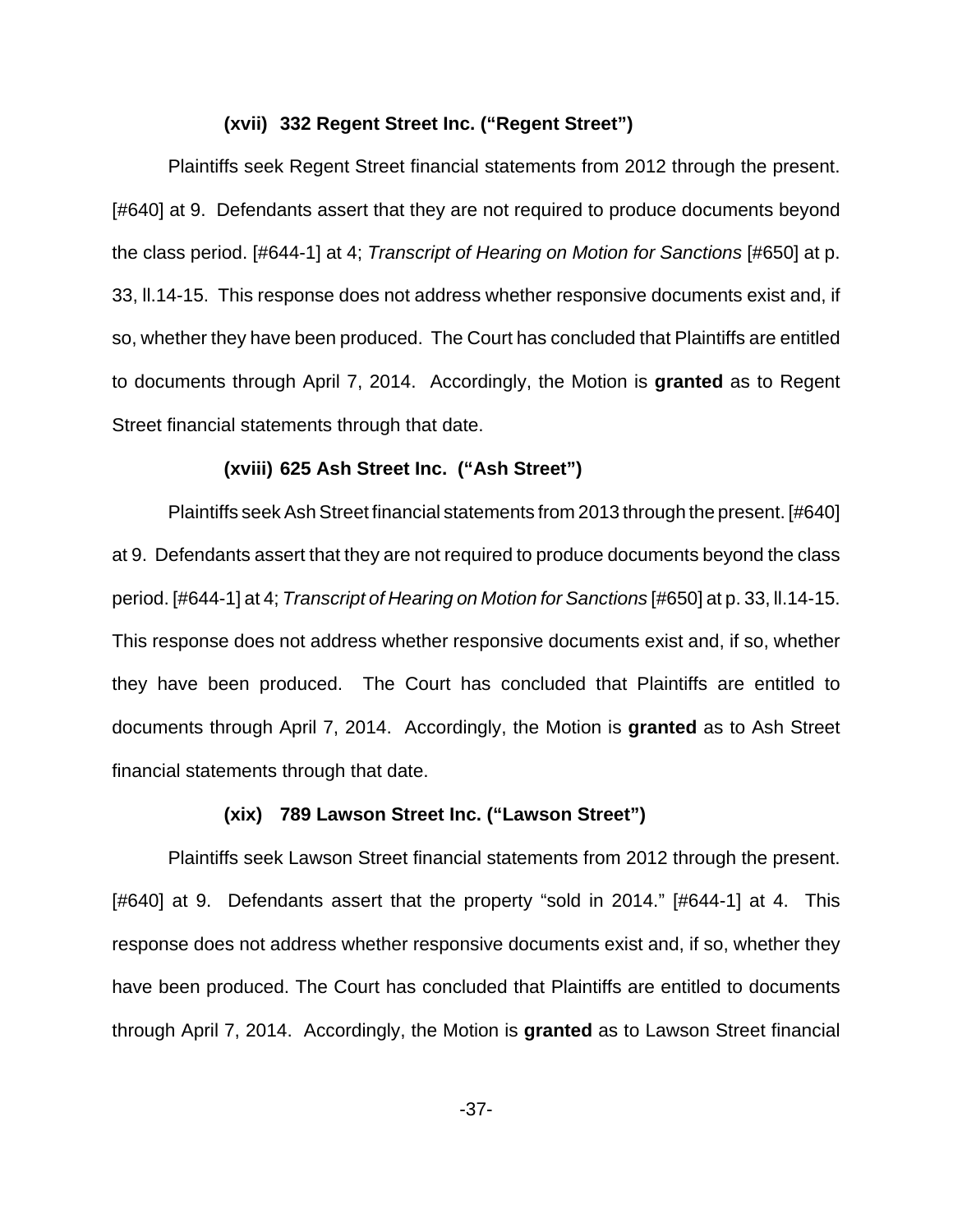statements through that date.

#### **(xx) 3415 and 3419 Errington Avenue Inc. ("Errington Avenue")**

Plaintiffs seek Errington Avenue financial statements from 2014 through the present. [#640] at 9-10. Defendants assert that they are not required to produce documents beyond the class period. [#644-1] at 4; Transcript of Hearing on Motion for Sanctions [#650] at p. 33, ll.14-15. This response does not address whether responsive documents exist and, if so, whether they have been produced. The Court has concluded that Plaintiffs are entitled to documents through April 7, 2014. Accordingly, the Motion is **granted** as to Errington Avenue financial statements through that date.

#### **(xxi) 2800 North Flagler Drive Units 106-107 ("North Flagler Drive")**

Plaintiffs seek North Flagler Drive financial statements from 2008 through the present. [#640] at 10. Defendants assert that this was a "single purpose entity for closed Florida loan. Related file previously produced. . . . A potentially and inadvertently unproduced statement regarding the disbursement of the loan payoff proceeds is attached." They attach a letter dated November 19, 2010 regarding receipt of wired funds from Thomas Mahoney. [#644-1] at 6-7. They provide no explanation relating to North Flagler Drive's financial statements. The Court has concluded that Plaintiffs are entitled to documents through April 7, 2014. Accordingly, the Motion is **granted** as to North Flagler Drive's financial statements through that date.

### **(xxii) Santan Property Management Inc. ("Santan")**

Plaintiffs seek Santan financial statements from 2008 through the present. [#640] at 10. Defendants assert that "all responsive documents provided. Only activity occurred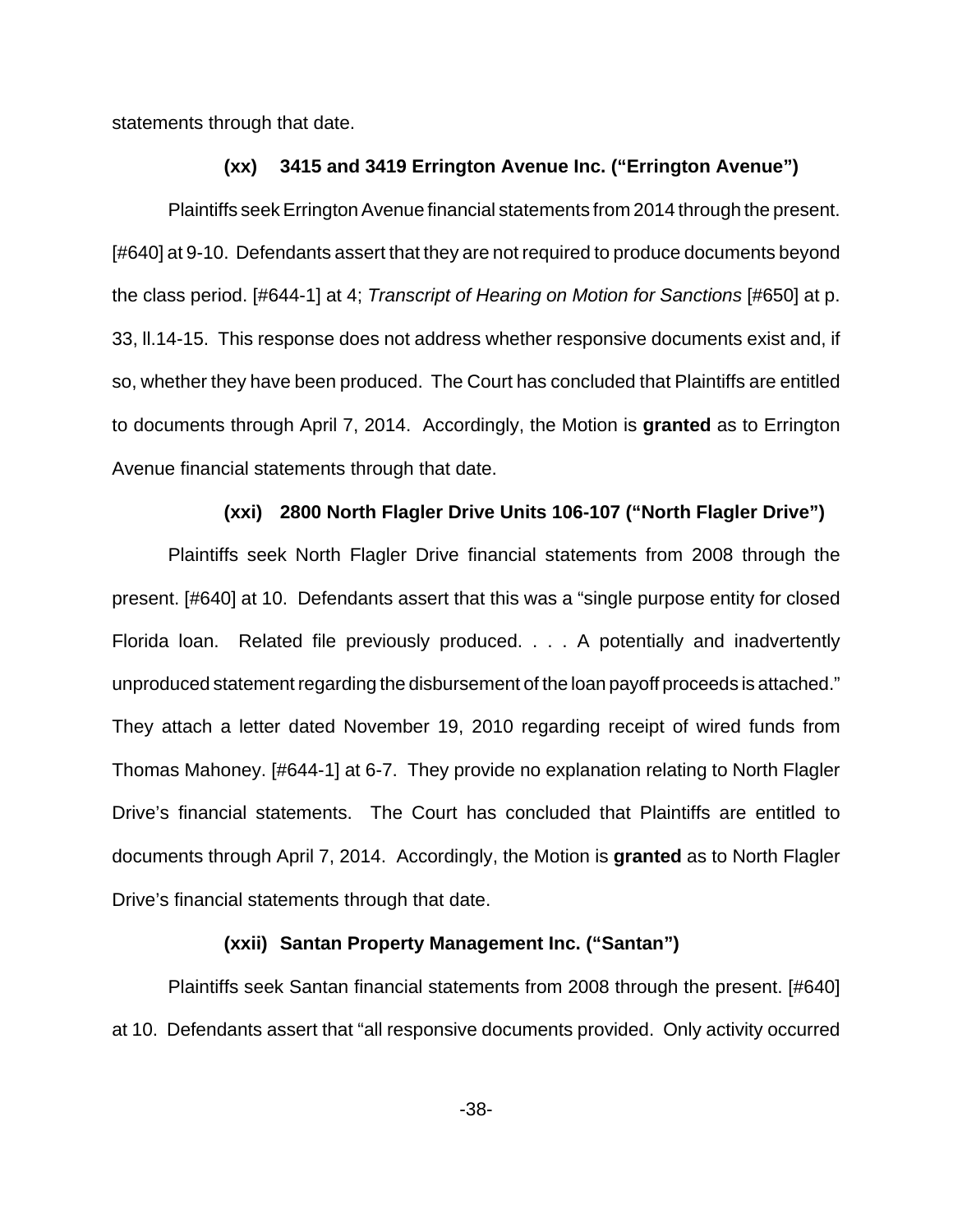in 2010." [#644-1] at 5. The Court has concluded that Plaintiffs are entitled to documents through April 7, 2014. Accordingly, the Motion is **granted** as to Santan financial statements through that date.

#### **(xxiii) The Estate of Judith Hutchens ("J. Hutchens Estate")**

Plaintiffs seek J. Hutchens Estate financial statements from 2008 through the present. [#640] at 10. Defendants assert that "Lapedus destroyed/stole all responsive records. No post-Lapedus activities." [#644-1] at 5. The Court has rejected the Lapedus excuse, as explained above. In addition, the Court has concluded that Plaintiffs are entitled to documents through April 7, 2014. Accordingly, the Motion is **granted** as to J. Hutchens Estate financial statements through that date.

### **C. Legal Standard for Imposing Discovery Sanctions**

Fed. R. Civ. P. 37 contemplates a variety of discovery abuses and describes remedies for each. For example, if a motion to compel is granted in part and denied in part, the court "may . . . apportion the reasonable expenses for the motion." Fed. R. Civ. P. 37(a)(5)(C). If a party fails to provide information or to supplement an earlier response, the party "is not allowed to use that information or witness . . . unless the failure was substantially justified." In the alternative or in addition, the Court may order payment of "the reasonable expenses, including attorneys' fees, caused by the failure," "may inform the jury of the party's failure," or "may impose any other appropriate sanctions." Fed. R. Civ. P. 37(c)(1)(A-C).

In cases involving extreme discovery abuses and usually other egregious misconduct, the Court may enter default judgment as a sanction. See, e.g., Klein v.

-39-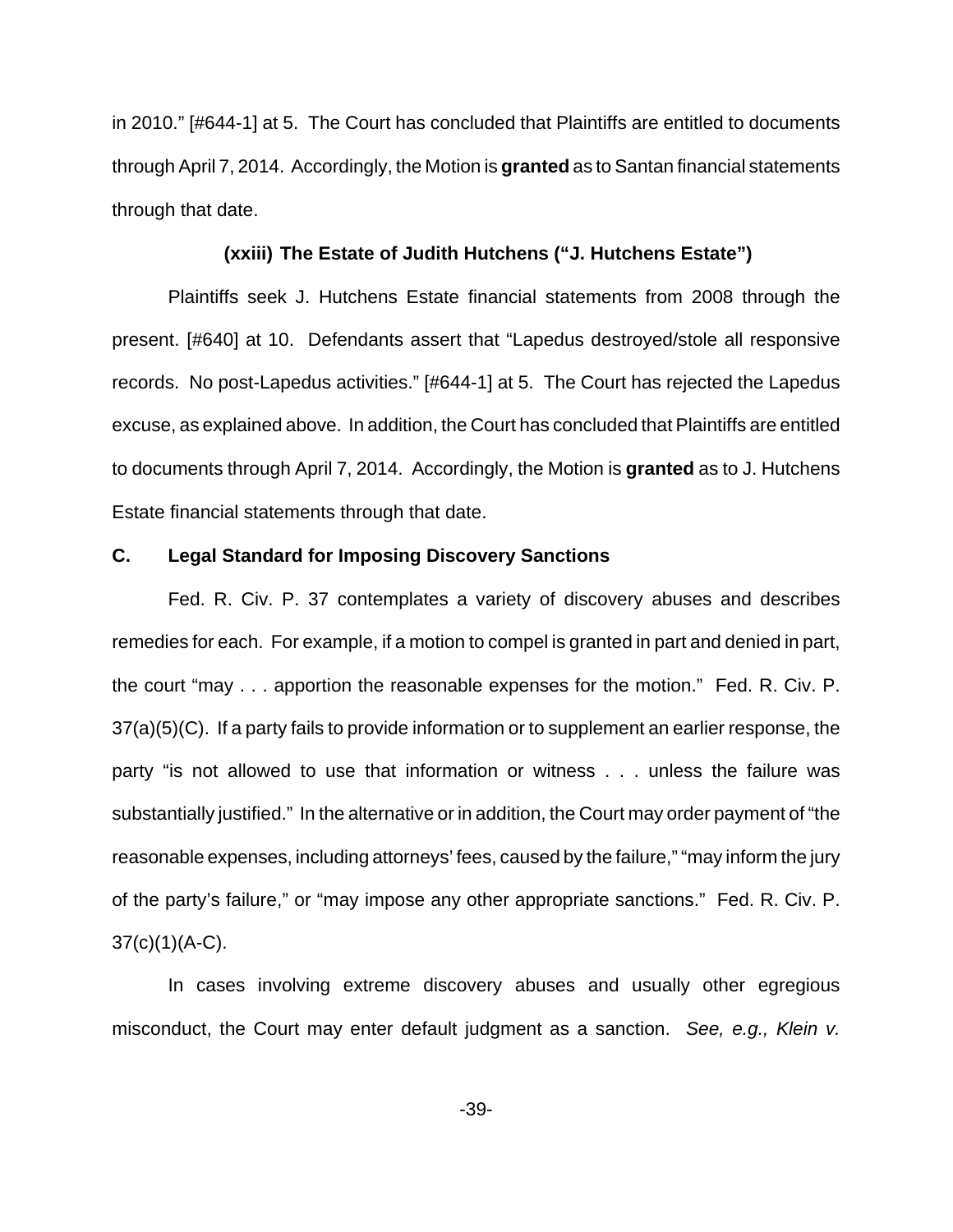Harper,  $777$  F.3d  $1144$  ( $10<sup>th</sup>$  Cir. 2015) (imposing default judgment against pro se defendant who failed to appear at scheduling conference, filed frivolous pleadings after being warned and sanctioned, failed to pay sanctions, and completely failed to respond to opposing party's discovery requests); M.E.N. Co. v. Control Fluidics, Inc., 834 F.2d 869  $(10<sup>th</sup>$  Cir. 1987) (imposing default judgment against parties who failed to respond to discovery requests and failed to attend depositions after court warned them that failure to attend would result in entry of default); Chicago Ins. Co. v. Hamilton, No. 09-cv-01815-LTB-MJW, 2010 WL 2541133 (D. Colo. May 26, 2010) (imposing default judgment on pro se defendant who failed to properly respond to complaint, repeatedly and willfully disregarded court orders, failed to timely respond to interrogatories and requests for production and failed to respond at all to requests for admissions); Peregrine Commc'ns, Inc. v. Securenet, LLC, No.08-cv-02277-CBS-KLM, 2009 WL 902411 (D. Colo. Apr. 1, 2009) (imposing default judgment against party who failed to appear at two hearings, failed to comply with the Court's orders, failed to comply with the Federal Rules of Civil Procedure and Local Rules, failed to respond to an Order to Show Cause and failed to appear through counsel).

"Default judgment is generally considered a harsh sanction that should be used only when a party's non-compliance is due to 'willfulness, bad faith, or any fault of the [disobedient party]' and not when a party is unable to comply with a discovery order." Klein-Becker USA, LLC v. Englert, 711 F.3d 1153, 1159 (10th Cir. 2013). In determining whether entry of judgment by default is a just sanction, courts have considered such factors as: (1) the degree of actual prejudice to the requesting party; (2) the amount of interference with the judicial process; and (3) the culpability of the litigant. Id.

#### **D. Propriety of Sanctions**

-40-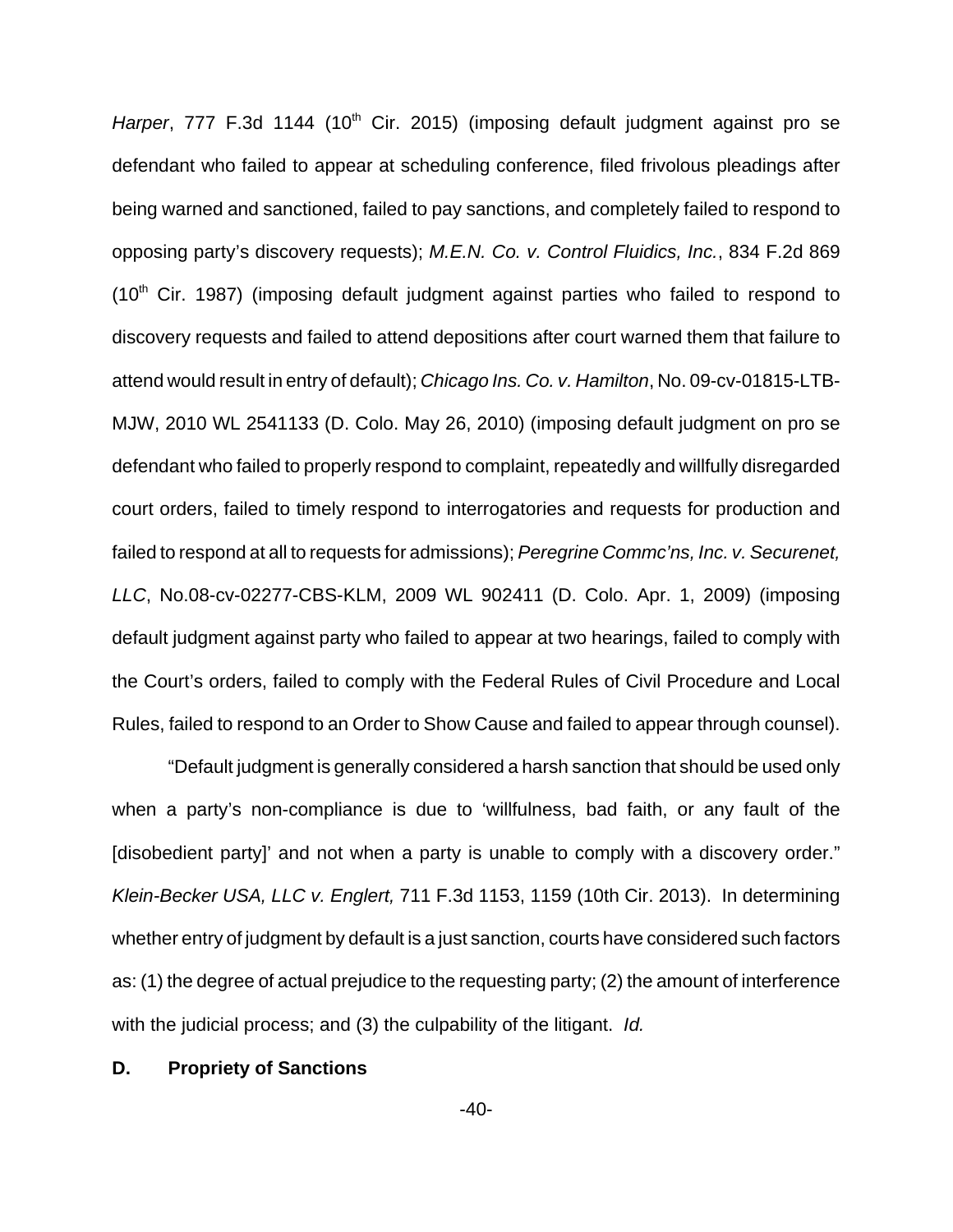Plaintiffs complain that the Hutchens Defendants' initial Rule 26 disclosures were inadequate and that they did not supplement or update them for more than three years. Motion [#564] at 7. They complain that the Hutchens Defendants failed to fully respond to their July 2012 discovery requests and ignored the Court's Order granting their previous Motion to Compel. Id. at 10-23. They seek a variety of sanctions, including:

- "the entry of default against the Hutchens Defendants as to any of their affirmative defenses to plaintiffs' civil RICO claims;"
- "imposition of a constructive trust;"
- "an order prohibiting the Hutchens Defendants from seeking to offer evidence that during the Class Period, either by themselves or from third parties, they had the capacity, ability, and/or the intent to fund any of the loans committed to Plaintiffs and Class Members;"
- "an Order precluding the use of any evidence by the Hutchens Defendants as to the following issues: (a) whether [they] had any track records of closing loans; (b) whether [they] had the capacity to fund loans of the nature and size of the loan commitments issued to Plaintiffs and Class members; and (c) whether [they] had any sources to fund loans of the nature and size of the loan commitments issued to Plaintiffs and Class members;" and
- an award of the reasonable attorneys fees and expenses incurred in bringing the Motion and the Motion to Compel.

### Id. at 31-32.

The Hutchens Defendants contend that they supplemented their previous discovery responses five times before the filing of the Motion, produced supplemental documents in conjunction with class certification proceedings, provided Fourth Supplemental Rule 26 Disclosures, filed additional documents which should be counted as supplemental disclosures, and that Plaintiffs misconstrue the Court's previous order compelling discovery, which did not address documents about lending history or funding, but merely addressed attorney-client privilege. Response [#574] at 3-7. At the time of filing of their Response, they asserted that they would provide a "comprehensive supplement" to their previous responses, but that doing so was challenging because of Lapedus' theft and destruction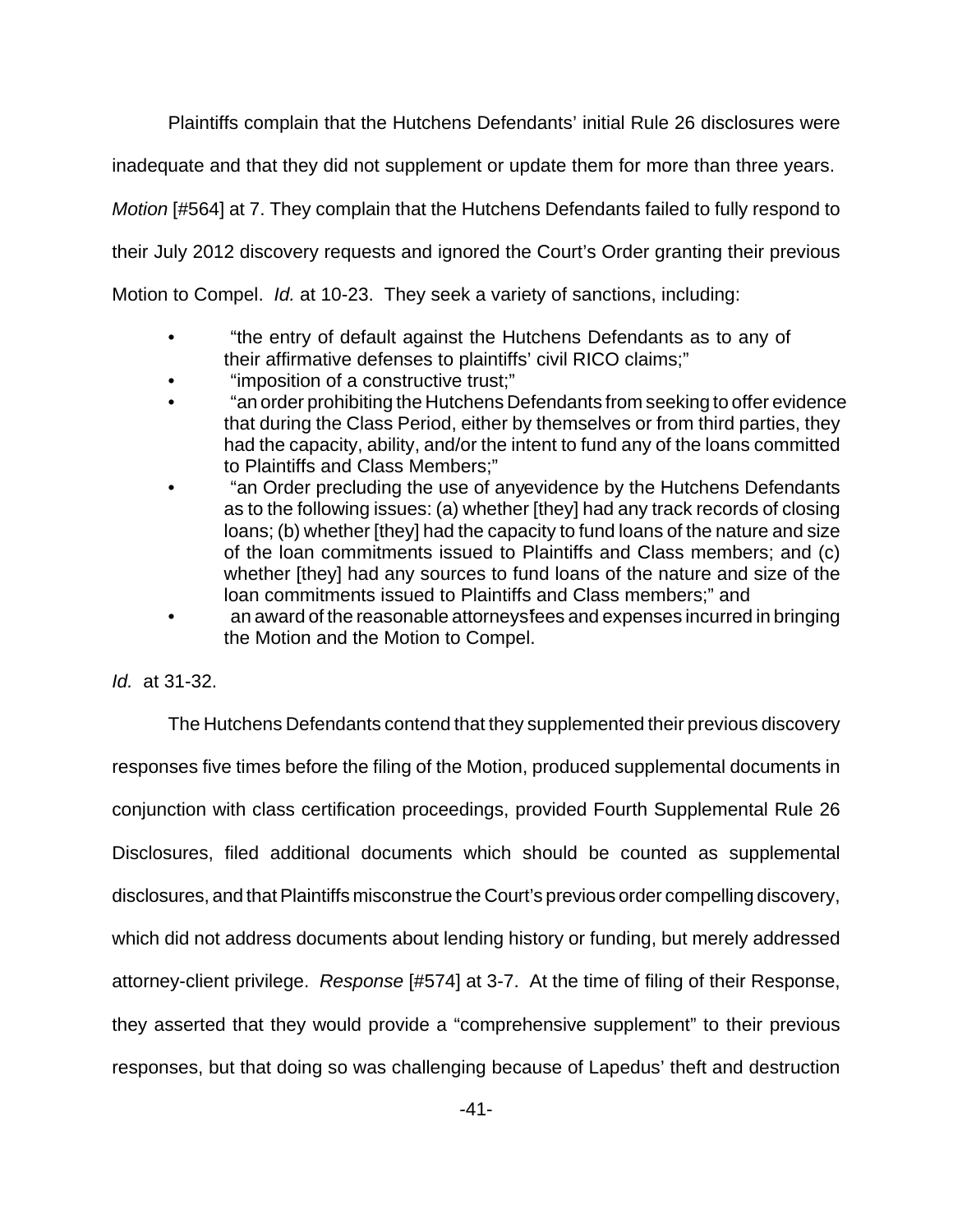of records. Id. at 8. The Hutchens Defendants contend that although they were overly optimistic about the time frame in which they could draft the "comprehensive supplement," they nevertheless worked diligently to do so. Id. at 8-9.

As indicated above, it is virtually impossible for this Court to fully trace the actions and reactions of the parties pertaining to discovery over the three and one-half years since Plaintiffs filed their original Motion to Compel and Defendants produced 44 bankers' boxes of documents and a variety of additional information. Based on my thorough review of the Relevant Pleadings and the case docket, at the end of the day, I find as follows:

1. In their original 52-page Motion to Compel which eventually led to the filing of the Motion at issue here, Plaintiffs sought a variety of information from Defendants Sandy Hutchens, Tanya Hutchens, Jennifer Hutchens and the Hutchens Entities. In terms of documents alone, they sought communications with attorneys, loan brokers and funding sources, bank statements, cancelled checks, accounting records, due diligence records, and financial statements [#255] at 26-28. The Hutchens Defendants' interpretation of the District Judge's Order granting Plaintiffs' original Motion to Compel Discovery by Hutchens is disingenuous, at best. The Order reads as follows:

The Court issues the same orders as it has with respect to the other defendants. The objections to discovery are denied, except to the extent that there might be legitimate protections to specific interrogatories, requests for admission, and requests for production of documents on the basis of attorney-client privilege or work product. To some extent the Court cannot make judgments on the legitimacy or application of privileges without seeing the documents. Accordingly, to the extent information has been withheld on those grounds, the Hutchens Defendants are ordered to bring answers to the questions and to bring the withheld documents to the March 7, 2013 status conference, unless it is impossible to do so on short notice.

That exception does not apply to the loan files, which are discussed under a different motion. They are to be produced forthwith. It does not apply to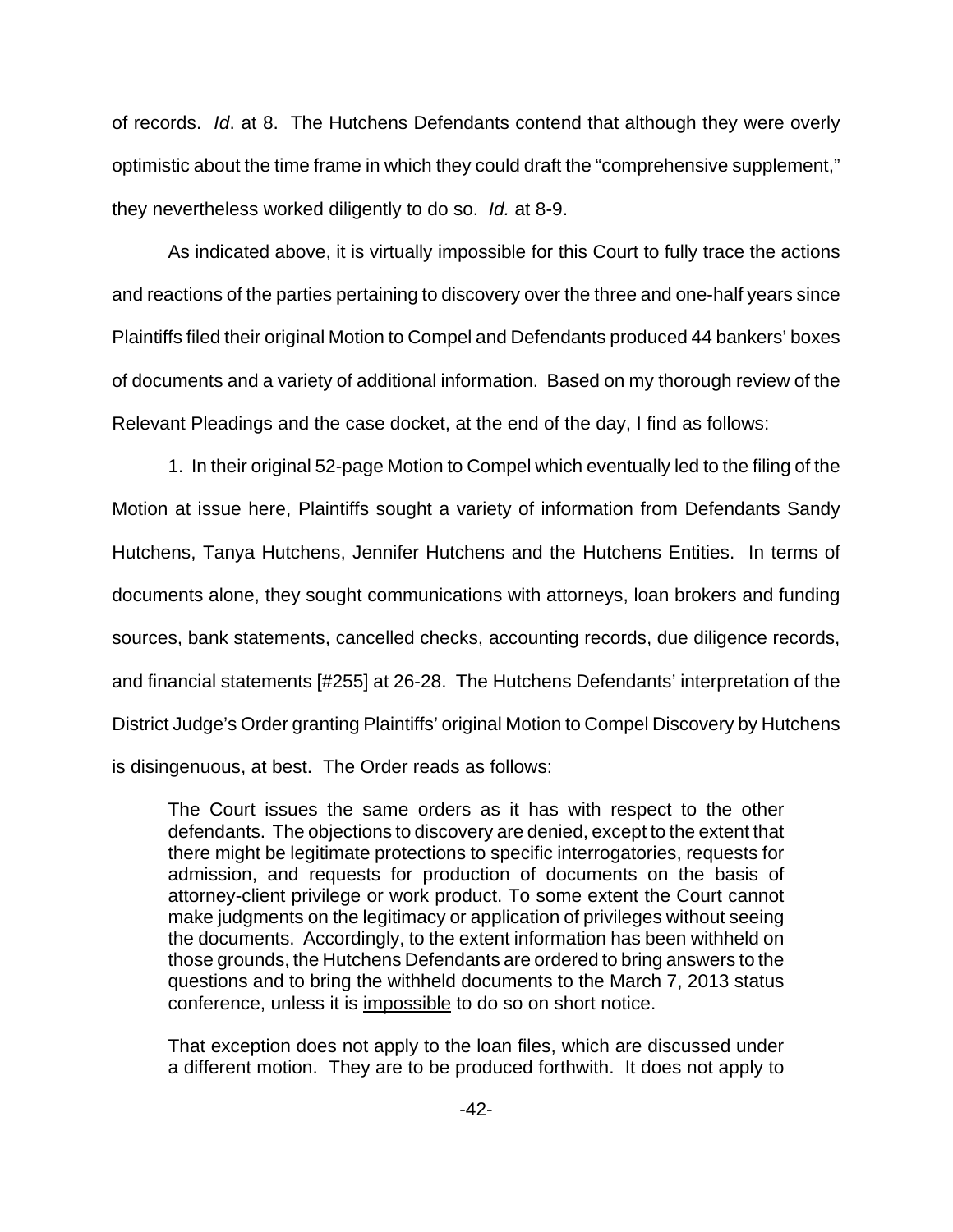information or documents concerning the September 14, 2008 meeting in Mr. Meisels' office, unless the Hutchens Defendants can provide a valid response to the waiver argument based on the alleged presence at the meeting of loan broker Bryce Coates.

If the amount of material that is withheld by the Hutchens Defendants on claims of privilege or work product is voluminous, the Court will consider the possibility of engaging a special master, at the parties' initial expense (the ultimate burden to be determined as part of any award of costs). The possible application of the crime-fraud exception would be considered during an *in camera* review by either the Court or a special master.

[#406] at 32-33 (emphasis in original). Nothing in this Order suggests, as the Hutchens Defendants contend, that the Order does not address documents regarding lending history or funding. The Order explicitly required the Hutchens Defendants to turn over all documents requested by Plaintiffs except those subject to a privilege, including the loan files. Nevertheless, the Hutchens Defendants failed to turn over the Posner accounting records until January 7, 2016. Response [#622] at 1.

2. The Hutchens Defendants' failure to immediately produce records of Mr. Posner in response to the Court's March, 2013 Order lacked substantial justification, promoted delay and obfuscated the search for truth.

3. The Hutchens Defendants' repeated reliance on the Lapedus excuse lacked substantial justification, promoted delay and obfuscated the search for truth.

4. As of this date, aside from the documents which the Court explicitly orders Defendant Sandy Hutchens to produce here, there is no basis for the Court to conclude that he has otherwise failed to substantially comply with the written discovery requests at issue.

5. Plaintiffs have failed to sustain their burden of showing that entry of a default judgment is warranted here. Most importantly, they have not demonstrated the degree of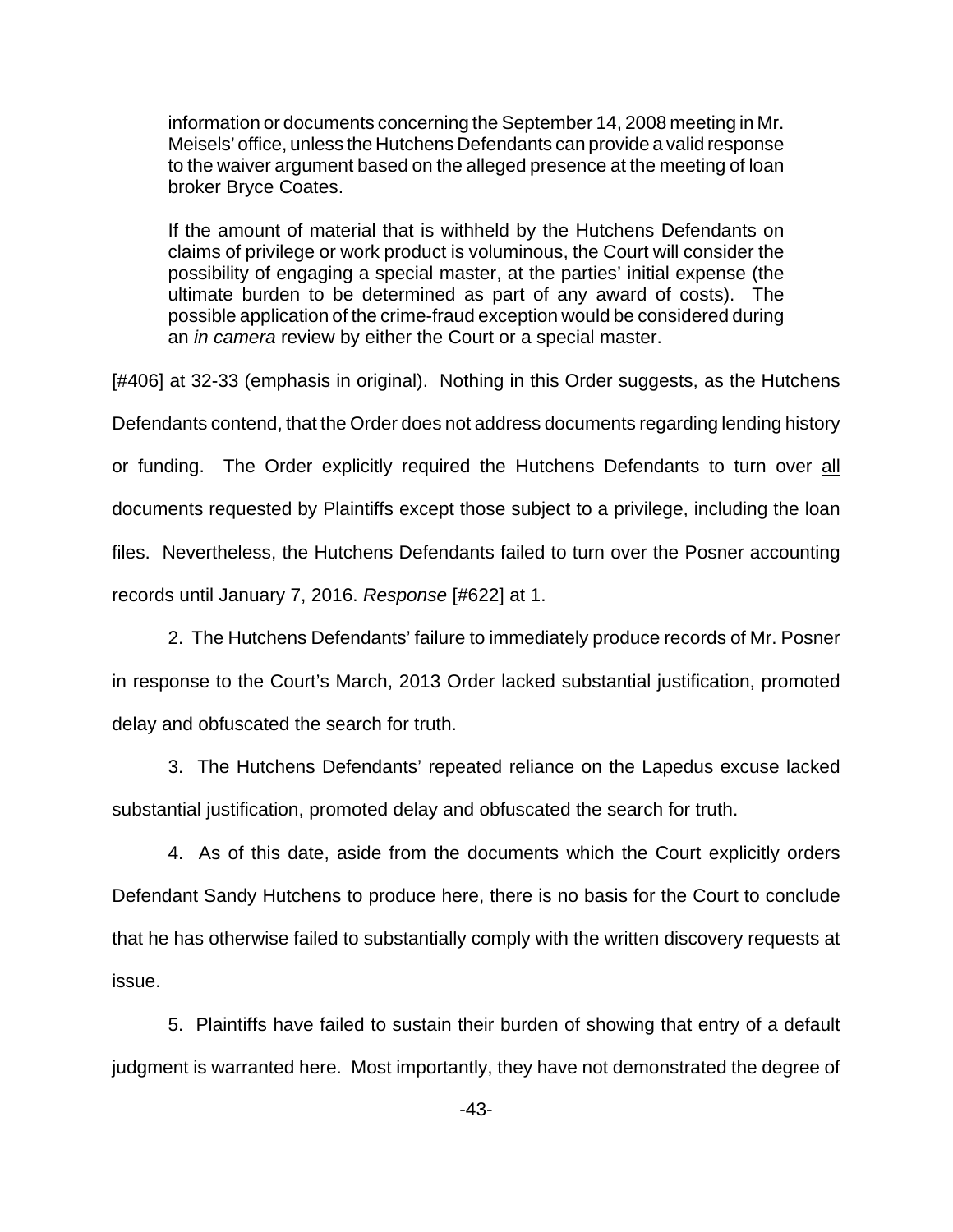actual prejudice from the delay and obfuscation caused by the Hutchens Defendants' bad conduct. Klein-Becker USA, 711 F.3d at 1159.

6. Under Fed. R. Civ. P. 37(a)(5)(C), Plaintiffs are entitled to recovery of their reasonable costs and attorneys' fees relating to the Motion insofar as the Motion is granted in part.

7. As a sanction for not obeying the Court's March, 2013 discovery Order and pursuant to Fed. R. Civ. P. 37(b)(2)(A)(ii), the Hutchens Defendants are precluded from using any of the Lapedus and Posner accounting records and any of the records ordered produced here to support their defenses in this action.

# **IV. Conclusion**

For the reasons set forth above, the Motion [#564] is **granted in part and denied**

**in part.** The Hutchens Defendants' Joinder in and Response to Plaintiffs' Motion for a

Ruling on their Sanctions Motion and Motion to Compel [#610] is **granted**. IT IS HEREBY

**ORDERED** as follows:

A. **On or before April 11, 2016,** Defendant Sandy Hutchens shall produce the

following documents to Plaintiffs, *if they exist*:

- (1) Snap ledgers and all other documents reflecting use of the "Snap" accounting system;
- (2) Sandy Hutchens' financial statements through April 7, 2014;
- (3) Tanya Hutchens' financial statements through April 7, 2014;
- (4) 308 Elgin Street Inc. financial statements through April 7, 2014;
- (5) Canadian Funding Corp. financial statements from 2009;
- (6) First Central Mortgage Funding Inc. financial statements from 2009;
- (7) First Central Holdings Inc. financial statements from 2009;
- (8) JBD Hutchens Family Holdings Inc. and JBD Holdings Inc. financial statements through April 7, 2014;
- (9) 101 Services Road financial statements through April 7, 2014;
- (10) 110-114 Pine St. financial statements through April 7, 2014;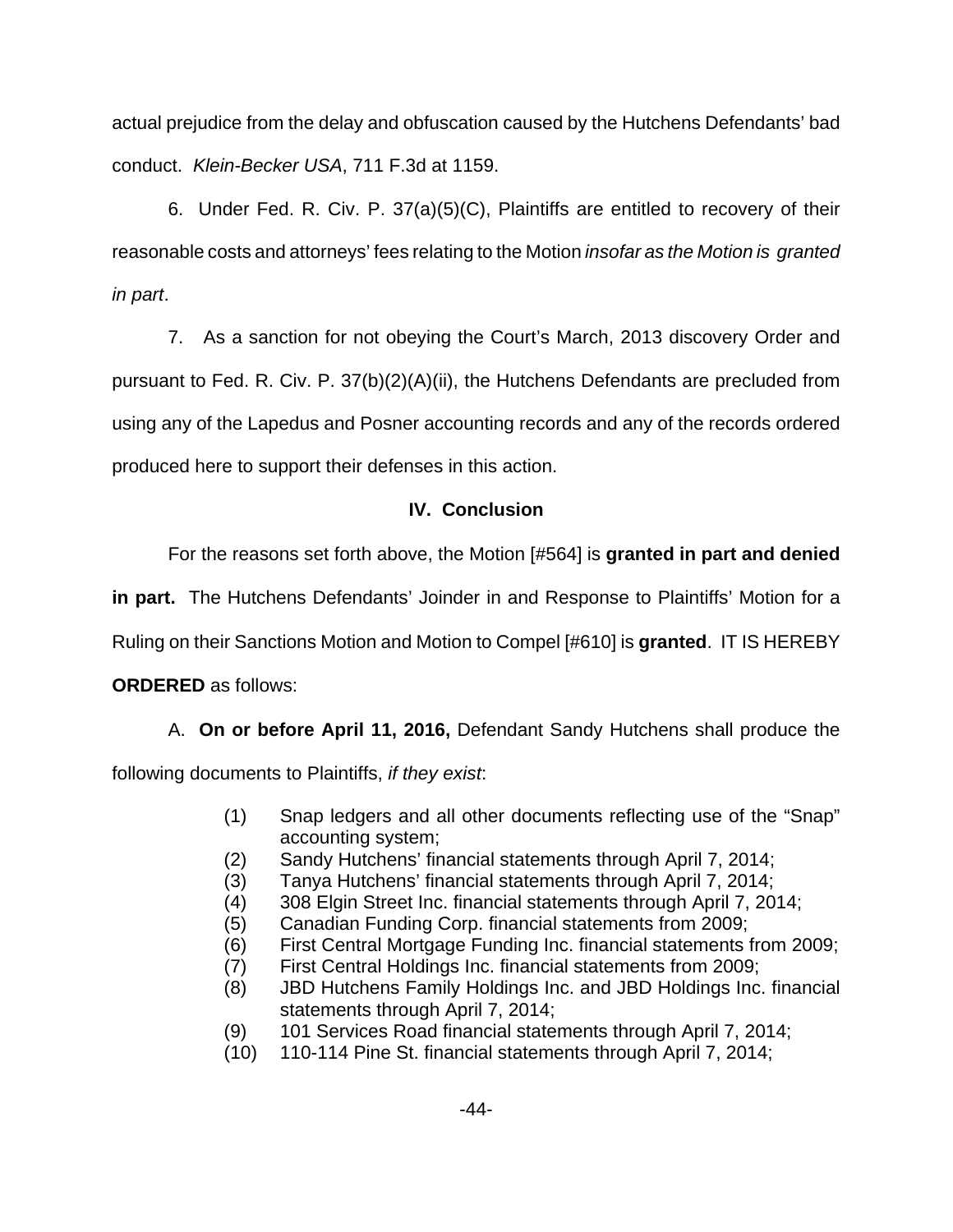- (11) 29 Lauren St. financial statements through April 7, 2014;
- (12) 146 Whitaker St. financial statements through April 7, 2014;
- (13) 15-16 Keziah Ct. financial statements through April 7, 2014;
- (14) 98 Douglas St. financial statements through April 7, 2014;
- (15) 17 Serpentine St. financial statements through April 7, 2014;
- (16) 367-369 Howey Dr. and 247 Shaughnesy St. Inc. and 720 Cambrian Heights Inc. financial statements through April 7, 2014;
- (17) 193 Mountain St. financial statements through April 7, 2014;
- (18) 364 Morris St. financial statements through April 7, 2014;
- (19) 337 Regent St. financial statements through April 7, 2014;
- (20) 625 Ash St. financial statements through April 7, 2014;
- (21) 789 Lawson St. financial statements through April 7, 2014;
- (22) 3415 and 3419 Errington Ave. financial statements through April 7, 2014;
- (23) 2800 N. Flagler Dr. Units 106-107 financial statements through April 7, 2014;
- (24) Santan Property Management Inc. financial statements through April 7, 2014; and
- (25) Estate of Judith Hutchens financial statements through April 7, 2014.

B. **On or before April 11, 2016,** for any documents listed in paragraph A above

which Defendant Sandy Hutchens does not produce, he shall provide the following information: (1) an explanation of why each document is not produced; (2) a statement of whether each document currently exists; (3) a statement of whether each document existed at some time in the past and, if so, when; (4) for each document which currently exists or existed at some time in the past, a description of the purpose and content of each document; and (5) for each document that existed in the past, an explanation of: (a) where copies of the document were stored (both physically and electronically); (b) who created each document; (c) when was the last time Defendants Sandy or Tanya Hutchens saw each document; and (d) whether each document can be recreated to a reasonable degree of accuracy and if not, why not. This information shall be provided in writing, under oath, signed by Defendant Sandy Hutchens.

C. **On or before April 11, 2016,** Plaintiffs shall submit documentation not exceeding